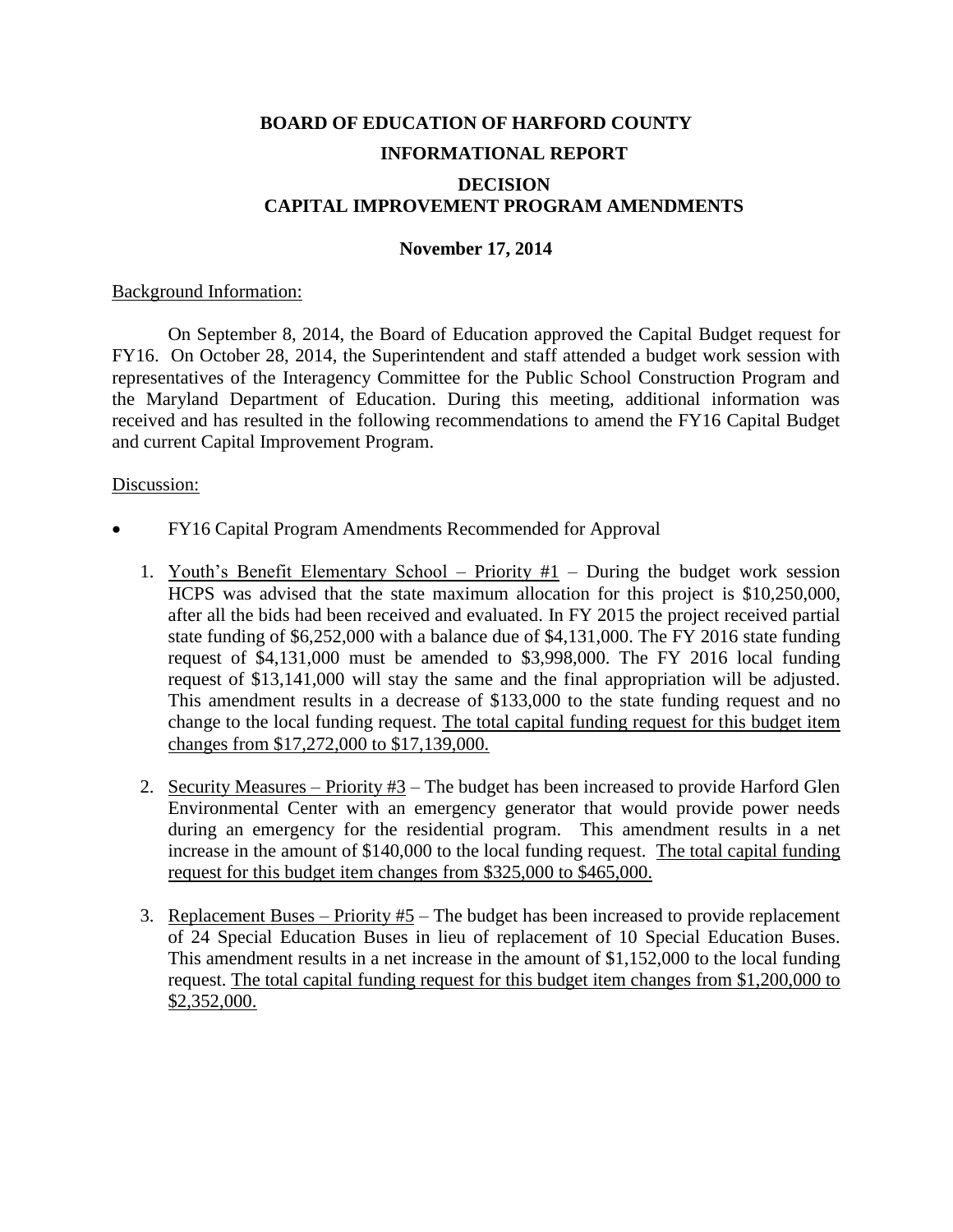The recommended amendments reflect:

1. A net decrease of \$133,000 to the state funding request and a net increase of \$1,292,000 to the local funding request. The total state capital funding request changes from \$18,120,000 to \$17,987,000. The total local capital funding request changes from \$77,029,000 to \$78,321,000. The total capital funding request changes from \$95,149,000 to \$96,308,000. The FY16 CIP summary and the county worksheets for each item are attached for reference.

# Superintendent's Recommendation:

The Superintendent of Schools recommends that the Board of Education approve the above referenced amendments to the Capital Improvement Program.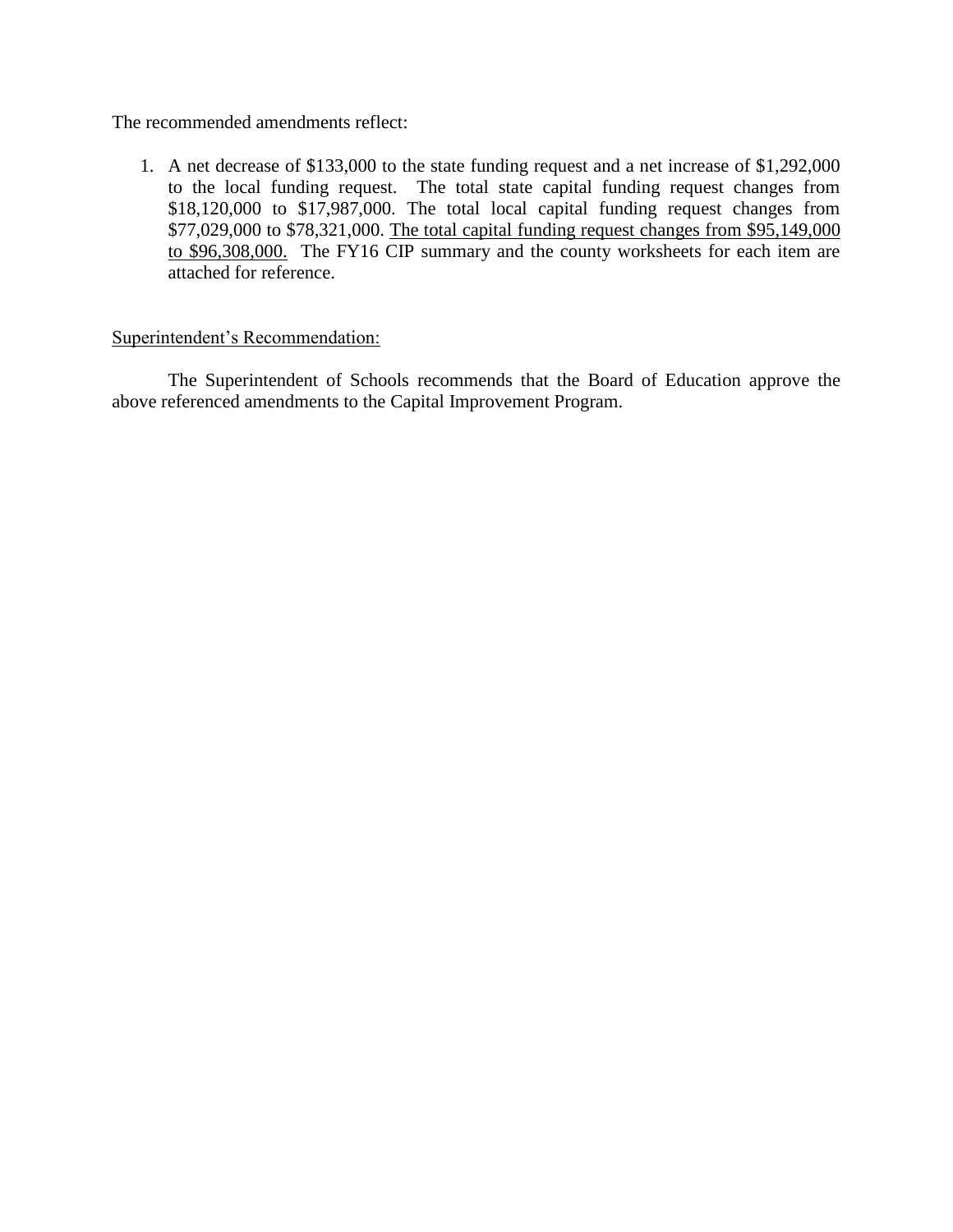|                                                 |                                |                                 | <b>BOARD OF EDUCATION OF HARFORD COUNTY</b>    |                                 |                                |                                 |                                |                                                                    |
|-------------------------------------------------|--------------------------------|---------------------------------|------------------------------------------------|---------------------------------|--------------------------------|---------------------------------|--------------------------------|--------------------------------------------------------------------|
|                                                 |                                |                                 | FISCAL YEAR 2016 - CAPITAL IMPROVEMENT PROGRAM |                                 |                                |                                 |                                |                                                                    |
|                                                 |                                |                                 | <b>REVISED BUDGET REQUEST</b>                  |                                 |                                |                                 |                                |                                                                    |
|                                                 |                                |                                 | <b>November 17, 2014</b>                       |                                 |                                |                                 |                                |                                                                    |
|                                                 | <b>HCPS</b><br><b>PRIORITY</b> | <b>STATE</b><br><b>PRIORITY</b> | <b>STATE</b><br><b>REQUEST</b>                 | <b>STATE</b><br><b>APPROVED</b> | <b>LOCAL</b><br><b>REQUEST</b> | <b>LOCAL</b><br><b>APPROVED</b> | <b>OTHER</b><br><b>SOURCES</b> | <b>TOTAL</b><br><b>CAPITAL</b><br><b>FUNDING</b><br><b>REQUEST</b> |
| Youth's Benefit ES Replacement                  | $1 - 1$                        | 1                               | \$3,998,000                                    | \$0                             | \$13,141,000                   | \$0                             | \$01                           | \$17,139,000                                                       |
| Havre de Grace HS Replacement (1)               | $1 - 2$                        | 2                               | \$8,678,000                                    | \$0                             | \$26,322,000                   | $\sqrt{6}$                      | \$0                            | \$35,000,000                                                       |
| Joppatowne High School (2)                      | $1 - 3$                        | 3                               | LP                                             | \$0                             | \$0                            | \$0                             | \$0                            | \$0                                                                |
| Churchville Elementary School (3)               | $1 - 4$                        | 4                               | \$495,000                                      | \$0                             | \$330,000                      | \$0                             | \$0                            | \$825,000                                                          |
| Center for Educational Opportunity - AC Project | $1 - 5$                        | 5                               | \$2,425,000                                    | \$0                             | \$2,200,000                    | \$0                             | \$0                            | \$4,625,000                                                        |
| Prospect Mill Elementary School (4)             | $1 - 6$                        | 6                               | \$2,391,000                                    | \$0                             | \$2,294,000                    | \$0                             | \$0                            | \$4,685,000                                                        |
| Open Space Renovations (5)                      | $1 - 7$                        | N/A                             | \$0                                            | \$0                             | \$2,650,000                    | \$0                             | \$0                            | \$2,650,000                                                        |
| North Harford Middle School (6)                 | $1 - 8$                        | N/A                             | \$0                                            | \$0                             | \$500,000                      | \$0                             | \$0                            | \$500,000                                                          |
| <b>Technology Refresh</b>                       | $\overline{2}$                 | N/A                             | \$0                                            | \$0                             | \$17,487,000                   | \$0                             | \$0                            | \$17,487,000                                                       |
| Career & Tech Education Equipment Refresh       | $\overline{2}$                 | N/A                             | \$0                                            | \$0                             | \$100,000                      | \$0                             | \$0                            | \$100,000                                                          |
| Music Technology Labs (7)                       | $\overline{c}$                 | N/A                             | \$0                                            | \$0                             | \$150,000                      | \$0                             | \$0                            | \$150,000                                                          |
| Special Ed Facility Improvements                | $\overline{c}$                 | N/A                             | \$0                                            | \$0                             | \$100,000                      | \$0                             | \$0                            | \$100,000                                                          |
| <b>Technology Education Lab Refresh</b>         | $\overline{2}$                 | N/A                             | \$0                                            | \$0                             | \$250,000                      | \$0                             | \$0                            | \$250,000                                                          |
| Textbook/Supplemental Refresh                   | $\overline{2}$                 | N/A                             | \$0                                            | \$0                             | \$2,500,000                    | \$0                             | \$0                            | \$2,500,000                                                        |
| Fire Alarm & ER Communications (8)              | 3                              | N/A                             | \$0                                            | \$0                             | \$450,000                      | \$0                             | \$0                            | \$450,000                                                          |
| Security Measures (9)                           | 3                              | N/A                             | \$0                                            | \$0                             | \$465,000                      | \$0                             | \$0                            | \$465,000                                                          |
| <b>ADA</b> Improvements                         | 4                              | N/A                             | \$0                                            | \$0                             | \$100,000                      | \$0                             | \$0                            | \$100,000                                                          |
| Environmental Compliance (10)                   | $\overline{4}$                 | N/A                             | \$0                                            | \$0                             | \$150,000                      | \$0                             | \$0                            | \$150,000                                                          |
| Major HVAC Repairs (11)                         | $\overline{4}$                 | N/A                             | \$0                                            | \$0                             | \$1,485,000                    | \$0                             | \$0                            | $\overline{1,485,000}$                                             |
| Septic Facility Code Upgrades                   | $\overline{4}$                 | N/A                             | \$0                                            | \$0                             | \$500,000                      | \$0                             | \$0                            | \$500,000                                                          |
| Stormwater Mgt, Erosion, Sediment Control (12)  | 4                              | N/A                             | \$0                                            | \$0                             | \$850,000                      | \$0                             | \$0                            | \$850,000                                                          |
| Paving - Overlay and Maintenance (13)           | 5                              | N/A                             | \$0                                            | \$0                             | \$650,000                      | \$0                             | \$0                            | \$650,000                                                          |
| Athletic Fields Repair & Restoration            | 5                              | N/A                             | \$0                                            | \$0                             | \$70,000                       | \$0                             | \$0                            | \$70,000                                                           |
| <b>Backflow Prevention</b>                      | 5                              | N/A                             | \$0                                            | \$0                             | \$100,000                      | \$0                             | \$0                            | \$100,000                                                          |
| <b>Band Uniform Refresh</b>                     | 5                              | N/A                             | \$0                                            | \$0                             | \$150,000                      | \$0                             | \$0                            | \$150,000                                                          |
| Bleacher Replacement (14)                       | 5                              | N/A                             | \$0                                            | \$0                             | \$100,000                      | \$0                             | \$0                            | \$100,000                                                          |
| Building Envelope Improvements (15)             | 5                              | N/A                             | \$0                                            | \$0                             | \$200,000                      | \$0                             | \$0                            | \$200,000                                                          |
| <b>Energy Conservation Measures</b>             | 5                              | N/A                             | \$0                                            | \$0                             | \$250,000                      | \$0                             | \$0                            | \$250,000                                                          |
| Equipment & Furniture Replacement               | 5                              | N/A                             | \$0                                            | \$0                             | \$100,000                      | \$0                             | \$0                            | \$100,000                                                          |
| Floor Covering Replacement (16)                 | 5                              | N/A                             | \$0                                            | \$0                             | \$100,000                      | \$0                             | \$0                            | \$100,000                                                          |
| <b>Folding Partition Replacement (17)</b>       | 5                              | N/A                             | \$0                                            | \$0                             | \$100,000                      | \$0                             | \$0                            | \$100,000                                                          |
| Locker Replacement (18)                         | 5                              | N/A                             | \$0                                            | \$0                             | \$125,000                      | \$0                             | \$0                            | \$125,000                                                          |
| Music Equipment Refresh                         | 5                              | N/A                             | \$0                                            | $\frac{6}{3}$                   | \$50,000                       | $$0$$                           | \$0                            | \$50,000                                                           |
| Outdoor Track Reconditioning (19)               | 5                              | N/A                             | \$0                                            | \$0                             | \$25,000                       | \$0                             | \$0                            | \$25,000                                                           |
| Paving - New Parking Areas (20)                 | 5                              | N/A                             | \$0                                            | \$0                             | \$350,000                      | \$0                             | \$0                            | \$350,000                                                          |
| Playground Equipment                            | 5                              | N/A                             | \$0                                            | \$0                             | \$350,000                      | \$0                             | \$0                            | \$350,000                                                          |
| Relocatable Classrooms                          | 5                              | N/A                             | \$0                                            | \$0                             | \$130,000                      | \$0                             | \$0                            | \$130,000                                                          |
| Replacement Buses (21)                          | 5                              | N/A                             | \$0                                            | \$0                             | \$2,352,000                    | \$0                             | \$0                            | \$2,352,000                                                        |
| Replacement Vehicles (22)                       | 5                              | N/A                             | \$0                                            | \$0                             | \$945,000                      | \$0                             | \$0                            | \$945,000                                                          |
| Swimming Pool Renovations (23)                  | 5                              | N/A                             | \$0                                            | \$0                             | \$150,000                      | \$0                             | \$0                            | \$150,000                                                          |
| <b>Total</b>                                    |                                |                                 | \$17,987,000                                   | \$0                             | \$78,321,000                   | \$0                             | \$0                            | \$96,308,000                                                       |

**2 - Limited Renovation Project 14 - Funds designated for C. Milton Wright High School** 

**3 - Roof Replacement Project 15 - Funds designated for Southampton MS masonry pointing**

**4 - HVAC Systemic Renovation Project 16 - Funds designated for Darlington ES**

**5 - Funds designated for BAES, OPES, WSES 17 - Funds designated for Prospect Mill ES**

- **6 Domestic Water Improvements Year 2; \$500,000 received in FY15 18 Funds designated for C Milton Wright HS**
- **7 Funds designated for New Lab at Harford Tech HS, Patterson Mill HS Refresh 19 Funds designated for Bel Air HS and Havre de Grace HS**
- **8 Funds designated for C. Milton Wright HS 20 Funds designated for new lot needed at Dublin ES**
- **9 Funds designated for New Vestibule/Security Interlock and Security Cameras 21 Funds for 24 Special Education Buses Replacement**
- 
- **11 Funds designated for North Bend ES (Chiller,Tower, Gym AHU) and Fallston MS Chiller 23 Replace equipment, infrastructure at North Harford MS**
- **12 Funds designated for identified deficiencies at multiple schools**

**"LP" - State Local Planning Approval**

### **Priority Bands:**

- **1. Major Construction Projects**
- **2. Academic Mission Critical**
- **3. Life Safety and Security**
- **4. Facility Mission Critical**
- **5. Cost of Doing Business**
- **1 Partial Funding Request 13 Funds designated for Joppatowne HS parking and bus loop Revised 10/1714**
	-
	-
	-
	-
	-
	-
	-
	-
- **10 -Halls Cross Roads ES Crawl Space ACM Removal 22 Based on County's 5 year fleet standards, plus replacement plows, grounds equipment**
	-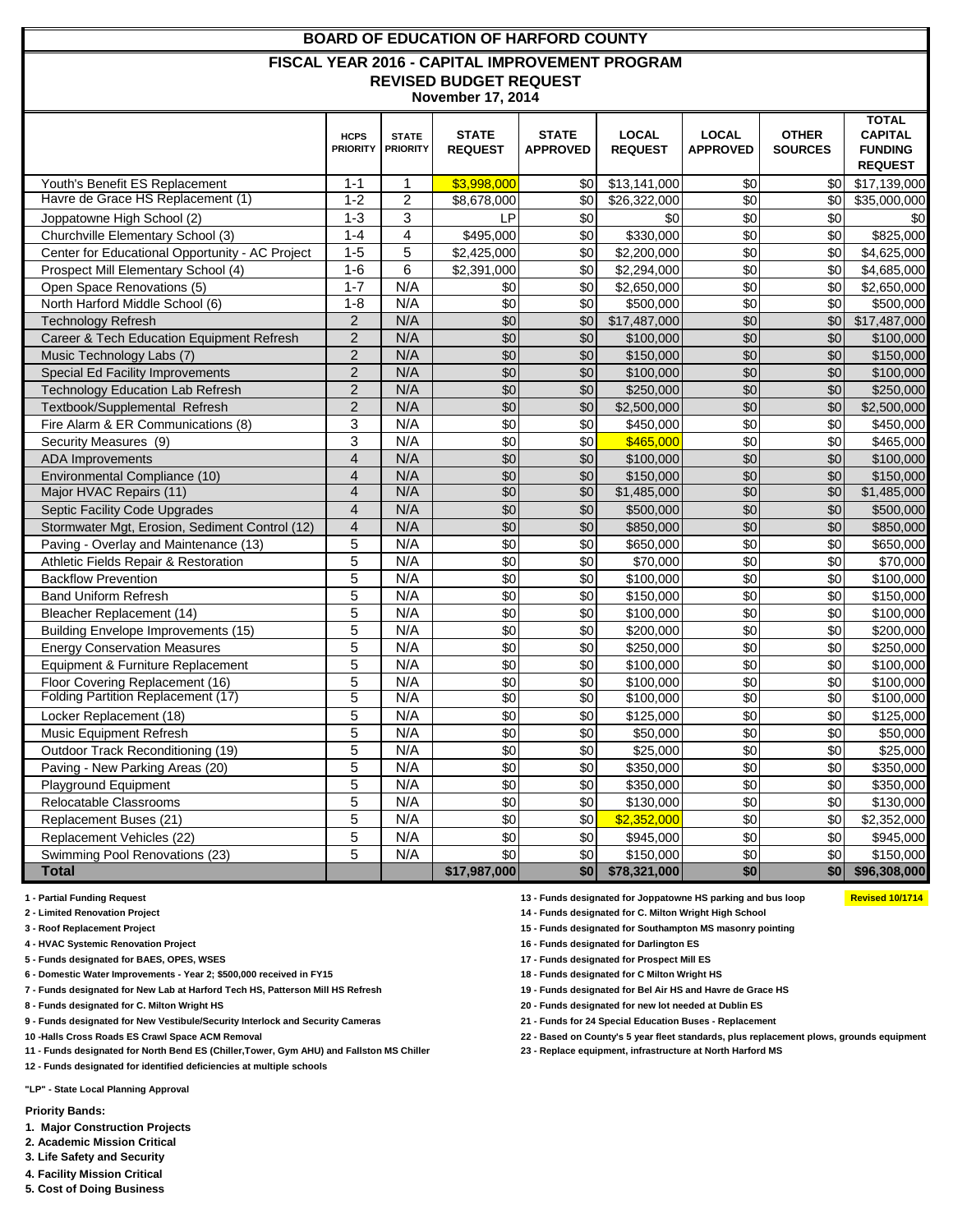| <b>PROJECT:</b>                                |                                      | YOUTH BENEFIT ELEMENTARY SCHOOL REPLACEMENT                         |                                                                                                                                                                                                                                                                                                                                                                                                                                                                                                                                                                                              |    |                            | <b>TYPE OF PROJECT</b> |                            |       |
|------------------------------------------------|--------------------------------------|---------------------------------------------------------------------|----------------------------------------------------------------------------------------------------------------------------------------------------------------------------------------------------------------------------------------------------------------------------------------------------------------------------------------------------------------------------------------------------------------------------------------------------------------------------------------------------------------------------------------------------------------------------------------------|----|----------------------------|------------------------|----------------------------|-------|
| <b>COUNCIL DISTRICT: LOCATION:</b>             |                                      | Fallston, MD                                                        | <b>REQUEST NO:</b>                                                                                                                                                                                                                                                                                                                                                                                                                                                                                                                                                                           | оf | 40                         | <b>PROJECT NUMBER</b>  | B074127                    |       |
| <b>Project Description /</b><br>Justification: |                                      |                                                                     | This facility is a two school campus, with the original buildings constructed in 1953 and 1973, respectively. A scope study was completed in the spring of 2007,<br>after the BOE approved this project in FY 2007. The study determined that based upon instructional needs and priorities, site logistics, age of infrastructure and other factors<br>that the existing two existing buildings should be demolished in phases to allow for one new replacement school. A state feasibility waiver<br>request was approved by the State and a determination on funding support was offered. |    |                            |                        |                            |       |
| <b>Priority Band/Priority</b>                  | $1 - 1$<br><b>Major Construction</b> |                                                                     |                                                                                                                                                                                                                                                                                                                                                                                                                                                                                                                                                                                              |    |                            |                        |                            |       |
| <b>Project Schedule:</b>                       |                                      | Construction contracts have been awarded. Permitting is in process. | Based on the current schedule the anticipated completion and occupancy for this project is August 2017.                                                                                                                                                                                                                                                                                                                                                                                                                                                                                      |    |                            |                        |                            |       |
| <b>Project Status:</b>                         | N/A                                  |                                                                     |                                                                                                                                                                                                                                                                                                                                                                                                                                                                                                                                                                                              |    |                            |                        |                            |       |
|                                                |                                      |                                                                     |                                                                                                                                                                                                                                                                                                                                                                                                                                                                                                                                                                                              |    | <b>Financial Activity:</b> |                        | <b>Expended Encumbered</b> | Total |
|                                                |                                      |                                                                     |                                                                                                                                                                                                                                                                                                                                                                                                                                                                                                                                                                                              |    | Date                       | \$                     |                            | \$0   |

|                         | Prior      | FY 2016       | Appro.                | <b>Five Year Capital Program</b> |         |         |         |         |              | <b>Master Plan</b> |         |         |         | <b>Total Project</b> |
|-------------------------|------------|---------------|-----------------------|----------------------------------|---------|---------|---------|---------|--------------|--------------------|---------|---------|---------|----------------------|
| <b>Cost Elements</b>    | Appro.     | <b>Budget</b> | <b>Total</b>          | FY 2017                          | FY 2018 | FY 2019 | FY 2020 | FY 2021 | Sub-total    | FY 2021            | FY 2022 | FY 2023 | FY 2024 | Cost                 |
| Engineering/Design      | 3,510,600  |               | 3,510,600             |                                  |         |         |         |         | 3,510,600    |                    |         |         |         | 3,510,600            |
| <b>Land Acquisition</b> |            |               |                       |                                  |         |         |         |         |              |                    |         |         |         |                      |
| <b>Construction</b>     | 24.288.266 |               | 17.139.000 41.427.266 |                                  |         |         |         |         | 41.427.266   |                    |         |         |         | 41.427.266           |
| <b>Inspection Fees</b>  | 1,620,000  |               | 1.620.000             |                                  |         |         |         |         | 1,620,000    |                    |         |         |         | 1,620,000            |
| Equip. / Furn.          |            |               |                       | .168.888                         |         |         |         |         | 1,168,888    |                    |         |         |         | 1,168,888            |
| <b>Total Cost</b>       | 29.418.866 | 17,139,000    | 46,557,866            | ,168,888                         |         |         |         |         | 0 47,726,754 |                    |         |         |         | 47,726,754           |

### FUNDING SCHEDULE

| <b>State</b>                 | 6.252.000 | 3.998.000               | 10.250.000                           |          |  |  | 10.250.000   |                         |  | 10.250.000   |
|------------------------------|-----------|-------------------------|--------------------------------------|----------|--|--|--------------|-------------------------|--|--------------|
| Local                        |           |                         | 20,255,600   13,141,000   33,396,600 | .168.888 |  |  | 34,565,488   |                         |  | 34.565.488   |
| Other                        |           |                         |                                      |          |  |  |              |                         |  | $\mathbf{0}$ |
| <b>Parks &amp; Rec</b>       | 600.000   |                         | 600,000                              |          |  |  | 600,000      |                         |  | 600,000      |
| <b>FY14 Capital Transfer</b> | 2.311.266 |                         | 2.311.266                            |          |  |  | 2,311,266    |                         |  | 2,311,266    |
| <b>Total Funds</b>           |           | 29.418.866   17.139.000 | 46.557.866                           | .168.888 |  |  | 0 47.726.754 |                         |  | 47,726,754   |
|                              |           |                         |                                      |          |  |  |              | <b>Revised 11.17.14</b> |  |              |

**0**

## **OPERATING BUDGET IMPACT:**

Estimated Annual Debt Service Cost: Annual Operating/Maintenance Cost: New Positions (FTE's): **PROJECT MANAGER: Chuck Grebe**

 $\mathbf 0$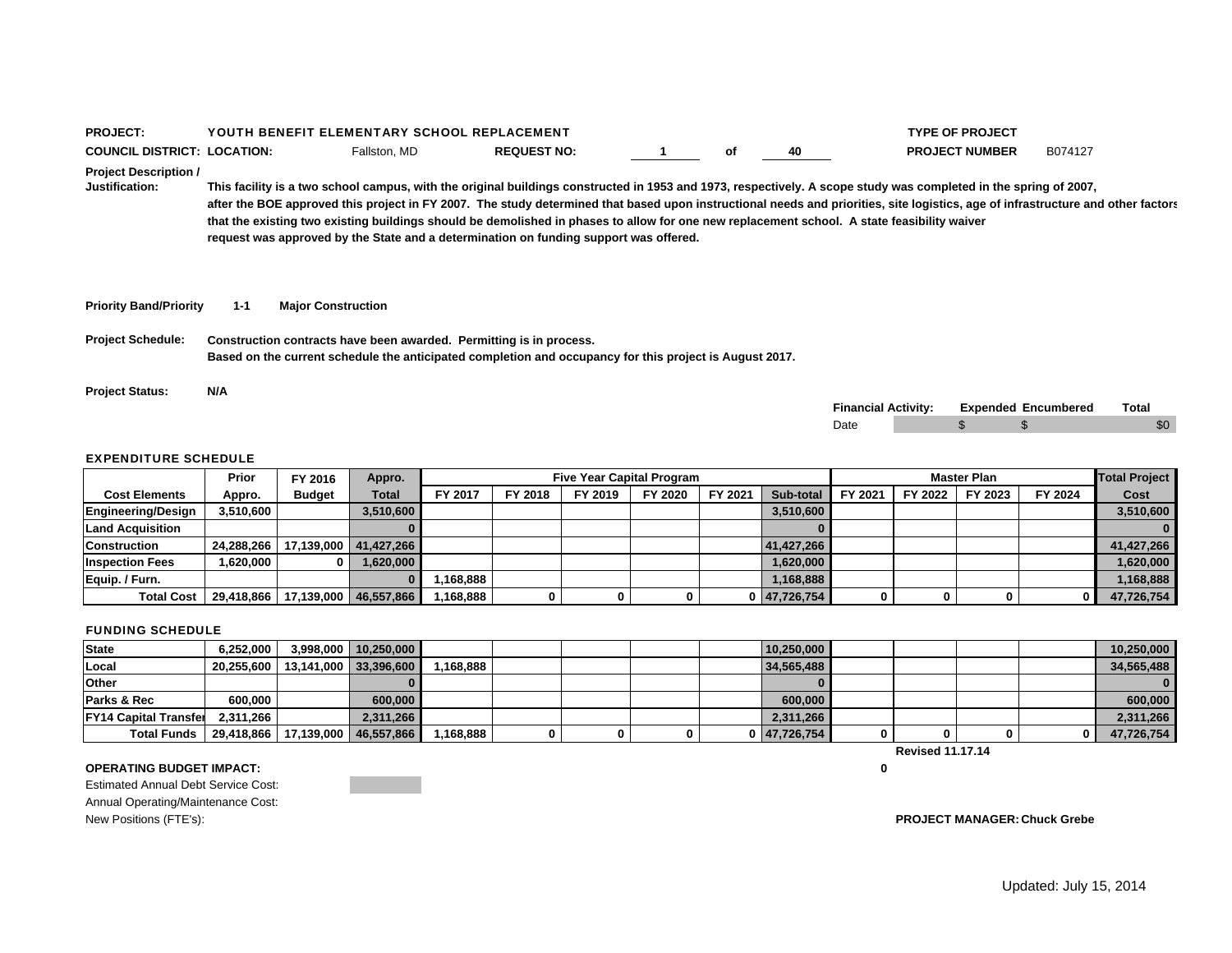| <b>PROJECT</b>  |                 | <b>HAVRE DE GRACE MIDDLE/HIGH REPLACEMENT SCHOOL</b> |                    |    |    | <b>TYPE OF PROJECT</b> |
|-----------------|-----------------|------------------------------------------------------|--------------------|----|----|------------------------|
| <b>DISTRICT</b> | <b>OCATION:</b> | Havre de Grace, MD                                   | <b>REQUEST NO:</b> | Οī | 40 | <b>PROJECT NUMBER</b>  |

**Project Description The Havre de Grace High School consists of two (2) buildings with a main administration and classroom facility built in 1955, The building was renovated in / Justification:1984 and had additions built in 1958, 1971, 1976 and 1984. Constrained by the urban setting, the second building, part of the 1971 addition, was built across Congress Street and includes the auditorium, gymnasiums, and music wing. Havre de Grace Middle School was built in 1967 and has had no major renovations or modernizations. A scope study was performed to evaluate options, and on 9/23/13, the Board of Education approved a recommendation to build a new building combining the middle and high school population in a single school. The Board of Public Works approved Local Planning for this project in the FY2015 CIP under the Sustainable Communities Program. Educational Specifications and Schematic Design for the new building were approved by the BOE on August 4th and 18th (2014) respectively, for a new building of approximately 240,000 square feet and a combined state rated capacity of 1542.**

**Priority Band 1-2 Major Construction Project Schedule: Design Development - 11/1/14 Construction Documents - Late Spring, 2015 Construction to begin late summer, early fall, 2015 with a 24 month buildout Demolition of existing buildings to follow**

| <b>Project Status:</b> | .<br>Local Plannino | <b>Financial Activity:</b> | Expended<br>Encumbered | <b>Total</b> |
|------------------------|---------------------|----------------------------|------------------------|--------------|
|                        |                     | Date                       |                        | \$0          |

### EXPENDITURE SCHEDULE

|                           | Prior     | FY 2016                    | Appro.    | <b>Five Year Capital Program</b> |           |         |         |         |            | <b>Master Plan</b> |         |        |          | <b>Total Project</b> |
|---------------------------|-----------|----------------------------|-----------|----------------------------------|-----------|---------|---------|---------|------------|--------------------|---------|--------|----------|----------------------|
| <b>Cost Elements</b>      | Appro.    | <b>Budget</b>              | Total     | FY 2017                          | FY 2018   | FY 2019 | FY 2020 | FY 2021 | Sub-total  | FY 2022            | FY 2023 | FY2024 | FY 2025  | Cost                 |
| <b>Engineering/Design</b> | 3,950,000 | 1.000.000                  | 4.950.000 |                                  |           |         |         |         | 4.950.000  |                    |         |        |          | 4,950,000            |
| <b>Land Acquisition</b>   |           |                            |           |                                  |           |         |         |         |            |                    |         |        |          |                      |
| <b>Construction</b>       |           | 34.000.000                 |           | 34.000.000 37.901.000            | 5.133.000 |         |         |         | 77.034.000 |                    |         |        |          | 77.034.000           |
| <b>Inspection Fees</b>    |           |                            |           |                                  |           |         |         |         |            |                    |         |        |          |                      |
| Equip. / Furn.            |           |                            |           |                                  | 4,817,000 |         |         |         | 4,817,000  |                    |         |        |          | 4,817,000            |
| <b>Total Cost</b>         |           | $3,950,000$   $35,000,000$ |           | 38,950,000 37,901,000            | 9,950,000 |         |         |         | 86,801,000 |                    |         |        | $\bf{0}$ | 86,801,000           |

#### FUNDING SCHEDULE

| <b>State</b>           | 8.678.000 | 8.678.000 | 6.386.000                                        |           |  | 15.064.000       |  |  | 15,064,000 |
|------------------------|-----------|-----------|--------------------------------------------------|-----------|--|------------------|--|--|------------|
| <b>Local</b>           |           |           | 3,950,000   26,322,000   30,272,000   31,515,000 | 9,950,000 |  | 71,737,000       |  |  | 71,737,000 |
| <b>Other</b>           |           |           |                                                  |           |  |                  |  |  |            |
| Harford Cty P & R      |           |           |                                                  |           |  |                  |  |  |            |
| <b>Harford Cty BOE</b> |           |           |                                                  |           |  |                  |  |  |            |
|                        |           |           |                                                  |           |  |                  |  |  |            |
| <b>Total Funds</b>     |           |           | 3,950,000 35,000,000 38,950,000 37,901,000       | 9,950,000 |  | $0$   86,801,000 |  |  | 86,801,000 |

### **OPERATING BUDGET IMPACT:**

Estimated Annual Debt Service Cost: Annual Operating/Maintenance Cost: New Positions (FTE's): **PROJECT MANAGER: Harry Miller**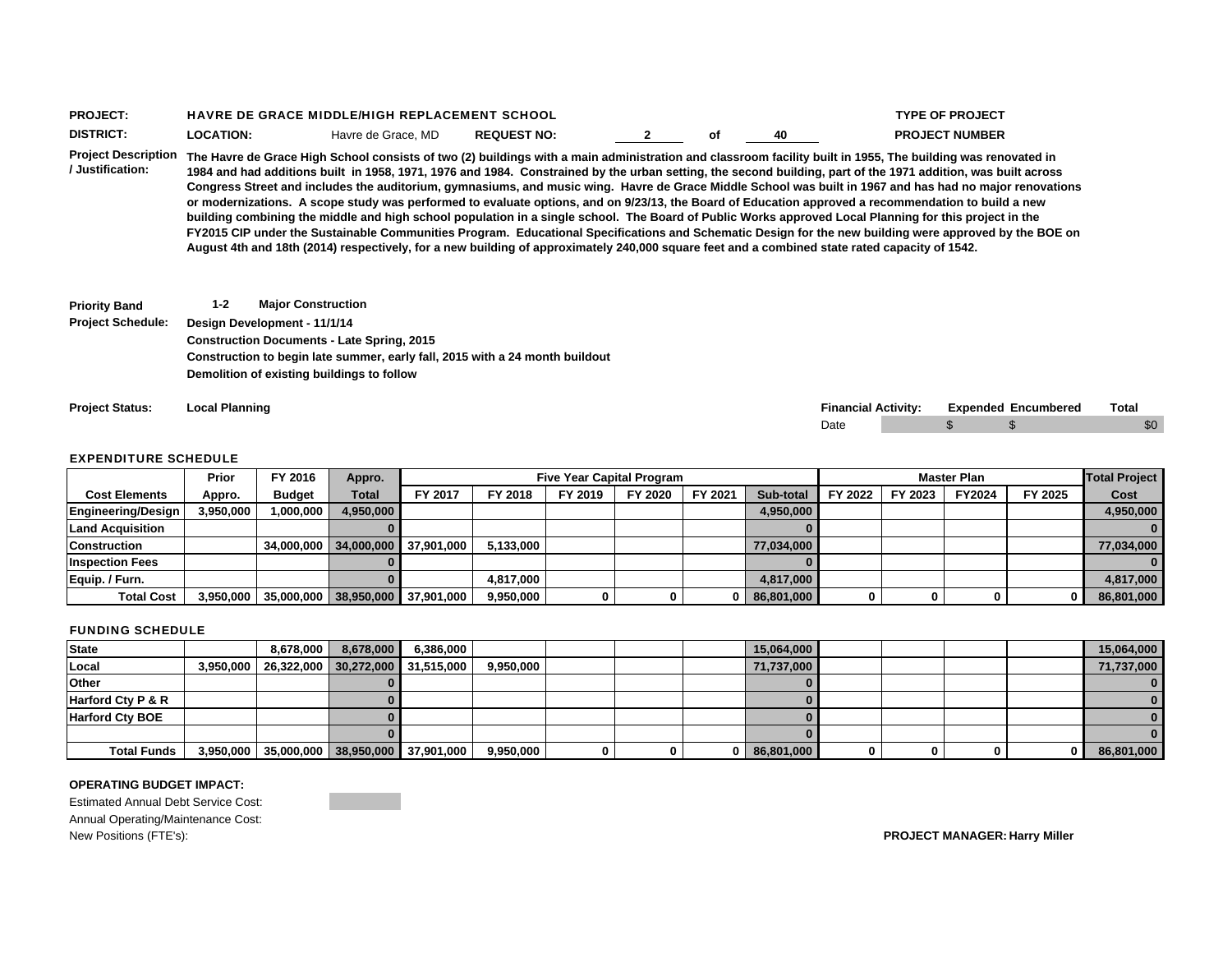## **PROJECT:** JOPPATOWNE HIGH SCHOOL LIMITED RENOVATION PROJECT**COUNCIL DISTRICT: LOCATION:** Fallston, MD **REQUEST NO: 3 of 40 PROJECT NUMBER**

**TYPE OF PROJECT**

**Project Description / This project consists of a number of systemic projects, including but not limited to concrete slab, brick veneer, roof replacement, window replacement, ADA Justification:door hardware replacement, exterior door replacement, metal pan ceiling replacement, VCT replacement, toilet partition replacement, student locker replacement, toilet room fixture replacement, HVAC systemic replacement, lighting replacement and stadium upgrades. This project will be structured in a way to meet the State Public School Construction "Limited Renovation" category of funding, which must include five major systemic projects with one required to be an educational program upgrade. It was decided that the most appropriate programmatic need is the Homeland Security signature program. There were several conceptual design solution options developed in the Joppatowne High School scope study dated November 30, 2009. The most basic conceptual plan option "A" provided the most feasible solution in achieving the spatial program requirements. This option was used as a baseline to develop the budget for the purposes of requesting State funding under the "Limited Renovation" category.** 

**Priority Band/Priority 1-3 Major Construction**

**Project Schedule: Will be developed upon local planning approval and availability of design funding.**

**Project Status: N/A**

| <b>Financial Activity:</b> |  | <b>Expended Encumbered</b> | Total |
|----------------------------|--|----------------------------|-------|
| Date                       |  |                            |       |

### EXPENDITURE SCHEDULE

|                         | Prior     | FY 2016                | Appro.       | <b>Five Year Capital Program</b> |         |         |         |         |            | <b>Master Plan</b> |         |         |         | <b>Total Project</b> |
|-------------------------|-----------|------------------------|--------------|----------------------------------|---------|---------|---------|---------|------------|--------------------|---------|---------|---------|----------------------|
| <b>Cost Elements</b>    | Appro.    | <b>Budget</b>          | <b>Total</b> | FY 2017                          | FY 2018 | FY 2019 | FY 2020 | FY 2021 | Sub-total  | FY 2021            | FY 2022 | FY 2023 | FY 2024 | Cost                 |
| Engineering/Design      | 1.000.000 | 244.551,551            | 2.551.244    |                                  |         |         |         |         | 2.551.244  |                    |         |         |         | 2,551,244            |
| <b>Land Acquisition</b> |           |                        |              |                                  |         |         |         |         |            |                    |         |         |         |                      |
| <b>Construction</b>     |           | 13.683.556             | 13,683,556   | 12,132,200                       |         |         |         |         | 25.815.756 |                    |         |         |         | 25,815,756           |
| <b>Inspection Fees</b>  |           |                        |              |                                  |         |         |         |         |            |                    |         |         |         |                      |
| Equip. / Furn.          |           |                        |              |                                  |         |         |         |         |            |                    |         |         |         |                      |
| <b>Total Cost</b>       |           | 1,000,000   15,234,800 | 16,234,800   | 12,132,200                       | 0       |         |         |         | 28,367,000 |                    |         |         |         | 28,367,000           |

### FUNDING SCHEDULE

| <b>State</b>       | 1,000,000 | 6,273,000 | 7,273,000                           | 5,273,000  |  |  | 12,546,000       |  |              | 12,546,000 |
|--------------------|-----------|-----------|-------------------------------------|------------|--|--|------------------|--|--------------|------------|
| Local              |           | 8,961,800 | 8,961,800                           | 5,859,200  |  |  | 14,821,000       |  |              | 14,821,000 |
| <b>Other</b>       |           |           |                                     |            |  |  |                  |  |              |            |
|                    |           |           |                                     |            |  |  |                  |  |              |            |
|                    |           |           |                                     |            |  |  |                  |  |              |            |
| <b>Total Funds</b> |           |           | 1,000,000   15,234,800   16,234,800 | 11,132,200 |  |  | $0$   27,367,000 |  | $\mathbf{0}$ | 27,367,000 |

### **OPERATING BUDGET IMPACT:**

Estimated Annual Debt Service Cost: Annual Operating/Maintenance Cost: New Positions (FTE's): **PROJECT MANAGER: Chuck Grebe**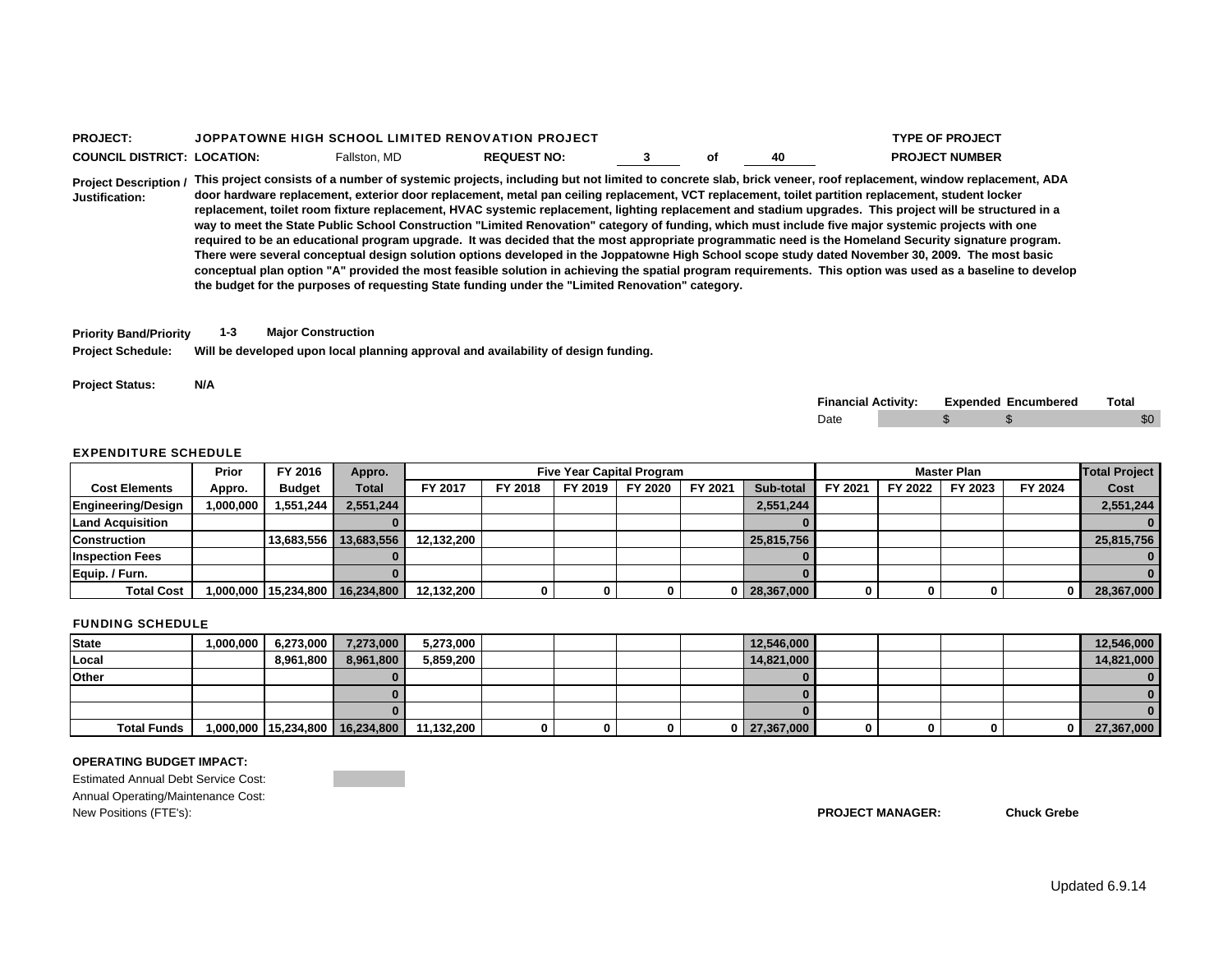|                                    | Prior                            | FY 2016                   | Appro.                                    |                                                                              | <b>Five Year Capital Program</b>                                           |    |    |                                                                                                                                                                                                                                                                                                                                     | <b>Master Plan</b>           |                                     | <b>Total Project</b> |
|------------------------------------|----------------------------------|---------------------------|-------------------------------------------|------------------------------------------------------------------------------|----------------------------------------------------------------------------|----|----|-------------------------------------------------------------------------------------------------------------------------------------------------------------------------------------------------------------------------------------------------------------------------------------------------------------------------------------|------------------------------|-------------------------------------|----------------------|
| <b>EXPENDITURE SCHEDULE</b>        |                                  |                           |                                           |                                                                              |                                                                            |    |    |                                                                                                                                                                                                                                                                                                                                     |                              |                                     |                      |
| <b>Project Status:</b>             | N/A                              |                           |                                           |                                                                              |                                                                            |    |    | Date                                                                                                                                                                                                                                                                                                                                |                              |                                     | \$0                  |
|                                    |                                  |                           |                                           |                                                                              |                                                                            |    |    | <b>Financial Activity:</b>                                                                                                                                                                                                                                                                                                          |                              | <b>Expended Encumbered</b>          | Total                |
|                                    |                                  |                           |                                           | Construction Start - June 2015, Construction Completion - August 2015        |                                                                            |    |    |                                                                                                                                                                                                                                                                                                                                     |                              |                                     |                      |
| <b>Project Schedule:</b>           |                                  |                           |                                           |                                                                              | Design: July - November 2015, Bid: February 2016 Award Contract: May 2016, |    |    |                                                                                                                                                                                                                                                                                                                                     |                              |                                     |                      |
| <b>Priority Band/Priority</b>      | 1-4                              | <b>Major Construction</b> |                                           |                                                                              |                                                                            |    |    |                                                                                                                                                                                                                                                                                                                                     |                              |                                     |                      |
|                                    |                                  |                           |                                           |                                                                              |                                                                            |    |    |                                                                                                                                                                                                                                                                                                                                     |                              | Prospect Mill Elementary - FY 2022  |                      |
|                                    |                                  |                           | North Harford Elementary School - FY 2017 |                                                                              | North Harford High - FY 2019                                               |    |    |                                                                                                                                                                                                                                                                                                                                     |                              | Havre de Grace Elementary - FY 2021 |                      |
|                                    | Joppatowne High School - FY 2017 |                           |                                           |                                                                              | Aberdeen Middle School - FY 2018                                           |    |    |                                                                                                                                                                                                                                                                                                                                     | Hickory Elementary - FY 2020 |                                     |                      |
| <b>Justification:</b>              |                                  |                           |                                           | Improvement Plan request. Future roof replacements are scheduled as follows: |                                                                            |    |    | Project Description / The periodic replacement of roof systems is necessary to prevent damage to the interior of the building and to prevent indoor air quality issues. Churchville<br>Elementary School is scheduled for a roof replacement in FY 2016. Projects are submitted for funding consideration through the State Capital |                              |                                     |                      |
| <b>COUNCIL DISTRICT: LOCATION:</b> |                                  |                           | Churchville, MD 21028                     | <b>REQUEST NO:</b>                                                           |                                                                            | οf | 40 |                                                                                                                                                                                                                                                                                                                                     | <b>PROJECT NUMBER</b>        | <b>NEW</b>                          |                      |
| <b>PROJECT:</b>                    |                                  |                           |                                           | ROOF REPLACEMENT - CHURCHVILLE ELEMENTARY SCHOOL                             |                                                                            |    |    |                                                                                                                                                                                                                                                                                                                                     | <b>TYPE OF PROJECT</b>       |                                     |                      |

|                         | Prior  | <b>FT ZUID</b> | дррго.       |           |         | Five Tear Capital Program |                     |         |           |           |         | master Plan |         | <b>Total Project</b> |
|-------------------------|--------|----------------|--------------|-----------|---------|---------------------------|---------------------|---------|-----------|-----------|---------|-------------|---------|----------------------|
| <b>Cost Elements</b>    | Appro. | <b>Budget</b>  | <b>Total</b> | FY 2017   | FY 2018 | FY 2019                   | FY 2020             | FY 2021 | Sub-total | FY 2022   | FY 2023 | FY 2024     | FY 2025 | Cost                 |
| Engineering/Design      |        | 39.270         | 39.270       | 92.847    | 38.017  | 78.750                    | 137.813             | 16.997  | 403.694   | 51.254    | 43.689  |             |         | 498,637              |
| <b>Land Acquisition</b> |        |                |              |           |         |                           |                     |         |           |           |         |             |         |                      |
| <b>Construction</b>     |        | 785.400        | 785,400      | 856.941.  | 760.331 |                           | 1,575,000 2,756,250 | 339.932 | 8.073.854 | 1.025.089 | 873.779 |             |         | 9,972,722            |
| <b>Inspection Fees</b>  |        |                |              |           |         |                           |                     |         |           |           |         |             |         |                      |
| Equip. / Furn.          |        |                |              |           |         |                           |                     |         |           |           |         |             |         |                      |
| <b>Total Cost</b>       |        | 824.670        | 824.670      | 1.949.788 | 798.348 |                           | 1,653,750 2,894,063 | 356.929 | 8,477,548 | 1,076,343 | 917.468 |             | 01      | 10,471,359           |

## FUNDING SCHEDULE

| <b>State</b>           | 494.802 | 494.802 | .169.872  | 479.009 | 992,250 1,736,438   | 214.157         | 5.086.528             | 645.806 | 550.481 |                | 6.282.815  |
|------------------------|---------|---------|-----------|---------|---------------------|-----------------|-----------------------|---------|---------|----------------|------------|
| Local                  | 329.868 | 329,868 | 779.916   | 319.339 | 661,500   1,157,625 | $142,772$ $\mu$ | 3.391.020             | 430.537 | 366.987 |                | 4.188.544  |
| Other                  |         |         |           |         |                     |                 |                       |         |         |                |            |
| Harford Cty P & R      |         |         |           |         |                     |                 |                       |         |         |                |            |
| <b>Harford Cty BOE</b> |         |         |           |         |                     |                 |                       |         |         |                |            |
| <b>State Reimburse</b> |         |         |           |         |                     |                 |                       |         |         |                |            |
| <b>Total Funds</b>     | 824.670 | 824.670 | 1,949,788 | 798,348 | 1,653,750 2,894,063 | 356,929         | 8,477,548   1,076,343 |         | 917.468 | 0 <sub>l</sub> | 10,471,359 |

### **OPERATING BUDGET IMPACT:**

Estimated Annual Debt Service Cost: Annual Operating/Maintenance Cost: New Positions (FTE's): **PROJECT MANAGER: Chuck Grebe**

**Contract Contract**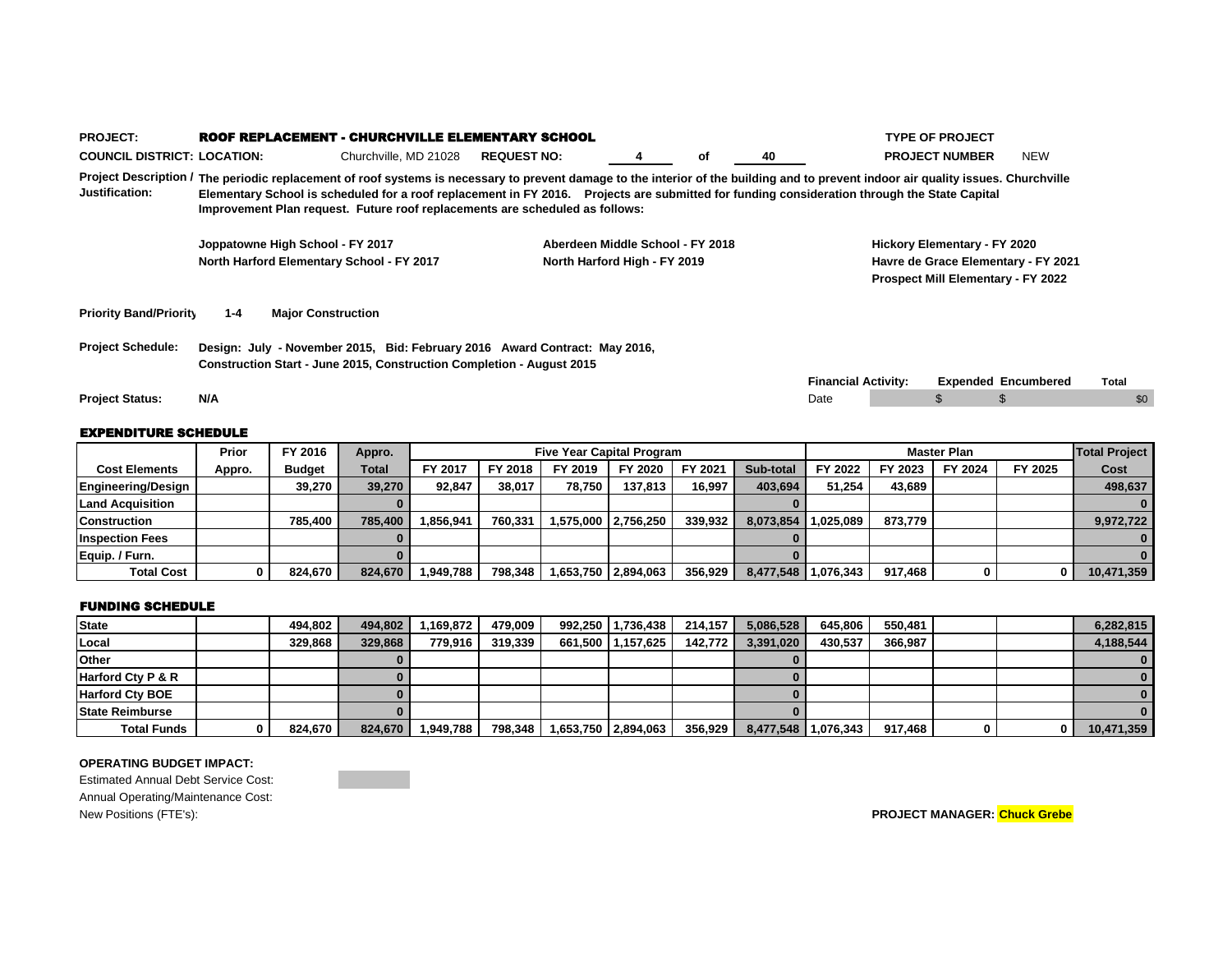| <b>PROJECT:</b>                                |         |                                     |              | <b>CENTER FOR EDUCATIONAL OPPORTUNITY</b>                                                                                                                                                                                                                                                                                                                                                                                                                                                                                                                                                                                                                                                                                                                                                                                                                                                                                                                                                                                                                                                                |                                  |    |    |                            | <b>TYPE OF PROJECT</b> |                            |                      |
|------------------------------------------------|---------|-------------------------------------|--------------|----------------------------------------------------------------------------------------------------------------------------------------------------------------------------------------------------------------------------------------------------------------------------------------------------------------------------------------------------------------------------------------------------------------------------------------------------------------------------------------------------------------------------------------------------------------------------------------------------------------------------------------------------------------------------------------------------------------------------------------------------------------------------------------------------------------------------------------------------------------------------------------------------------------------------------------------------------------------------------------------------------------------------------------------------------------------------------------------------------|----------------------------------|----|----|----------------------------|------------------------|----------------------------|----------------------|
| <b>COUNCIL DISTRICT: LOCATION:</b>             |         |                                     | Aberdeen, MD | <b>REQUEST NO:</b>                                                                                                                                                                                                                                                                                                                                                                                                                                                                                                                                                                                                                                                                                                                                                                                                                                                                                                                                                                                                                                                                                       | 5.                               | οf | 40 |                            | <b>PROJECT NUMBER</b>  | <b>NEW</b>                 |                      |
| <b>Project Description /</b><br>Justification: |         | and temperature control year round. |              | The Center of Educational Opportunity was originally built as Aberdeen Junior High School in 1965 and consists of a single story building plus partial<br>basement of approximately 107,000 SF. Currently, there is no air conditioning in the great majority of the classrooms. There are some window air<br>conditioning units that have been installed in three classrooms and the media center, which do not meet the current indoor air quality requirements. It is<br>recommended that the replacement equipment be electrically cooled roof top units with modulating capacity compressors, and energy recovery features<br>designed to meet current energy codes. The units will be ducted to new VAV boxes in the academic spaces with hot water reheat coils. The existing hot<br>water piping serving the existing heat only unit ventilators will be connected to the reheat coils to meet the heating needs of the spaces. New DDC<br>controls should be installed as part of the project. When completed, the new HVAC system will provide a better IAQ environment with improved humidity |                                  |    |    |                            |                        |                            |                      |
| <b>Priority Band/Priority</b>                  | $1 - 5$ | <b>Major Construction</b>           |              |                                                                                                                                                                                                                                                                                                                                                                                                                                                                                                                                                                                                                                                                                                                                                                                                                                                                                                                                                                                                                                                                                                          |                                  |    |    |                            |                        |                            |                      |
| <b>Project Schedule:</b>                       |         |                                     |              | Design - August, 2015 to January, 2016; Award contract - March, 2016; Complete construction - Spring, 2017.                                                                                                                                                                                                                                                                                                                                                                                                                                                                                                                                                                                                                                                                                                                                                                                                                                                                                                                                                                                              |                                  |    |    |                            |                        |                            |                      |
|                                                |         |                                     |              | Based on this tentative schedule the anticipated completion and occupancy is Spring, 2017.                                                                                                                                                                                                                                                                                                                                                                                                                                                                                                                                                                                                                                                                                                                                                                                                                                                                                                                                                                                                               |                                  |    |    |                            |                        |                            |                      |
| <b>Project Status:</b>                         | N/A     |                                     |              |                                                                                                                                                                                                                                                                                                                                                                                                                                                                                                                                                                                                                                                                                                                                                                                                                                                                                                                                                                                                                                                                                                          |                                  |    |    | <b>Financial Activity:</b> |                        | <b>Expended Encumbered</b> | Total                |
|                                                |         |                                     |              |                                                                                                                                                                                                                                                                                                                                                                                                                                                                                                                                                                                                                                                                                                                                                                                                                                                                                                                                                                                                                                                                                                          |                                  |    |    | Date                       | £.                     |                            | \$0                  |
|                                                |         |                                     |              |                                                                                                                                                                                                                                                                                                                                                                                                                                                                                                                                                                                                                                                                                                                                                                                                                                                                                                                                                                                                                                                                                                          |                                  |    |    |                            |                        |                            |                      |
| <b>EXPENDITURE SCHEDULE</b>                    |         |                                     |              |                                                                                                                                                                                                                                                                                                                                                                                                                                                                                                                                                                                                                                                                                                                                                                                                                                                                                                                                                                                                                                                                                                          |                                  |    |    |                            |                        |                            |                      |
|                                                | Prior   | FY 2016                             | Appro.       |                                                                                                                                                                                                                                                                                                                                                                                                                                                                                                                                                                                                                                                                                                                                                                                                                                                                                                                                                                                                                                                                                                          | <b>Five Year Capital Program</b> |    |    |                            | <b>Master Plan</b>     |                            | <b>Total Project</b> |
|                                                |         |                                     |              |                                                                                                                                                                                                                                                                                                                                                                                                                                                                                                                                                                                                                                                                                                                                                                                                                                                                                                                                                                                                                                                                                                          |                                  |    |    |                            |                        |                            |                      |

|                         | - - - - - |               | .            |         |         |         |         |         |           |         |         |         |         |           |
|-------------------------|-----------|---------------|--------------|---------|---------|---------|---------|---------|-----------|---------|---------|---------|---------|-----------|
| <b>Cost Elements</b>    | Appro.    | <b>Budget</b> | <b>Total</b> | FY 2017 | FY 2018 | FY 2019 | FY 2020 | FY 2021 | Sub-total | FY 2021 | FY 2022 | FY 2023 | FY 2024 | Cost      |
| Engineering/Design      |           | 600,000       | 600,000      |         |         |         |         |         | 600,000   |         |         |         |         | 600,000   |
| <b>Land Acquisition</b> |           |               |              |         |         |         |         |         |           |         |         |         |         |           |
| <b>Construction</b>     |           | 3,850,000     | 3.850.000    |         |         |         |         |         | 3,850,000 |         |         |         |         | 3,850,000 |
| <b>Inspection Fees</b>  |           | 175.000       | 175,000      |         |         |         |         |         | 175,000   |         |         |         |         | 175,000   |
| Equip. / Furn.          |           |               |              |         |         |         |         |         |           |         |         |         |         |           |
| <b>Total Cost</b>       |           | 4,625,000     | 4,625,000    |         | 0       | 0       |         |         | 4,625,000 | 0       |         |         | 0       | 4,625,000 |

### FUNDING SCHEDULE

| State              | 2,425,500 | 2,425,500 |   |    |   |     | 2,425,500 |   |  |   | 2,425,500 |
|--------------------|-----------|-----------|---|----|---|-----|-----------|---|--|---|-----------|
| Local              | 2,199,500 | 2,199,500 |   |    |   |     | 2,199,500 |   |  |   | 2,199,500 |
| <b>Other</b>       |           |           |   |    |   |     |           |   |  |   |           |
|                    |           |           |   |    |   |     |           |   |  |   |           |
|                    |           |           |   |    |   |     |           |   |  |   |           |
| <b>Total Funds</b> | 4,625,000 | 4,625,000 | 0 | O. | 0 | n l | 4,625,000 | 0 |  | 0 | 4,625,000 |

### **OPERATING BUDGET IMPACT:**

Estimated Annual Debt Service Cost: Annual Operating/Maintenance Cost:<br>New Positions (FTE's):  $PROJECT MANAGER: TBD$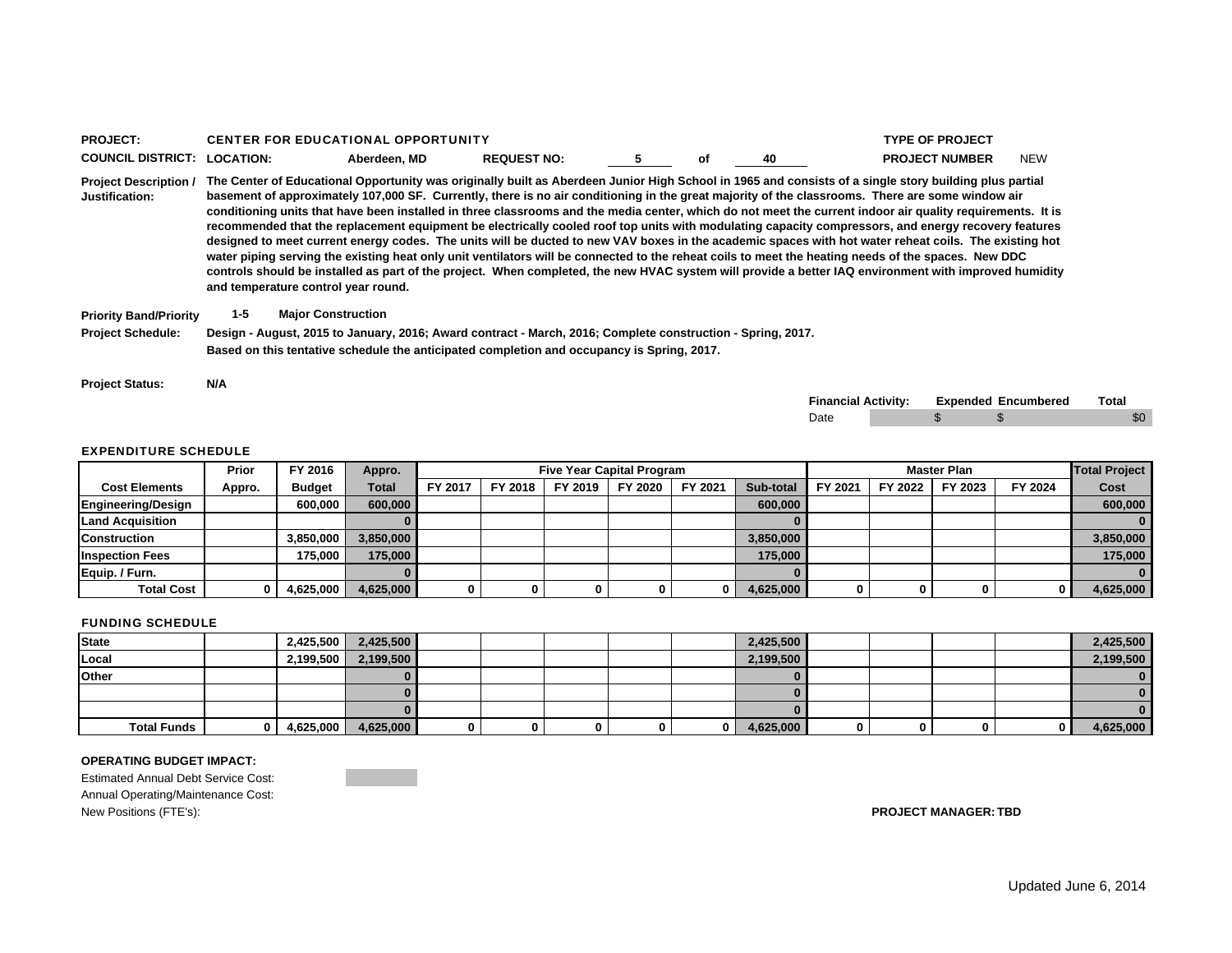| <b>PROJECT</b>   |                  |             | <b>PROSPECT MILL ELEMENTARY SCHOOL COMPREHENSIVE HVAC SYSTEMIC PROJECT</b> |  |    | <b>TYPE OF PROJECT</b> |            |
|------------------|------------------|-------------|----------------------------------------------------------------------------|--|----|------------------------|------------|
| <b>DISTRICT:</b> | <b>_OCATION:</b> | Bel Air, MD | <b>REQUEST NO:</b>                                                         |  | 40 | <b>PROJECT NUMBER</b>  | <b>NEW</b> |

**Project Description Originally built in 1973 the building had three separate additions and renovations in 1990, 1999 and 2008 bringing the total square footage of the / Justification:building to 75,538 SF. This HVAC renovation addresses the original building square footage of 54,050 SF. The existing systems consist of gas fired electrically cooled single zone packaged roof top units. These units were installed in 1998 under a systemic HVAC renovation. These type of units have a typical life of 15 years and should be replaced as part of an end of life HVAC replacement project. It is recommended that the replacement equipment be a gas fired electrically cooled VAV roof top unit with energy recovery features. This installation will be more efficient and provide better temperature and humidity control than the current HVAC system. As part of the project new ductwork and DDC controls will be installed. Also a part of this project is to convert open space classrooms to self-contained classrooms.**

**Priority Band/Priority 1-6 Major Construction**

**Project Schedule: Design - Fall, 2015, Award contract - May 2016, Complete construction - August 2016. Based on this tentative schedule the anticipated completion and occupancy is August 2016.**

**Project Status: N/A**

| <b>Financial Activity:</b> |  | <b>Expended Encumbered</b> | Total |
|----------------------------|--|----------------------------|-------|
| Date                       |  |                            |       |

#### EXPENDITURE SCHEDULE

|                           | Prior  | FY 2016       | Appro.       |         | <b>Five Year Capital Program</b><br><b>Master Plan</b><br>FY 2023<br>FY 2018<br>FY 2019<br>FY2020<br>FY 2021<br>FY 2021<br>Sub-total<br>FY 2022<br>700.000<br>3,795,000 |  |   |  |           |   |  | <b>Total Project</b> |           |
|---------------------------|--------|---------------|--------------|---------|-------------------------------------------------------------------------------------------------------------------------------------------------------------------------|--|---|--|-----------|---|--|----------------------|-----------|
| <b>Cost Elements</b>      | Appro. | <b>Budget</b> | <b>Total</b> | FY 2017 |                                                                                                                                                                         |  |   |  |           |   |  | FY 2024              | Cost      |
| <b>Engineering/Design</b> |        | 700,000       | 700.000      |         |                                                                                                                                                                         |  |   |  |           |   |  |                      | 700,000   |
| <b>Land Acquisition</b>   |        |               |              |         |                                                                                                                                                                         |  |   |  |           |   |  |                      |           |
| <b>Construction</b>       |        | 3.795.000     | 3.795.000    |         |                                                                                                                                                                         |  |   |  |           |   |  |                      | 3,795,000 |
| <b>Inspection Fees</b>    |        | 190.000       | 190,000      |         |                                                                                                                                                                         |  |   |  | 190,000   |   |  |                      | 190,000   |
| Equip. / Furn.            |        |               |              |         |                                                                                                                                                                         |  |   |  |           |   |  |                      |           |
| <b>Total Cost</b>         |        | 4,685,000     | 4,685,000    |         |                                                                                                                                                                         |  | 0 |  | 4,685,000 | 0 |  |                      | 4,685,000 |

#### FUNDING SCHEDULE

| <b>State</b>           |              | 2,390,850 | 2,390,850 |  |  | 2,390,850 |  |  | 2,390,850 |
|------------------------|--------------|-----------|-----------|--|--|-----------|--|--|-----------|
| Local                  |              | 2,294,150 | 2,294,150 |  |  | 2,294,150 |  |  | 2,294,150 |
| <b>Other</b>           |              |           |           |  |  |           |  |  |           |
| Harford Cty P & R      |              |           |           |  |  |           |  |  |           |
| <b>Harford Cty BOE</b> |              |           |           |  |  |           |  |  |           |
|                        |              |           |           |  |  |           |  |  |           |
| <b>Total Funds</b>     | $\mathbf{0}$ | 4,685,000 | 4,685,000 |  |  | 4,685,000 |  |  | 4,685,000 |

### **OPERATING BUDGET IMPACT:**

Estimated Annual Debt Service Cost:Annual Operating/Maintenance Cost: New Positions (FTE's): **PROJECT MANAGER: TBD**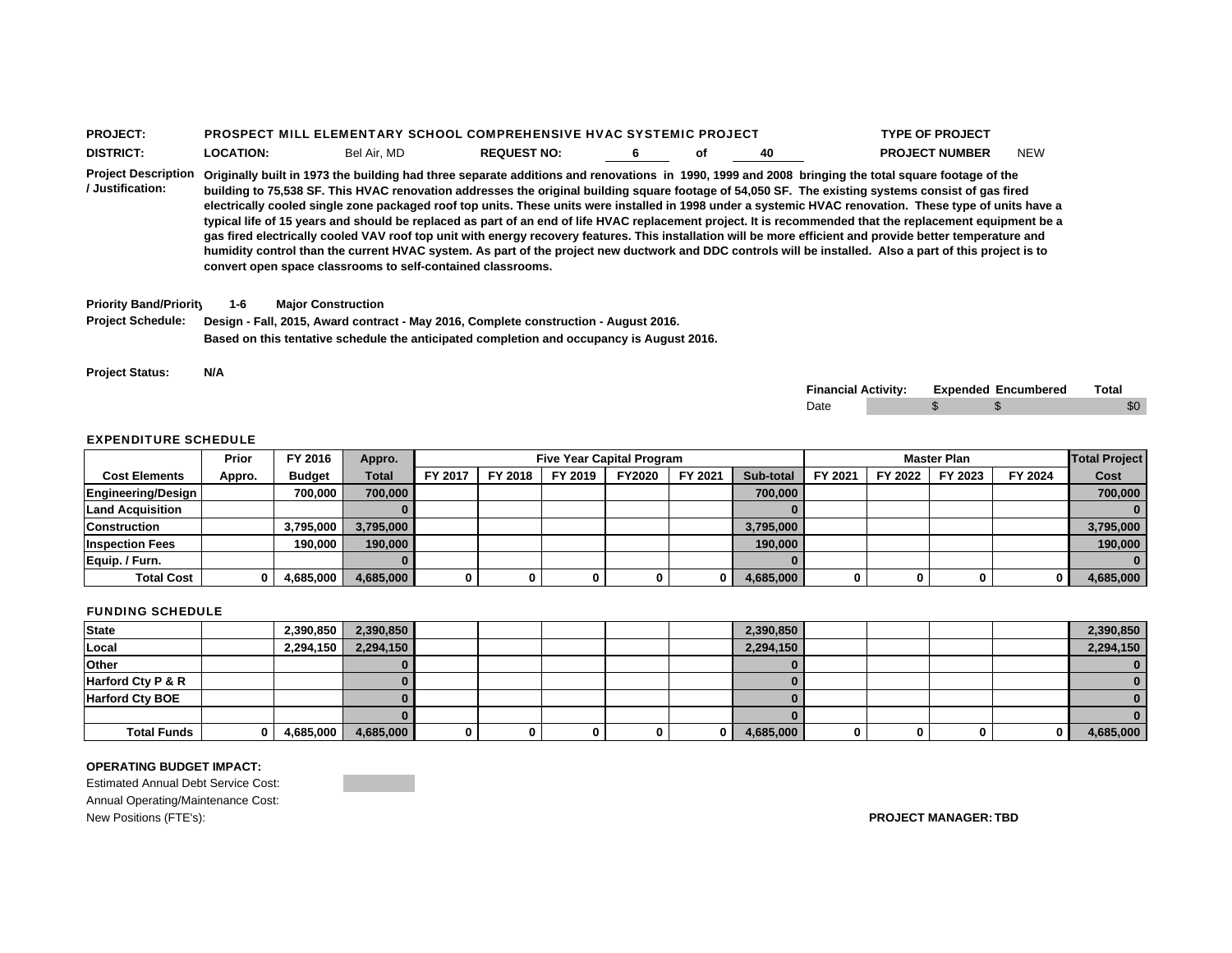| <b>PROJECT:</b>                                | <b>OPEN SPACE RENOVATION PROJECTS</b> |                                                                                                                                                                                                                                        |                    |    |                            | <b>TYPE OF PROJECT</b> |                            |       |
|------------------------------------------------|---------------------------------------|----------------------------------------------------------------------------------------------------------------------------------------------------------------------------------------------------------------------------------------|--------------------|----|----------------------------|------------------------|----------------------------|-------|
| <b>COUNCIL DISTRICT:</b>                       | <b>LOCATION:</b>                      | <b>Multiple Sites</b>                                                                                                                                                                                                                  | <b>REQUEST NO:</b> | оf | 40                         | <b>PROJECT NUMBER</b>  | <b>NEW</b>                 |       |
| <b>Project Description /</b><br>Justification: |                                       | Fiscal year 2016 funds will be used to covert open space classrooms to self-contained classrooms at the following schools:<br>- Bel Air Elementary School<br>- Old Post Road Elementary School<br>- William S. James Elementary School |                    |    |                            |                        |                            |       |
| <b>Priority Band</b>                           | <b>Major Construction</b><br>1 - 7    |                                                                                                                                                                                                                                        |                    |    |                            |                        |                            |       |
| <b>Project Schedule:</b>                       |                                       | Anticipated completion for this project is August 2017.                                                                                                                                                                                |                    |    | <b>Financial Activity:</b> |                        | <b>Expended Encumbered</b> | Total |
| <b>Project Status:</b>                         | N/A                                   |                                                                                                                                                                                                                                        |                    |    | Date                       | \$.                    | \$                         | \$0   |

|                        | Prior  | FY 2016       | Appro.       |         |         | <b>Five Year Capital Program</b> |         |         |           |         |         | <b>Master Plan</b> |              | <b>Total Project</b> |
|------------------------|--------|---------------|--------------|---------|---------|----------------------------------|---------|---------|-----------|---------|---------|--------------------|--------------|----------------------|
| <b>Cost Elements</b>   | Appro. | <b>Budget</b> | <b>Total</b> | FY 2017 | FY 2018 | FY 2019                          | FY 2020 | FY 2021 | Sub-total | FY 2022 | FY 2023 | FY 2024            | FY 2025      | Cost                 |
| Engineering/Design     |        | 250,000       | 250,000      |         |         |                                  |         |         | 250,000   |         |         |                    |              | 250,000              |
| Land Acquisition       |        |               |              |         |         |                                  |         |         |           |         |         |                    |              |                      |
| <b>Construction</b>    |        | 2,400,000     | 2,400,000    |         |         |                                  |         |         | 2,400,000 |         |         |                    |              | 2,400,000            |
| <b>Inspection Fees</b> |        |               |              |         |         |                                  |         |         |           |         |         |                    |              |                      |
| Equip. / Furn.         |        |               |              |         |         |                                  |         |         |           |         |         |                    |              |                      |
| <b>Total Cost</b>      |        | 2,650,000     | 2,650,000    |         |         | 0                                |         |         | 2,650,000 | 0       |         |                    | $\mathbf{0}$ | 2,650,000            |

### FUNDING SCHEDULE

| <b>State</b>       |     |           |           |   |    |   |           |  |  | $\mathbf{0}$ |
|--------------------|-----|-----------|-----------|---|----|---|-----------|--|--|--------------|
| Local              |     | 2,650,000 | 2,650,000 |   |    |   | 2,650,000 |  |  | 2,650,000    |
| Other              |     |           |           |   |    |   |           |  |  | $\mathbf{0}$ |
|                    |     |           |           |   |    |   |           |  |  | $\mathbf{0}$ |
|                    |     |           |           |   |    |   |           |  |  | $\mathbf{0}$ |
| <b>Total Funds</b> | n l | 2,650,000 | 2,650,000 | 0 | -0 | 0 | 2,650,000 |  |  | 2,650,000    |

### **OPERATING BUDGET IMPACT:**

Estimated Annual Debt Service Cost: Annual Operating/Maintenance Cost: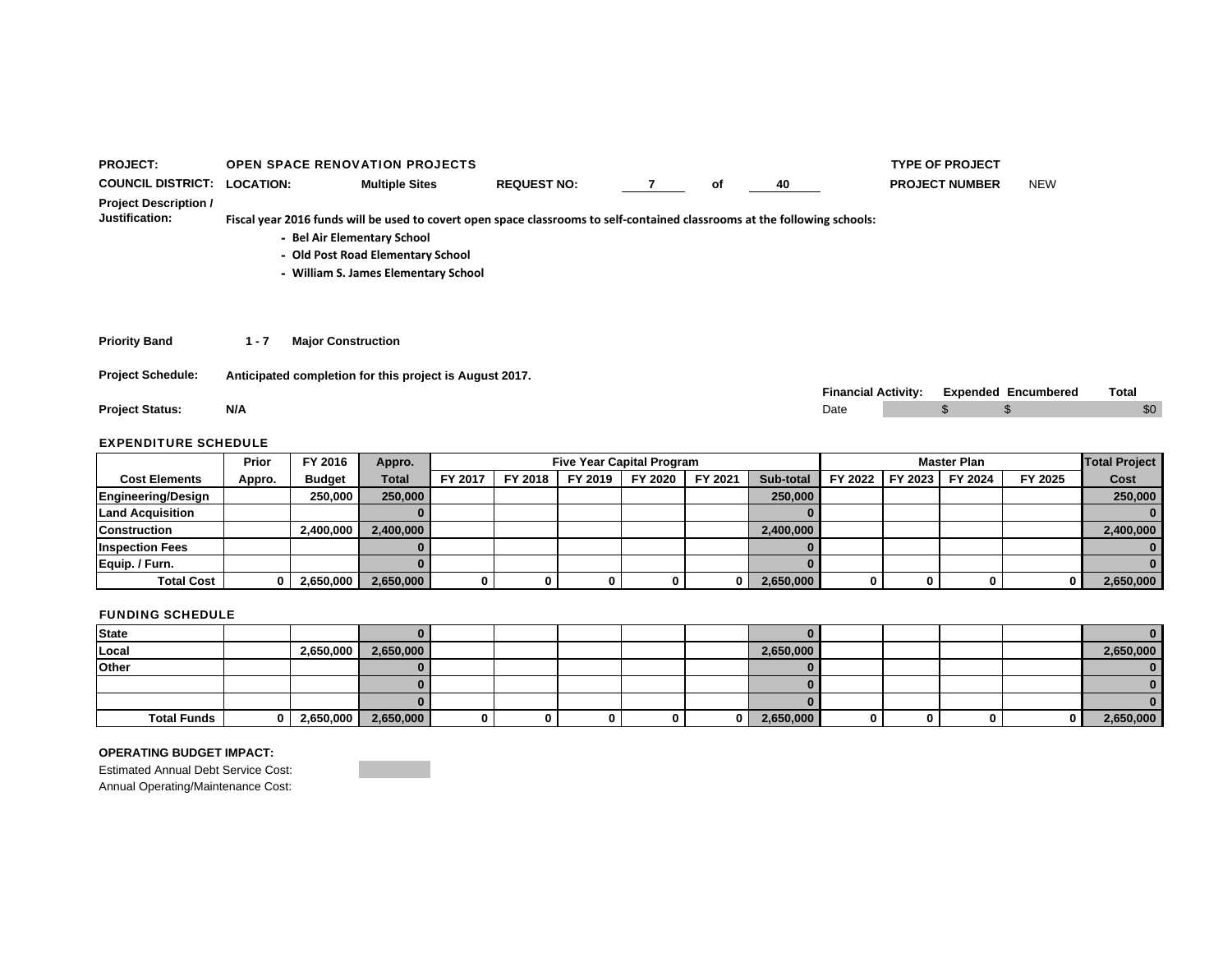| <b>PROJECT:</b>                                | NORTH HARFORD MIDDLE SCHOOL DOMESTIC WATER IMPROVEMENTS                                                                                                                                           |                                    |                    |   |    |    |                            | <b>TYPE OF PROJECT</b> |                            |              |
|------------------------------------------------|---------------------------------------------------------------------------------------------------------------------------------------------------------------------------------------------------|------------------------------------|--------------------|---|----|----|----------------------------|------------------------|----------------------------|--------------|
| <b>COUNCIL DISTRICT: LOCATION:</b>             |                                                                                                                                                                                                   | Pylesville, MD 21132               | <b>REQUEST NO:</b> | 8 | оf | 40 |                            | <b>PROJECT NUMBER</b>  | <b>NEW</b>                 |              |
| <b>Project Description /</b><br>Justification: | Replacement of well and associated equipment to establish a new water supply service.                                                                                                             |                                    |                    |   |    |    |                            |                        |                            |              |
|                                                | This is the second year of funding. The project cannot proceed without the balance of funding.                                                                                                    |                                    |                    |   |    |    |                            |                        |                            |              |
| <b>Priority Band/Priority</b>                  | 1-8                                                                                                                                                                                               | <b>Capital Improvement Project</b> |                    |   |    |    |                            |                        |                            |              |
| <b>Project Schedule:</b>                       | Design - October 2015 to April 2016; Award contract - May 2016; Complete construction - August 2016.<br>Based on this tentative schedule the anticipated completion and occupancy is August 2016. |                                    |                    |   |    |    |                            |                        |                            |              |
| <b>Project Status:</b>                         | N/A                                                                                                                                                                                               |                                    |                    |   |    |    |                            |                        |                            |              |
|                                                |                                                                                                                                                                                                   |                                    |                    |   |    |    | <b>Financial Activity:</b> |                        | <b>Expended Encumbered</b> | <b>Total</b> |
|                                                |                                                                                                                                                                                                   |                                    |                    |   |    |    | Date                       |                        |                            | \$0          |

|                         | Prior   | FY 2016       | Appro.    |         |         | <b>Five Year Capital Program</b> |         |         |           |        |         | <b>Master Plan</b> |              | <b>Total Project</b> |
|-------------------------|---------|---------------|-----------|---------|---------|----------------------------------|---------|---------|-----------|--------|---------|--------------------|--------------|----------------------|
| <b>Cost Elements</b>    | Appro.  | <b>Budget</b> | Total     | FY 2017 | FY 2018 | FY 2019                          | FY 2020 | FY 2021 | Sub-total | FY 202 | FY 2023 | FY 2024            | FY 2025      | Cost                 |
| Engineering/Design      | 100.000 |               | 100.000   |         |         |                                  |         |         | 100,000   |        |         |                    |              | 100.000              |
| <b>Land Acquisition</b> |         |               |           |         |         |                                  |         |         |           |        |         |                    |              |                      |
| <b>Construction</b>     | 400.000 | 500,000       | 900,000   |         |         |                                  |         |         | 900,000   |        |         |                    |              | 900,000              |
| <b>Inspection Fees</b>  |         |               |           |         |         |                                  |         |         |           |        |         |                    |              |                      |
| Equip. / Furn.          |         |               |           |         |         |                                  |         |         |           |        |         |                    |              |                      |
| <b>Total Cost</b>       | 500,000 | 500.000       | 1,000,000 |         |         |                                  |         |         | 1,000,000 |        |         |                    | $\mathbf{0}$ | 1,000,000            |

#### FUNDING SCHEDULE

| <b>State</b>       |         |         |           |  |   |           |   |  |           |
|--------------------|---------|---------|-----------|--|---|-----------|---|--|-----------|
| Local              | 500,000 | 500,000 | 1,000,000 |  |   | 1,000,000 |   |  | 1,000,000 |
| Other              |         |         |           |  |   |           |   |  |           |
|                    |         |         |           |  |   |           |   |  |           |
|                    |         |         |           |  |   |           |   |  |           |
| <b>Total Funds</b> | 500,000 | 500,000 | 1,000,000 |  | 0 | 1,000,000 | 0 |  | 1,000,000 |

#### **OPERATING BUDGET IMPACT:**

Estimated Annual Debt Service Cost: Annual Operating/Maintenance Cost: New Positions (FTE's): **PROJECT MANAGER: TBD**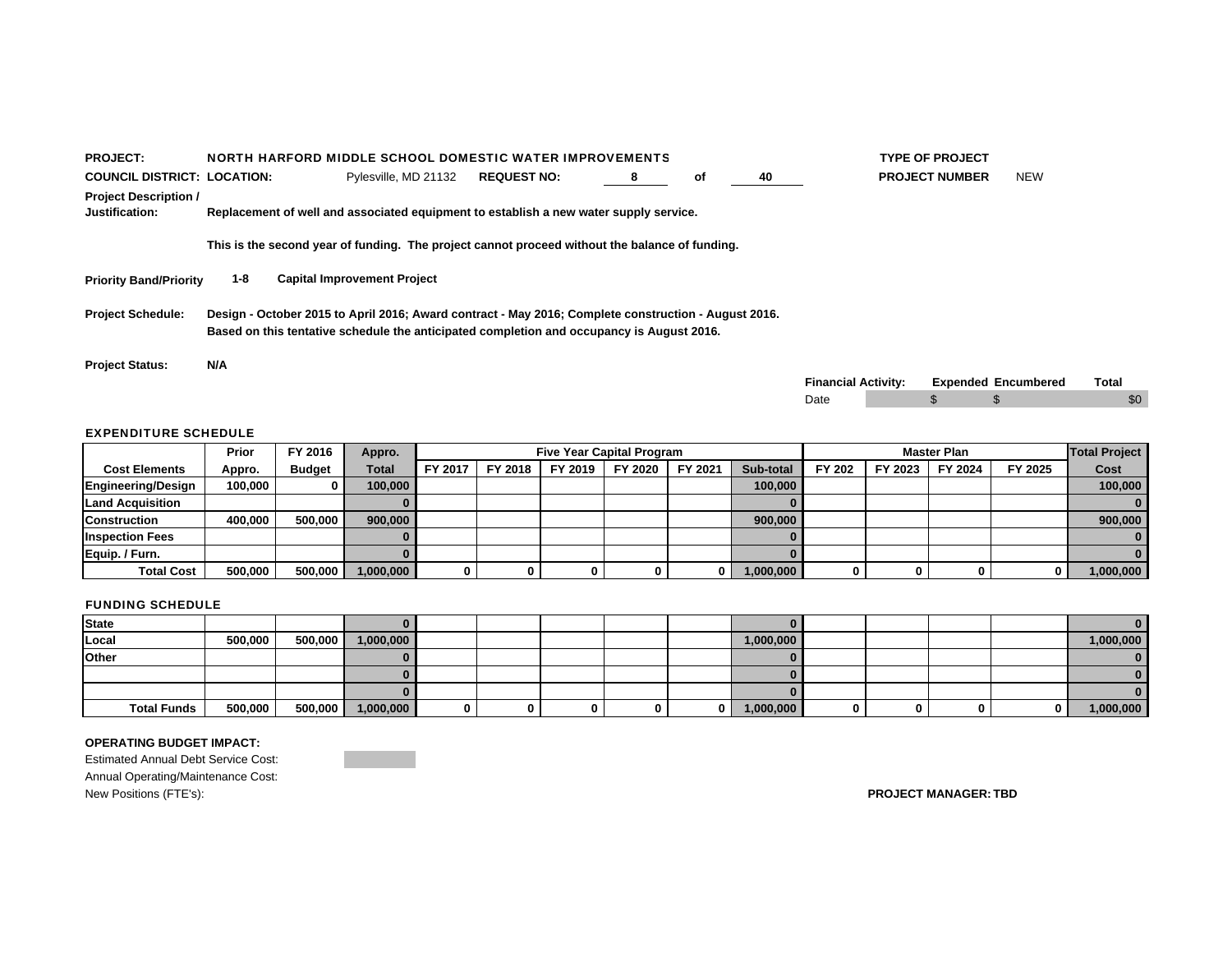| <b>PRO</b><br>∖⊪ | n |        |  |    |         |
|------------------|---|--------|--|----|---------|
| <b>COUR</b>      |   | arıous |  | 46 | B044118 |

**Project Description / This project addresses critical annual investments required for a rapidly growing, technology rich environment. These investments are essential to maintain a high level of Justification:operational efficiency, avoid obsolescence, address increased bandwidth demands and preserve compatibility to industry standards for technology infrastructure components. This over- arching project includes refresh programs for instructional and administrative computers; network, information security, data storage and communications equipment; servers; and auditorium/gymnasium audio/video/theatrical lighting systems. The project also encompasses the integration of multi-media interactive technologies into classrooms to promote stronger student engagement. Additionally, the project is a strategic information technology collaboration involving all the government agencies to address current and future technology initiatives of Harford County. The future year projections represent a place holder. The Technology Department will provide a detailed estimate of costs.**

|  | <b>Priority Band</b> |  | <b>Academic Mission Critical</b> |
|--|----------------------|--|----------------------------------|
|--|----------------------|--|----------------------------------|

**Project Schedule: N/A**

## **Financial Activity: Expended Encumbered Total Project Status: N/A** Date \$ \$ \$0

### EXPENDITURE SCHEDULE

|                           | Prior  | FY 2016                              | Appro. |            | <b>Five Year Capital Program</b> |            |                         |         |            |         | Master Plan |         |         |            |  |
|---------------------------|--------|--------------------------------------|--------|------------|----------------------------------|------------|-------------------------|---------|------------|---------|-------------|---------|---------|------------|--|
| <b>Cost Elements</b>      | Appro. | <b>Budget</b>                        | Total  | FY 2017    | FY 2018                          | FY 2019    | FY 2020                 | FY 2021 | Sub-total  | FY 2022 | FY 2023     | FY 2024 | FY 2025 | Cost       |  |
| <b>Engineering/Design</b> |        |                                      |        |            |                                  |            |                         |         |            |         |             |         |         |            |  |
| <b>Land Acquisition</b>   |        |                                      |        |            |                                  |            |                         |         |            |         |             |         |         |            |  |
| <b>Construction</b>       |        |                                      |        |            |                                  |            |                         |         |            |         |             |         |         |            |  |
| <b>Inspection Fees</b>    |        |                                      |        |            |                                  |            |                         |         |            |         |             |         |         |            |  |
| Equip. / Furn.            |        | 25,855,371   17,487,000   43,342,371 |        | 12,348,700 | 11,098,200                       | 11,238,200 | 10,758,500   11,000,000 |         | 99,785,971 |         |             |         |         | 99,785,971 |  |
| <b>Total Cost</b>         |        | 25,855,371   17,487,000   43,342,371 |        | 12,348,700 | 11,098,200                       | 11,238,200 | 10,758,500   11,000,000 |         | 99.785.971 |         |             |         |         | 99,785,971 |  |

### FUNDING SCHEDULE

| <b>State</b>             |           |                                      |           |                                                   |                                                   |  |            |  |  | $\mathbf{0}$ |
|--------------------------|-----------|--------------------------------------|-----------|---------------------------------------------------|---------------------------------------------------|--|------------|--|--|--------------|
| Local                    |           |                                      |           | 14,204,131   17,487,000   31,691,131   12,348,700 | 11,098,200   11,238,200   10,758,500   11,000,000 |  | 88,134,731 |  |  | 88,134,731   |
| <b>Other</b>             |           |                                      |           |                                                   |                                                   |  |            |  |  | $\Omega$     |
| <b>HCPS BOE</b>          | 7,866,386 |                                      | 7,866,386 |                                                   |                                                   |  | 7,866,386  |  |  | 7,866,386    |
| <b>Recycling Revenue</b> | 286,367   |                                      | 286,367   |                                                   |                                                   |  | 286.367    |  |  | 286,367      |
| <b>State Reimburse</b>   | 3,498,487 |                                      | 3.498.487 |                                                   |                                                   |  | 3,498,487  |  |  | 3,498,487    |
| <b>Total Funds</b>       |           | 25,855,371   17,487,000   43,342,371 |           | 12,348,700                                        | 11,098,200   11,238,200   10,758,500   11,000,000 |  | 99,785,971 |  |  | 99,785,971   |

### **OPERATING BUDGET IMPACT:**

Estimated Annual Debt Service Cost: Annual Operating/Maintenance Cost: New Positions (FTE's): **PROJECT MANAGER: Drew Moore**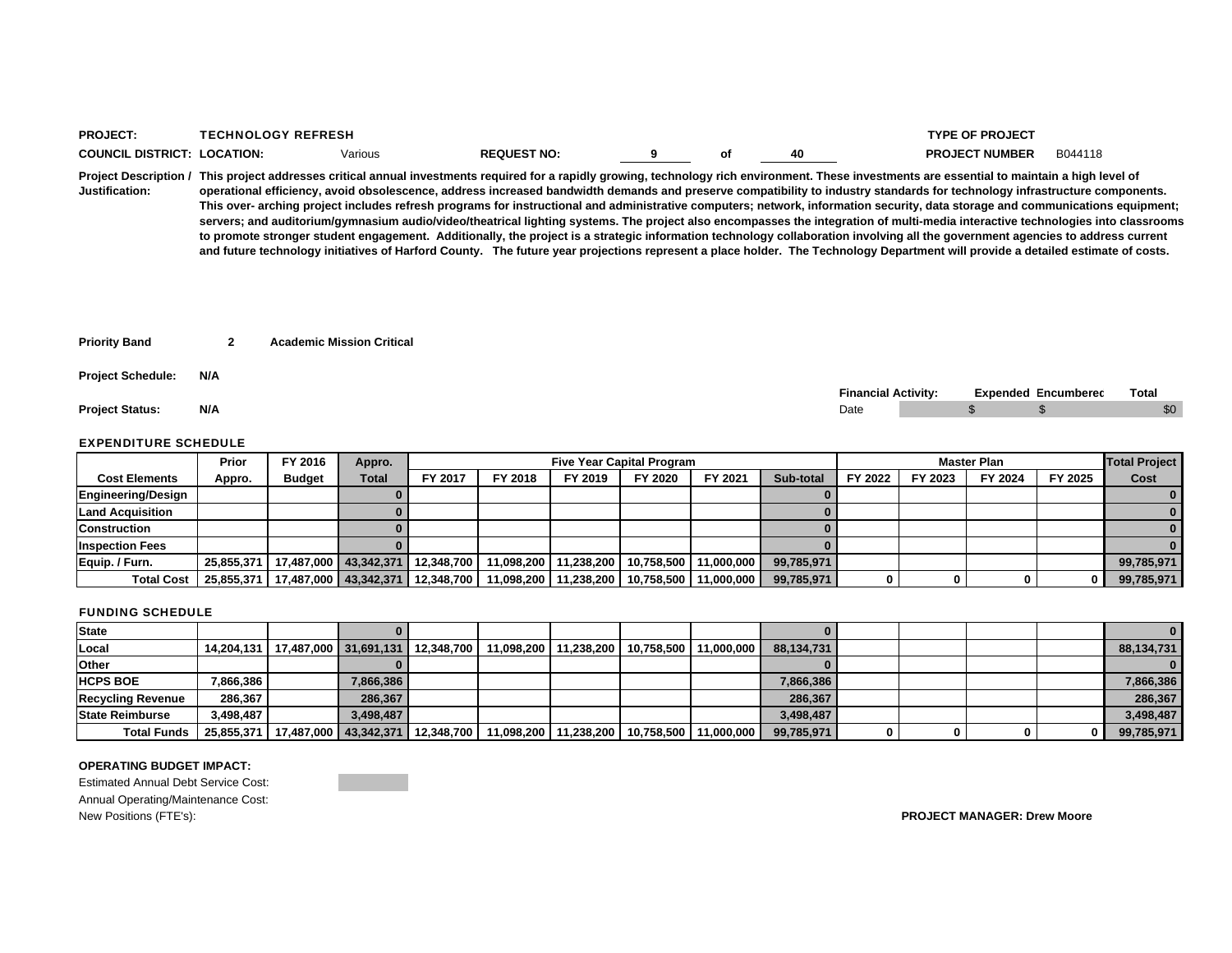| <b>PROJECT</b>   |           |         | <b>CAREER AND TECHNOLOGY EDUCATION EQUIPMENT REFRESH</b> |    |    | <b>TYPE OF PROJECT</b> |         |
|------------------|-----------|---------|----------------------------------------------------------|----|----|------------------------|---------|
| <b>DISTRICT.</b> | LOCATION: | Various | <b>REQUEST NO:</b>                                       | 10 | 40 | <b>PROJECT NUMBER</b>  | B064130 |

**Project Description / This project provides funds to upgrade equipment in 33 Maryland State Department of Maryland approved high school Career and Technology Education (CTE) pro Justification:grams which are designed to prepare students for the 21st Century's global economy and its rapidly changing workforce needs. These programs are implemented in the 9 comprehensive high schools as well as Harford Technical High School and the Alternative Education Program. The implementation of these programs is an essential component of the K-12 STEM Education Strategic Plan for Harford County Public Schools. Funds were approved by the Board of Education in 2004 to be renewed annually in the Capital Budget to replace the former State Categorical Grant set-aside money for CTE. Equipment upgrades are essential to maintain the industry standards and the requirements of postsecondary articulation agreements. Program Advisory Committees, including industry and postsecondary education representatives, help to annually review each program to determine equipment needs. Sample upgrades include:** 

- **1. Refresh computers, printers and scanners for the 42 sites that offer CTE programs in the Business, Finance and Information Technology Career Cluster Cluster on a four-five year cycle (current price is \$35,000 per classroom) .**
- **2. Replace instructional technology and laboratory equipment for the 40 sites that offer CTE programs in the Health and Human Services Career Cluster as needed (examples: walk-in cooler @ \$19,700, Hobart commercial mixer @ \$2,040, ActivBoard @ \$4,600).**
- **3. Replace instructional technology and machinery for the 18 sites that offer CTE programs in the Science, Engineering and Technology Career Cluster as needed (examples: hot water pressure washer @ \$5,700, wheel balancers @ \$3,890, printing press @\$12,650).**
- **4. Purchase additional equipment to meet industry standards and postsecondary articulation agreements as CTE programs are added or expanded at the 10 county high schools (examples: Pre-Engineering, Cyber Security, Biomedical Sciences).**
- **Priority Band: 2 Academic Mission Critical Project Schedule: N/A**

### EXPENDITURE SCHEDULE

| <b>Proiect Status:</b> | N/A | <b>Financial Activity:</b> | <b>Expended Encumbered</b> | Total |
|------------------------|-----|----------------------------|----------------------------|-------|
|                        |     | Date                       |                            | \$0   |

|                         | Prior   | FY 2016       | Appro.  |         |         | <b>Five Year Capital Program</b> |         |         |                     |         |         | <b>Master Plan</b> |         | <b>Total Project</b> |
|-------------------------|---------|---------------|---------|---------|---------|----------------------------------|---------|---------|---------------------|---------|---------|--------------------|---------|----------------------|
| <b>Cost Elements</b>    | Appro.  | <b>Budget</b> | Total   | FY 2017 | FY 2018 | FY 2019                          | FY 2020 | FY 2021 | Sub-total           | FY 2022 | FY 2023 | FY 2024            | FY 2025 | Cost                 |
| Engineering/Design      |         |               |         |         |         |                                  |         |         |                     |         |         |                    |         |                      |
| <b>Land Acquisition</b> |         |               |         |         |         |                                  |         |         |                     |         |         |                    |         |                      |
| <b>Construction</b>     |         |               |         |         |         |                                  |         |         |                     |         |         |                    |         |                      |
| <b>Inspection Fees</b>  |         |               |         |         |         |                                  |         |         |                     |         |         |                    |         |                      |
| Equip. / Furn.          | 750.000 | 100.000       | 850,000 | 100.000 | 100.000 | 100.000                          | 100.000 |         | 100.000   1.350.000 |         |         |                    |         | 1.350.000            |
| <b>Total Cost</b>       | 750.000 | 100.000       | 850,000 | 100.000 | 100.000 | 100.000                          | 100.000 |         | 100,000 1,350,000   |         |         |                    | 0       | 1,350,000            |

### FUNDING SCHEDULE

| <b>State</b>           |         |         |         |         |         |         |         |                   |  |   |           |
|------------------------|---------|---------|---------|---------|---------|---------|---------|-------------------|--|---|-----------|
| Local                  | 400.000 | 100.000 | 500,000 | 100.000 | 100.000 | 100.000 | 100.000 | 100,000 1,000,000 |  |   | 1.000.000 |
| <b>Other</b>           |         |         |         |         |         |         |         |                   |  |   |           |
| <b>HCPS BOE</b>        | 300,000 |         | 300,000 |         |         |         |         | 300.000           |  |   | 300,000   |
| <b>State Reimburse</b> | 50.000  |         | 50,000  |         |         |         |         | 50,000            |  |   | 50,000    |
| <b>Total Funds</b>     | 750,000 | 100.000 | 850,000 | 100,000 | 100,000 | 100.000 | 100,000 | 100,000 1,350,000 |  | 0 | 1,350,000 |

### **OPERATING BUDGET IMPACT:**

Estimated Annual Debt Service Cost: Annual Operating/Maintenance Cost: New Positions (FTE's): **PROJECT MANAGER:Susan Garrett**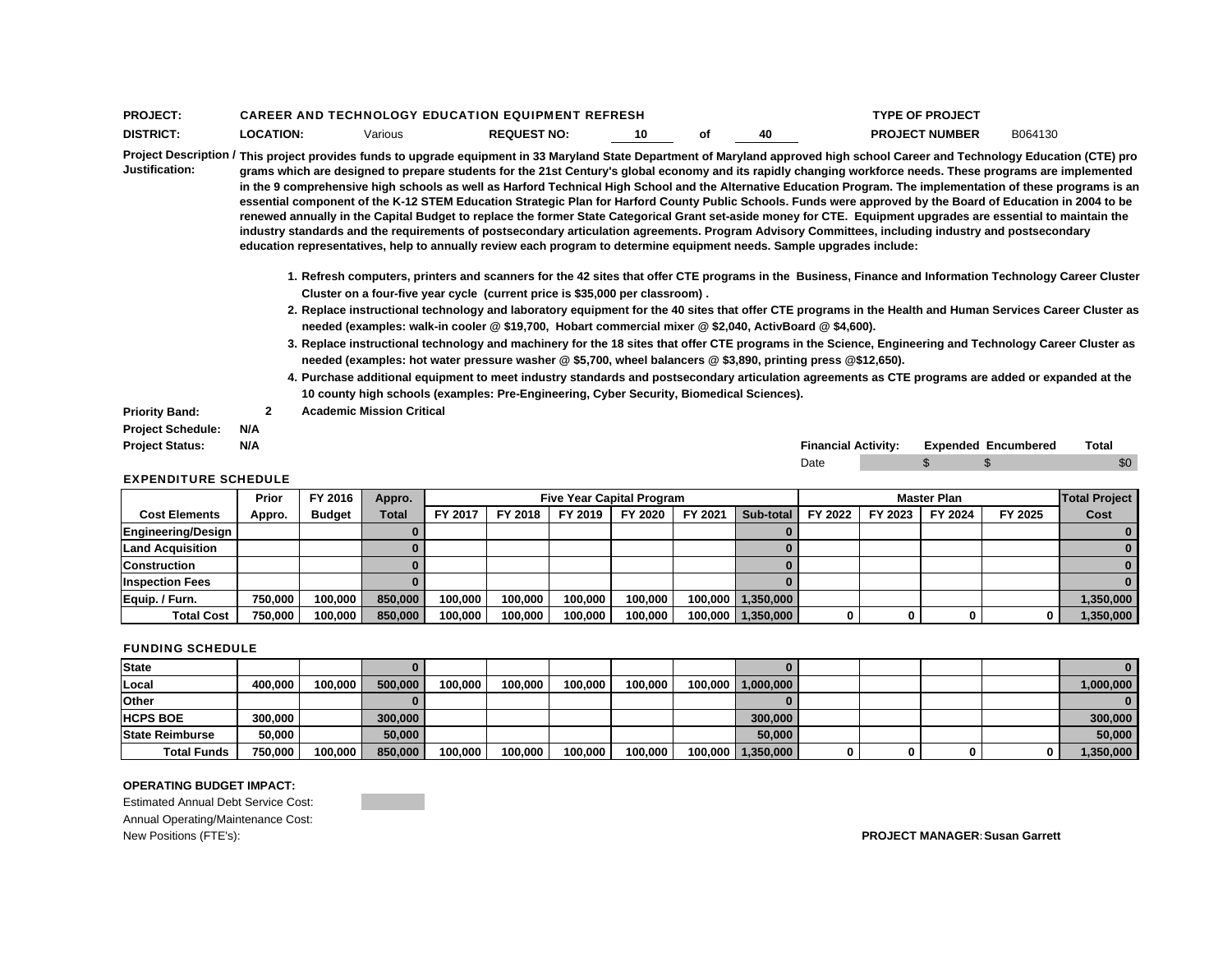| <b>PROJECT</b>           | <b>MUSIC TECHNOLOGY LABS PROGRAM</b> |         |                    |    |    | <b>TYPE OF PROJECT</b> |
|--------------------------|--------------------------------------|---------|--------------------|----|----|------------------------|
| <b>COUNCIL DISTRICT:</b> | <b>LOCATION:</b>                     | √arıous | <b>REQUEST NO:</b> | οı | 40 | <b>PROJECT NUMBER</b>  |

**Project Description / The Music Technology Labs Program was established by the Board of Education in 2010 to support a comprehensive program which teaches technical and scientific Justification:aspects of music to high school students through a variety of technology arts classes. The program utilizes a music technology and multimedia lab which blends the use of electronic devices, computer components, data storage, industry standard software and musical instruments to facilitate composition, recording, playback, storage and performance. Competences include digital audio production, songwriting with musical composition and digital video integration. This program provides students the core skills needed to enter a higher education institution for the entertainment industry. It also addresses funding for such program components as keyboards, software, computer hardware and related textbooks. These labs are also used for teaching AP Music Theory and Piano Lab.**

**Future year budget requests will be to install new music technology labs as well to refresh hardware and software as follows:**

**FY 2016 - New Labs at Joppatowne High School & refresh at Patterson Mill High School**

**FY 2017 - New Lab at Harford Technical High School & refresh at Bel Air High School**

**FY 2018 - Edgewood High School will be refreshed**

**FY 2019 - Fallston & Havre de Grace High Schools will be refreshed**

| <b>Priority Band</b>     |     | <b>Academic Mission Critical</b> |                            |  |                            |       |
|--------------------------|-----|----------------------------------|----------------------------|--|----------------------------|-------|
| <b>Project Schedule:</b> | N/A |                                  | <b>Financial Activity:</b> |  | <b>Expended Encumbered</b> | Total |
| <b>Project Status:</b>   | N/A |                                  | Date                       |  |                            | \$0   |

#### EXPENDITURE SCHEDULE

|                         | Prior   | 2.016         | Appro.       |         |         | <b>Five Year Capital Program</b> |         |         |           |         |         | <b>Master Plan</b> |         | <b>Total Project</b> |
|-------------------------|---------|---------------|--------------|---------|---------|----------------------------------|---------|---------|-----------|---------|---------|--------------------|---------|----------------------|
| <b>Cost Elements</b>    | Appro.  | <b>Budget</b> | <b>Total</b> | FY 2017 | FY 2018 | FY 2019                          | FY 2020 | FY 2021 | Sub-total | FY 2022 | FY 2023 | FY 2024            | FY 2025 | Cost                 |
| Engineering/Design      |         |               |              |         |         |                                  |         |         |           |         |         |                    |         |                      |
| <b>Land Acquisition</b> |         |               |              |         |         |                                  |         |         |           |         |         |                    |         |                      |
| <b>Construction</b>     |         |               |              |         |         |                                  |         |         |           |         |         |                    |         |                      |
| <b>Inspection Fees</b>  |         |               |              |         |         |                                  |         |         |           |         |         |                    |         |                      |
| Equip. / Furn.          | 345.000 | 150.000       | 495.000      | 127.119 | 127.119 | 27.519                           | 55.038  | 55.038  | 886,833   | 55.038  | 27.519  |                    |         | 969,390              |
| <b>Total Cost</b>       | 345,000 | 150.000       | 495.000      | 127.119 | 127.119 | 27,519                           | 55,038  | 55.038  | 886,833   | 55,038  | 27,519  |                    |         | 969,390              |

#### FUNDING SCHEDULE

| <b>State</b>       |         |         |         |         |         |        |        |        |         |        |        |  | 0        |
|--------------------|---------|---------|---------|---------|---------|--------|--------|--------|---------|--------|--------|--|----------|
| Local              |         | 150.000 | 150,000 | 127.119 | 127.119 | 27.519 | 55,038 | 55.038 | 541,833 | 55,038 | 27,519 |  | 624,390  |
| <b>Other</b>       |         |         |         |         |         |        |        |        |         |        |        |  | $\bf{0}$ |
| <b>HCPS BOE</b>    | 345.000 |         | 345,000 |         |         |        |        |        | 345,000 |        |        |  | 345,000  |
|                    |         |         |         |         |         |        |        |        |         |        |        |  | $\bf{0}$ |
| <b>Total Funds</b> | 345,000 | 150,000 | 495,000 | 127,119 | 127,119 | 27,519 | 55,038 | 55,038 | 886,833 | 55,038 | 27,519 |  | 969,390  |

### **OPERATING BUDGET IMPACT:**

Estimated Annual Debt Service Cost: Annual Operating/Maintenance Cost:

New Positions (FTE's): **PROJECT MANAGER: James E. Boord**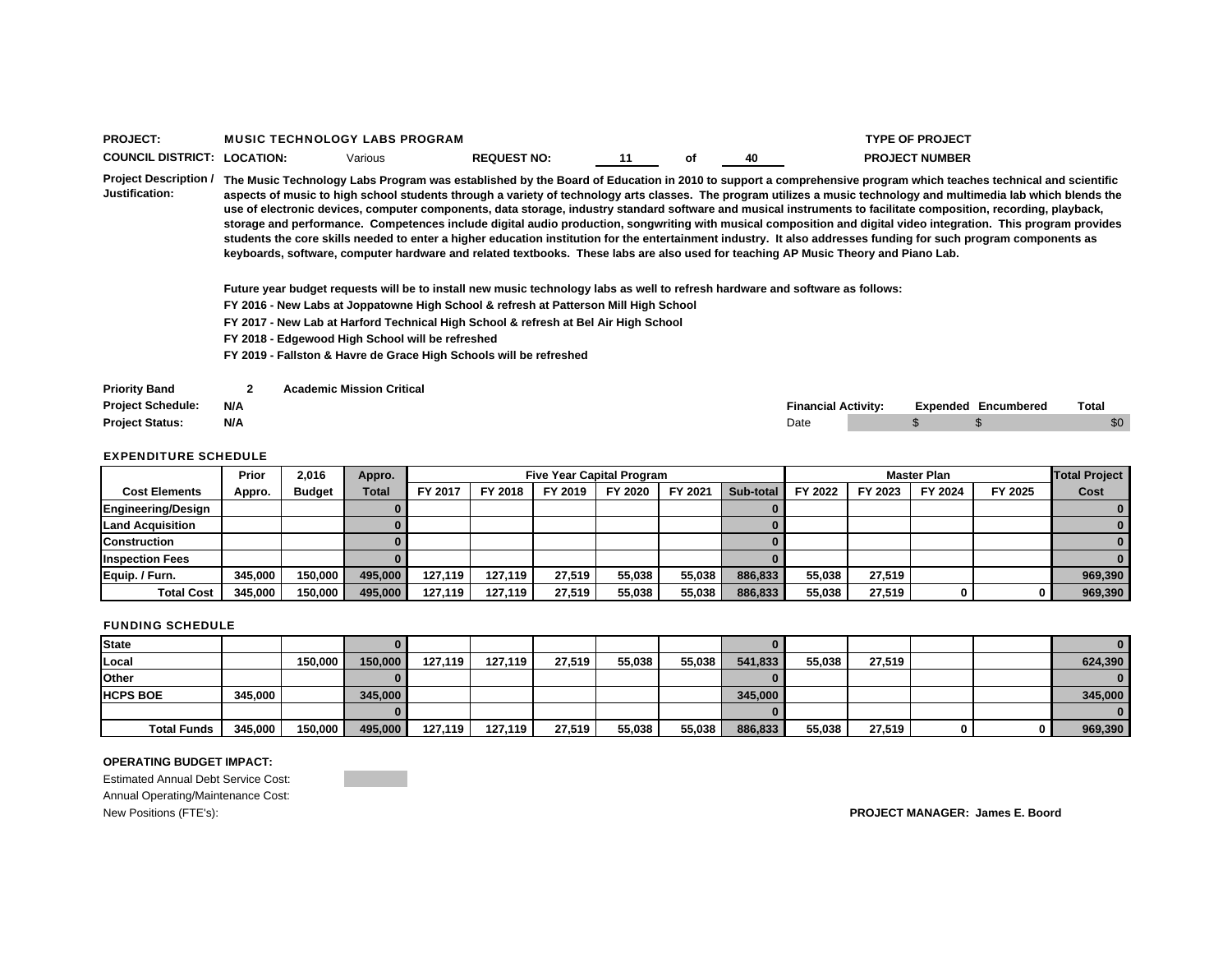| <b>PROJECT:</b>                                |              | <b>SPECIAL EDUCATION FACILITIES IMPROVEMENTS</b>                                                                                                        |                                                                                                                                                                                                                                                                                                                                                                                                                                                                                                                                                                                                                                                |    |    |      |                            | <b>TYPE OF PROJECT</b> |                            |       |
|------------------------------------------------|--------------|---------------------------------------------------------------------------------------------------------------------------------------------------------|------------------------------------------------------------------------------------------------------------------------------------------------------------------------------------------------------------------------------------------------------------------------------------------------------------------------------------------------------------------------------------------------------------------------------------------------------------------------------------------------------------------------------------------------------------------------------------------------------------------------------------------------|----|----|------|----------------------------|------------------------|----------------------------|-------|
| <b>COUNCIL DISTRICT: LOCATION:</b>             |              | Various                                                                                                                                                 | <b>REQUEST NO:</b>                                                                                                                                                                                                                                                                                                                                                                                                                                                                                                                                                                                                                             | 12 | оf | 40   |                            | <b>PROJECT NUMBER</b>  |                            |       |
| <b>Project Description /</b><br>Justification: | HCPS.        | - Room / Program updates as mandated by IDEA.<br>- Autism Spectrum Disorder (ASD) program refinements.<br>- Moving of centers and programs as required. | This capital project funds the necessary renovation and upgrades for our facilities to comply with special education laws and mandates. The State and Local code<br>mandates are unknown at this time, but can be issued without notice. The following are examples of general projects that may be required in the future:<br>- Securing space for a post- secondary program in the Joppatowne or Edgewood area that would provide work/enclave opportunities for students.<br>Capital plans/funding are based on the implementation of IDEA and the compliance of laws and mandates associated with supporting students with disabilities in |    |    |      |                            |                        |                            |       |
| <b>Priority Band</b>                           | $\mathbf{2}$ | <b>Academic Mission Critical</b>                                                                                                                        |                                                                                                                                                                                                                                                                                                                                                                                                                                                                                                                                                                                                                                                |    |    |      |                            |                        |                            |       |
| <b>Project Schedule:</b>                       | N/A          |                                                                                                                                                         |                                                                                                                                                                                                                                                                                                                                                                                                                                                                                                                                                                                                                                                |    |    |      | <b>Financial Activity:</b> |                        | <b>Expended Encumbered</b> | Total |
| <b>Project Status:</b>                         | N/A          |                                                                                                                                                         |                                                                                                                                                                                                                                                                                                                                                                                                                                                                                                                                                                                                                                                |    |    | Date |                            |                        |                            | \$0   |

|                         | Prior   | FY 2016       | Appro.  |         |         |         | <b>Five Year Capital Program</b> |         |                  |         |         | <b>Master Plan</b> |         | <b>Total Project</b> |
|-------------------------|---------|---------------|---------|---------|---------|---------|----------------------------------|---------|------------------|---------|---------|--------------------|---------|----------------------|
| <b>Cost Elements</b>    | Appro.  | <b>Budget</b> | Total   | FY 2017 | FY 2018 | FY 2019 | FY 2020                          | FY 202  | <b>Sub-total</b> | FY 2022 | FY 2023 | FY 2024            | FY 2025 | Cost                 |
| Engineering/Design      |         |               |         |         |         |         |                                  |         |                  |         |         |                    |         |                      |
| <b>Land Acquisition</b> |         |               |         |         |         |         |                                  |         |                  |         |         |                    |         |                      |
| <b>Construction</b>     | 200.000 | 100.000       | 300.000 | 100.000 | 100.000 | 100.000 | 100.000                          | 100.000 | 800,000          |         |         |                    |         | 800,000              |
| <b>Inspection Fees</b>  |         |               |         |         |         |         |                                  |         |                  |         |         |                    |         |                      |
| Equip. / Furn.          |         |               |         |         |         |         |                                  |         |                  |         |         |                    |         |                      |
| <b>Total Cost</b>       | 200.000 | 100.000       | 300,000 | 100,000 | 100.000 | 100.000 | 100,000                          | 100,000 | 800,000          |         |         |                    |         | 800,000              |

### FUNDING SCHEDULE

| <b>State</b>           |         |         |         |         |         |         |         |         |         |  |  | $\bf{0}$ |
|------------------------|---------|---------|---------|---------|---------|---------|---------|---------|---------|--|--|----------|
| Local                  |         | 100.000 | 100,000 | 100.000 | 100.000 | 100.000 | 100.000 | 100.000 | 600,000 |  |  | 600,000  |
| <b>Other</b>           |         |         |         |         |         |         |         |         |         |  |  | $\bf{0}$ |
| <b>HCPS BOE</b>        | 100.000 |         | 100,000 |         |         |         |         |         | 100,000 |  |  | 100.000  |
| <b>State Reimburse</b> | 100.000 |         | 100.000 |         |         |         |         |         | 100,000 |  |  | 100.000  |
| <b>Total Funds</b>     | 200,000 | 100,000 | 300,000 | 100.000 | 100.000 | 100,000 | 100,000 | 100.000 | 800,000 |  |  | 800,000  |

### **OPERATING BUDGET IMPACT:**

Estimated Annual Debt Service Cost: Annual Operating/Maintenance Cost: New Positions (FTE's): **PROJECT MANAGER: Susan Austin**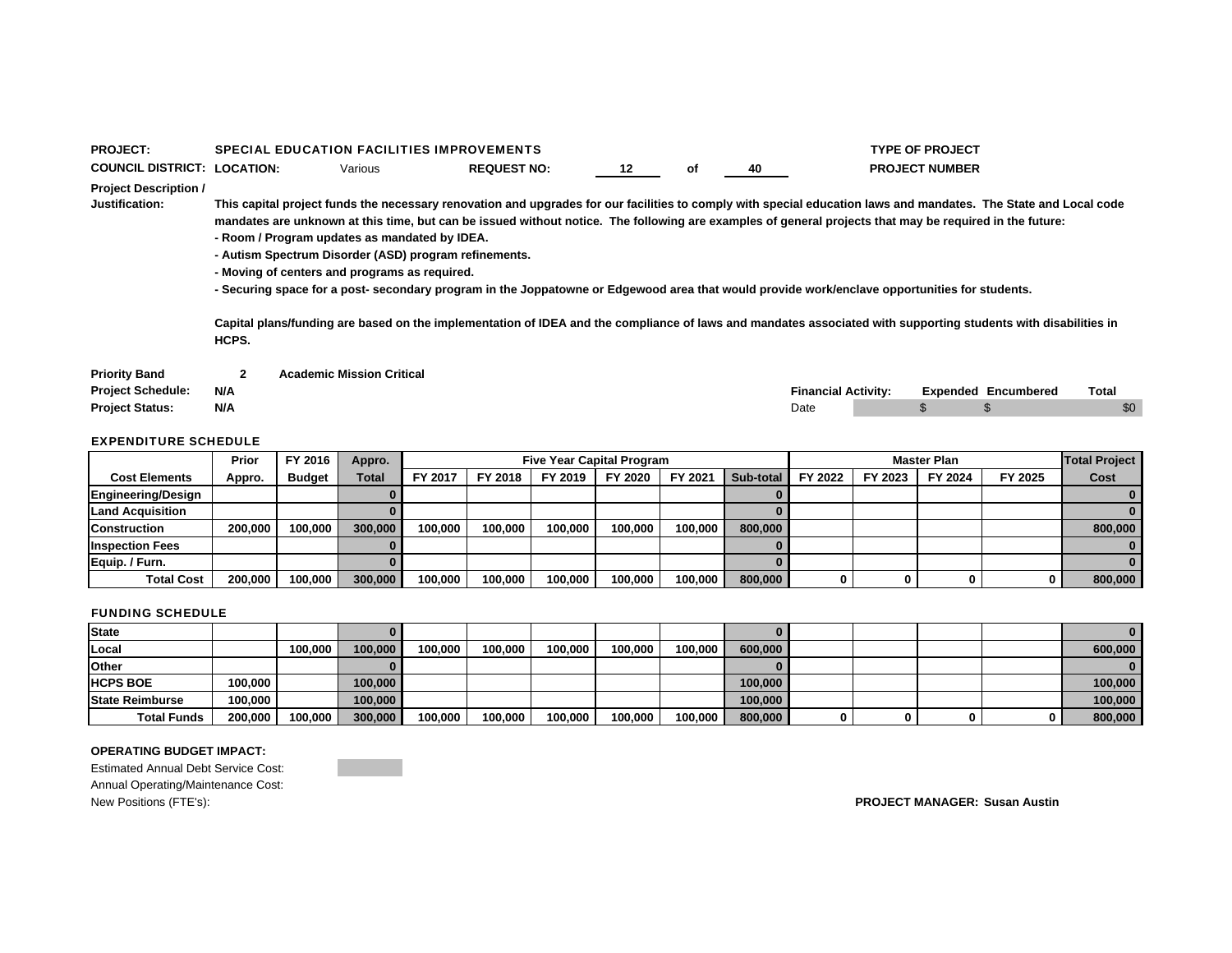| <b>PROJECT:</b>                                |                  | <b>TECHNOLOGY EDUCATION LAB REFRESH</b> |                                                                                                                                                                                                                                                                                                                                                                                                                                                                                                                                                                                                                                                                                                                                                                                                                                                                                                                                                                                                                                                                                                                                                                                                                                                                                                                                                                                            |    |    |      | <b>TYPE OF PROJECT</b>     |                            |       |
|------------------------------------------------|------------------|-----------------------------------------|--------------------------------------------------------------------------------------------------------------------------------------------------------------------------------------------------------------------------------------------------------------------------------------------------------------------------------------------------------------------------------------------------------------------------------------------------------------------------------------------------------------------------------------------------------------------------------------------------------------------------------------------------------------------------------------------------------------------------------------------------------------------------------------------------------------------------------------------------------------------------------------------------------------------------------------------------------------------------------------------------------------------------------------------------------------------------------------------------------------------------------------------------------------------------------------------------------------------------------------------------------------------------------------------------------------------------------------------------------------------------------------------|----|----|------|----------------------------|----------------------------|-------|
| <b>COUNCIL DISTRICT:</b>                       | <b>LOCATION:</b> | Various                                 | <b>REQUEST NO:</b>                                                                                                                                                                                                                                                                                                                                                                                                                                                                                                                                                                                                                                                                                                                                                                                                                                                                                                                                                                                                                                                                                                                                                                                                                                                                                                                                                                         | 13 | of | 40   | <b>PROJECT NUMBER</b>      | B994124                    |       |
| <b>Project Description /</b><br>Justification: |                  |                                         | This project provides funds to upgrade middle and high school Technology Education (old Industrial Arts shops) classrooms with current computer equipment and<br>technology to reflect program changes defined by MSDE. The "Foundations of Technology" (FOT) course is required for all students in Harford County Public<br>Schools as part of the Maryland Department of Education's graduation requirement.<br>This project also includes funds to purchase furniture, computers, and the equipment for the VEX Robotic Design System for the Project Lead the Way Pre-<br>Engineering Program (Gateway to Technology - GTT) to be phased in at all middle schools. The implementation of these programs is an essential component of the<br>K-12 STEM Education Strategic Plan for Harford County Public Schools.<br>1. Add Pre-Engineering GTT to Fallston Middle , Magnolia Middle and Patterson Mill Middle School (\$40,000 per site - \$120,000)<br>2. Refresh Bel Air and Fallson High school Technology Education computers and printers to support current Autodesk suite requirements(\$55000 per site-\$110000)<br>3. Update Technology Education Labs at Havre de Grace HS and MS (\$30,000 per site \$60,000)<br>4. Update Technology Education labs at Joppatowne HS (\$50,000 per room \$100,000)<br>5. Update Technology Education labs furniture, tools and equipment |    |    |      |                            |                            |       |
| <b>Priority Band</b>                           | $\mathbf{2}$     | <b>Academic Mission Critical</b>        |                                                                                                                                                                                                                                                                                                                                                                                                                                                                                                                                                                                                                                                                                                                                                                                                                                                                                                                                                                                                                                                                                                                                                                                                                                                                                                                                                                                            |    |    |      |                            |                            |       |
| <b>Project Schedule:</b>                       | N/A              |                                         |                                                                                                                                                                                                                                                                                                                                                                                                                                                                                                                                                                                                                                                                                                                                                                                                                                                                                                                                                                                                                                                                                                                                                                                                                                                                                                                                                                                            |    |    |      |                            |                            |       |
|                                                |                  |                                         |                                                                                                                                                                                                                                                                                                                                                                                                                                                                                                                                                                                                                                                                                                                                                                                                                                                                                                                                                                                                                                                                                                                                                                                                                                                                                                                                                                                            |    |    |      | <b>Financial Activity:</b> | <b>Expended Encumbered</b> | Total |
| <b>Project Status:</b>                         | N/A              |                                         |                                                                                                                                                                                                                                                                                                                                                                                                                                                                                                                                                                                                                                                                                                                                                                                                                                                                                                                                                                                                                                                                                                                                                                                                                                                                                                                                                                                            |    |    | Date |                            |                            | \$0   |

|                         | Prior     | FY 2016       | Appro.    |         |         |         | <b>Five Year Capital Program</b> |         |           |         |         | <b>Master Plan</b> |         | <b>Total Project</b> |
|-------------------------|-----------|---------------|-----------|---------|---------|---------|----------------------------------|---------|-----------|---------|---------|--------------------|---------|----------------------|
| <b>Cost Elements</b>    | Appro.    | <b>Budget</b> | Total     | FY 2017 | FY 2018 | FY 2019 | FY 2020                          | FY 2021 | Sub-total | FY 2022 | FY 2023 | FY 2024            | FY 2025 | Cost                 |
| Engineering/Design      |           |               |           |         |         |         |                                  |         |           |         |         |                    |         |                      |
| <b>Land Acquisition</b> |           |               |           |         |         |         |                                  |         |           |         |         |                    |         |                      |
| <b>Construction</b>     | 1,375,000 | 250,000       | 1,625,000 | 390.000 | 200.000 | 200,000 | 200.000                          | 200,000 | 2,815,000 |         |         |                    |         | 2,815,000            |
| <b>Inspection Fees</b>  |           |               |           |         |         |         |                                  |         |           |         |         |                    |         |                      |
| Equip. / Furn.          |           |               |           |         |         |         |                                  |         |           |         |         |                    |         |                      |
| <b>Total Cost</b>       | 1,375,000 | 250,000       | 625,000   | 390.000 | 200,000 | 200,000 | 200,000                          | 200.000 | 2,815,000 |         |         |                    |         | 2,815,000            |

### FUNDING SCHEDULE

| <b>State</b>           |           |         |           |         |         |         |         |         |           |   |  | $\mathbf{0}$ |
|------------------------|-----------|---------|-----------|---------|---------|---------|---------|---------|-----------|---|--|--------------|
| Local                  | 425.000   | 250.000 | 675,000   | 390,000 | 200.000 | 200,000 | 200,000 | 200.000 | 1.865,000 |   |  | 1.865.000    |
| <b>Other</b>           |           |         |           |         |         |         |         |         |           |   |  | $\mathbf{0}$ |
| <b>HCPS BOE</b>        | 800.000   |         | 800,000   |         |         |         |         |         | 800,000   |   |  | 800,000      |
| <b>State Reimburse</b> | 150.000   |         | 150,000   |         |         |         |         |         | 150.000   |   |  | 150,000      |
| <b>Total Funds</b>     | 1,375,000 | 250,000 | 1,625,000 | 390.000 | 200.000 | 200,000 | 200,000 | 200.000 | 2,815,000 | Ω |  | 2,815,000    |

#### **OPERATING BUDGET IMPACT:**

Estimated Annual Debt Service Cost: Annual Operating/Maintenance Cost: New Positions (FTE's): **PROJECT MANAGER: Robert Limpert**

<u> Partido de </u>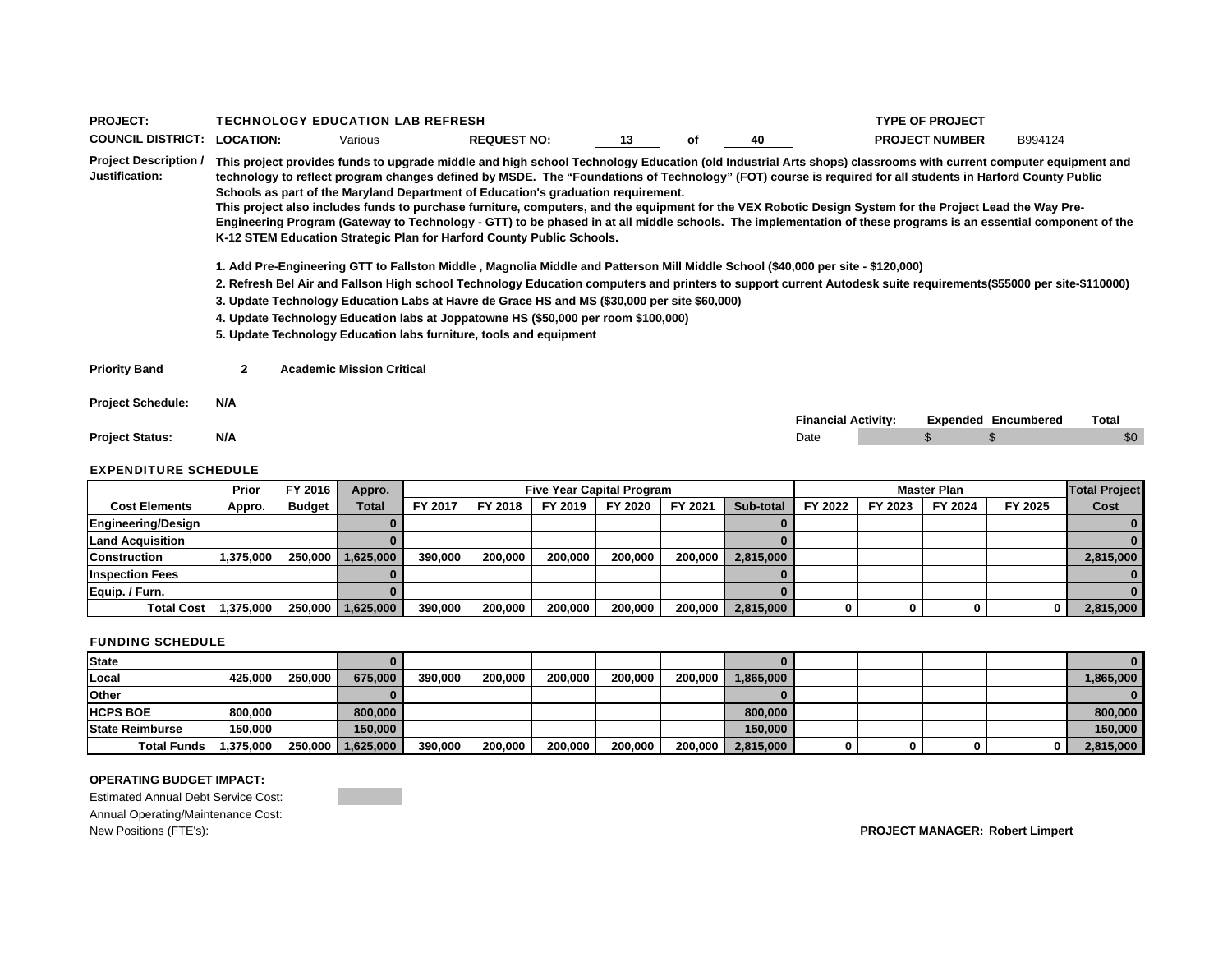| <b>PROJECT</b>          |                 | <b>TBOOK/ SUPPLEMENTAL</b> | . REFRESH          |    |   |     | OF PROJECT            |         |
|-------------------------|-----------------|----------------------------|--------------------|----|---|-----|-----------------------|---------|
| <b>COUNCIL DISTRICT</b> | <b>LOCATION</b> | Various                    | <b>REQUEST NO:</b> | 14 | o | 4 П | <b>PROJECT NUMBER</b> | B064129 |

**Project Description / Justification:This project replaces textbooks, materials of instruction, and supplemental materials to provide the most current content, and to implement new instructional and assessment programs. Beginning in the school year 2013-14, the Common Core State Standards were fully implemented in all Harford County Public Schools classrooms. The Common Core State Standards establishes a single set of clear and rigorous educational standards for grades K-12 in reading/English/ Language Arts and mathematics that the state of Maryland adopted in June 2010. The standards are designed to ensure that students graduating from high school are prepared to enter credit bearing entry courses in two- or four-year college programs or enter the workforce. The standards are research and evidence based and internationally benchmarked. The Common Core State Standards form the foundation for Maryland's new State Curriculum. In addition, new standards will be adopted by Maryland in Science, Social Studies, and other curricular areas over the next several years.**

> **Moreover, in order to maintain high levels of student achievement, all teachers need to infuse technology in daily instruction. If teachers are not provided the necessary tools for instruction, students will ultimately be at a disadvantage when assessed on the new learning standards. The shifts in education around Common Core State Standards serve as a constant reminder that classroom instruction must evolve to support student achievement.**

**Harford County Public Schools will be researching and examining textbooks, materials of instruction, and supplemental materials to support the implementation of these new standards and curricula. These materials continue to become increasingly dependent on technology, such as e-textbooks, electronic resources, and software.**

**Priority Band 2 Academic Mission Critical Project Schedule: N/A**

| .                      | .   |                            |                            |       |
|------------------------|-----|----------------------------|----------------------------|-------|
| <b>Project Status:</b> | N/A | <b>Financial Activity:</b> | <b>Expended Encumbered</b> | Tota. |
|                        |     |                            |                            |       |

| Financial Activity: |  | <b>Expended Encumbered</b> | Total |
|---------------------|--|----------------------------|-------|
| Date                |  |                            |       |

### EXPENDITURE SCHEDULE

|                         | Prior  | FY 2016       | Appro.                        |           |           |         | <b>Five Year Capital Program</b> |        |                    |         |         | <b>Master Plan</b> |         | <b>Total Project</b> |
|-------------------------|--------|---------------|-------------------------------|-----------|-----------|---------|----------------------------------|--------|--------------------|---------|---------|--------------------|---------|----------------------|
| <b>Cost Elements</b>    | Appro. | <b>Budget</b> | <b>Total</b>                  | FY 2017   | FY 2018   | FY 2019 | FY 2020                          | FY2021 | Sub-total          | FY 2022 | FY 2023 | FY 2024            | FY 2025 | Cost                 |
| Engineering/Design      |        |               |                               |           |           |         |                                  |        |                    |         |         |                    |         |                      |
| <b>Land Acquisition</b> |        |               |                               |           |           |         |                                  |        |                    |         |         |                    |         |                      |
| <b>Construction</b>     |        |               |                               |           |           |         |                                  |        |                    |         |         |                    |         |                      |
| <b>Inspection Fees</b>  |        |               |                               |           |           |         |                                  |        |                    |         |         |                    |         |                      |
| Equip / Furn.           |        |               | 4,681,644 2,500,000 7,181,644 | 1,750,000 | 1.000.000 | 500.000 | 500,000                          |        | 500,000 11,431,644 |         |         |                    |         | 11,431,644           |
| <b>Total Cost</b>       |        |               | 4,681,644 2,500,000 7,181,644 | 1,750,000 | 1,000,000 | 500,000 | 500,000                          |        | 500,000 11,431,644 |         |         |                    |         | 11,431,644           |

### FUNDING SCHEDULE

| <b>State</b>           |           |           |                                             |           |         |         |         |                    |   |   |            |
|------------------------|-----------|-----------|---------------------------------------------|-----------|---------|---------|---------|--------------------|---|---|------------|
| Local                  |           |           | 1,010,000 2,500,000 3,510,000 1,750,000     | 1.000.000 | 500.000 | 500,000 | 500.000 | 7.760.000          |   |   | 7,760,000  |
| <b>Other</b>           |           |           |                                             |           |         |         |         |                    |   |   |            |
| <b>HCPS BOE</b>        | 2,400,000 | 2.400,000 |                                             |           |         |         |         | 2,400,000          |   |   | 2,400,000  |
| <b>State Reimburse</b> | 1.271.644 | 1.271.644 |                                             |           |         |         |         | 1,271,644          |   |   | 1,271,644  |
| <b>Total Funds</b>     |           |           | $ 4,681,644 2,500,000 7,181,644 1,750,000 $ | 1,000,000 | 500.000 | 500.000 |         | 500,000 11,431,644 | 0 | 0 | 11,431,644 |

### **OPERATING BUDGET IMPACT:**

Estimated Annual Debt Service Cost:Annual Operating/Maintenance Cost: New Positions (FTE's): **PROJECT MANAGER: TBD**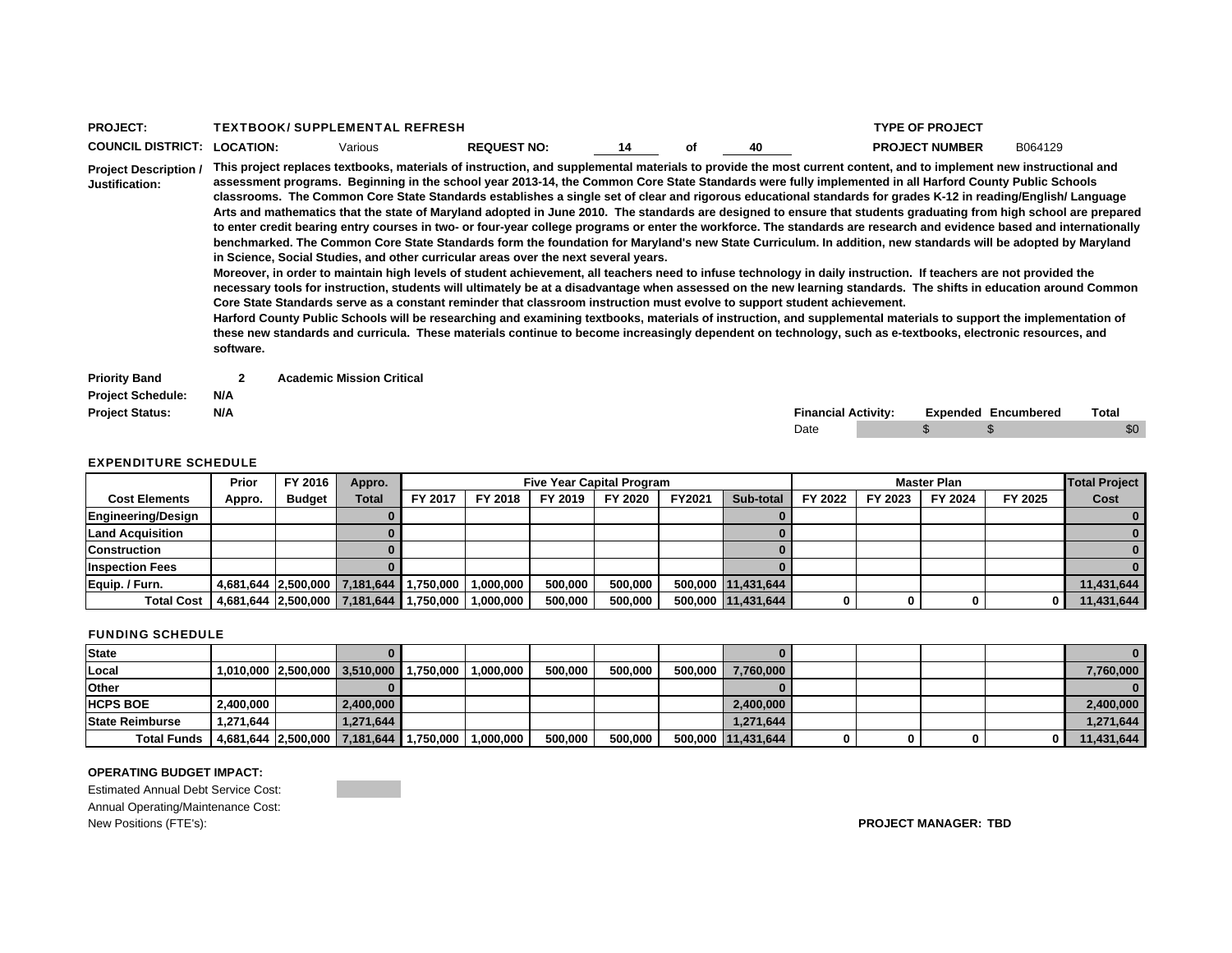| <b>PROJECT:</b>                    |     | <b>FIRE ALARM &amp; ER COMMUNICATIONS</b>                        |                                                                                                              |    |    |      |                            | <b>TYPE OF PROJECT</b> |                            |       |
|------------------------------------|-----|------------------------------------------------------------------|--------------------------------------------------------------------------------------------------------------|----|----|------|----------------------------|------------------------|----------------------------|-------|
| <b>COUNCIL DISTRICT: LOCATION:</b> |     | Various                                                          | <b>REQUEST NO:</b>                                                                                           | 15 | оf | 40   |                            | <b>PROJECT NUMBER</b>  | B004112                    |       |
| <b>Project Description /</b>       |     |                                                                  |                                                                                                              |    |    |      |                            |                        |                            |       |
| <b>Justification:</b>              |     |                                                                  | Funds are utilized for the repair or replacement of obsolete fire alarm and emergency communication systems. |    |    |      |                            |                        |                            |       |
|                                    |     | The FY 2016 funds will be used for C. Milton Wright High School. |                                                                                                              |    |    |      |                            |                        |                            |       |
|                                    |     | The following projects are scheduled for future years:           |                                                                                                              |    |    |      |                            |                        |                            |       |
|                                    |     | FY 2017 - North Bend Elementary School                           |                                                                                                              |    |    |      |                            |                        |                            |       |
|                                    |     | FY 2018 - Church Creek & Darlington Elementary Schools           |                                                                                                              |    |    |      |                            |                        |                            |       |
|                                    |     |                                                                  | FY 2019 - Bel Air Middle School, Fountain Green and Havre de Grace Elementary Schools                        |    |    |      |                            |                        |                            |       |
|                                    |     | FY 2020 - Joppatowne High Schools                                |                                                                                                              |    |    |      |                            |                        |                            |       |
|                                    |     | FY 2021 - George D. Lisby Elementary School                      |                                                                                                              |    |    |      |                            |                        |                            |       |
|                                    |     | FY 2022 - CEO Building & Fallston Middle School                  |                                                                                                              |    |    |      |                            |                        |                            |       |
| <b>Priority Band</b>               | 3   | <b>Security and Life Safety</b>                                  |                                                                                                              |    |    |      |                            |                        |                            |       |
| <b>Project Schedule:</b>           | N/A |                                                                  |                                                                                                              |    |    |      | <b>Financial Activity:</b> |                        | <b>Expended Encumbered</b> | Total |
| <b>Project Status:</b>             | N/A |                                                                  |                                                                                                              |    |    | Date |                            |                        |                            | \$0   |

|                           | Prior    | FY 2016       | Appro.       |         |         | <b>Five Year Capital Program</b> |         |         |                  |         |         | <b>Master Plan</b> |         | <b>Total Project</b> |
|---------------------------|----------|---------------|--------------|---------|---------|----------------------------------|---------|---------|------------------|---------|---------|--------------------|---------|----------------------|
| <b>Cost Elements</b>      | Appro.   | <b>Budget</b> | <b>Total</b> | FY 2017 | FY 2018 | FY 2019                          | FY 2020 | FY 2021 | Sub-total        | FY 2022 | FY 2023 | <b>FY2024</b>      | FY 2025 | Cost                 |
| <b>Engineering/Design</b> |          |               |              |         |         |                                  |         |         |                  |         |         |                    |         |                      |
| <b>Land Acquisition</b>   |          |               |              |         |         |                                  |         |         |                  |         |         |                    |         |                      |
| <b>Construction</b>       | ,125,000 | 450.000       | 1.575.000    | 200.000 | 225.000 | 225.000                          | 225.000 |         | 75,000 2,525,000 | 300,000 |         |                    |         | 2,825,000            |
| <b>Inspection Fees</b>    |          |               |              |         |         |                                  |         |         |                  |         |         |                    |         |                      |
| Equip. / Furn.            |          |               |              |         |         |                                  |         |         |                  |         |         |                    |         |                      |
| <b>Total Cost</b>         | .125.000 | 450.000       | 575,000      | 200,000 | 225,000 | 225.000                          | 225.000 |         | 75,000 2,525,000 | 300,000 |         |                    |         | 2,825,000            |

### FUNDING SCHEDULE

| <b>State</b>       |          |         |           |         |         |         |         |                  |         |   |   | $\mathbf{0}$ |
|--------------------|----------|---------|-----------|---------|---------|---------|---------|------------------|---------|---|---|--------------|
| Local              | 900.000  | 450.000 | 1,350,000 | 200.000 | 225.000 | 225.000 | 225,000 | 75,000 2,300,000 | 300,000 |   |   | 2,600,000    |
| <b>Other</b>       |          |         |           |         |         |         |         |                  |         |   |   | $\bf{0}$     |
| <b>HCPS BOE</b>    | 225.000  |         | 225,000   |         |         |         |         | 225,000          |         |   |   | 225,000      |
|                    |          |         |           |         |         |         |         |                  |         |   |   | $\bf{0}$     |
| <b>Total Funds</b> | ,125,000 | 450,000 | 1,575,000 | 200,000 | 225,000 | 225,000 | 225,000 | 75,000 2,525,000 | 300,000 | 0 | 0 | 2,825,000    |

#### **OPERATING BUDGET IMPACT:**

Estimated Annual Debt Service Cost: Annual Operating/Maintenance Cost:<br>New Positions (FTE's):

 $PROJECT MANAGER:$  **Patti Jo Beard**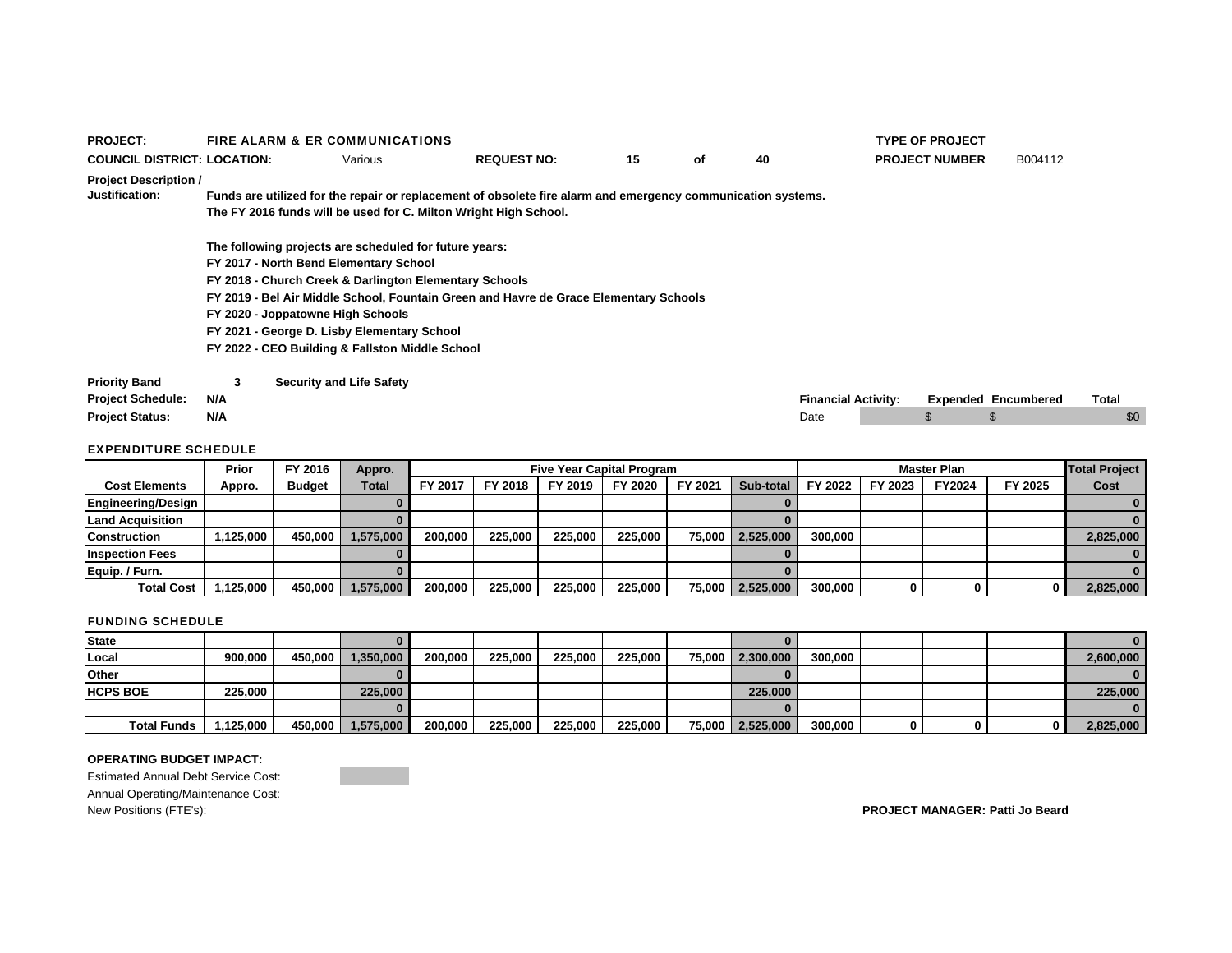| <b>PROJECT:</b>                               | <b>SECURITY MEASURES</b>                                                                                         |                    |    |    |    | <b>TYPE OF PROJECT</b>                                                                                                                                                                                                                                                                   |         |
|-----------------------------------------------|------------------------------------------------------------------------------------------------------------------|--------------------|----|----|----|------------------------------------------------------------------------------------------------------------------------------------------------------------------------------------------------------------------------------------------------------------------------------------------|---------|
| <b>COUNCIL DISTRICT: LOCATION:</b>            | Various                                                                                                          | <b>REQUEST NO:</b> | 16 | οf | 40 | <b>PROJECT NUMBER</b>                                                                                                                                                                                                                                                                    | B054113 |
| <b>Project Description/</b><br>Justification: | advancement. These funds will also be used to refresh the visitor management system approximately every 5 years. |                    |    |    |    | Funds will be used for upgrading existing security cameras with associated equipment at each school site on a routine basis depending on age and technology                                                                                                                              |         |
|                                               | The proposed order of priority is as follows:                                                                    |                    |    |    |    |                                                                                                                                                                                                                                                                                          |         |
|                                               |                                                                                                                  |                    |    |    |    | FY 2016 - North Harford Middle School - new vestibule/security interlock and security camera systems at Aberdeen and Joppatowne High Schools<br>Install emergency generator at Harford Glen Environmental Center to provide power needs during an emergency for the residentail program. |         |
|                                               | FY 2017 - C. Milton Wright High School and the Alternative Education School (CEO Building)                       |                    |    |    |    |                                                                                                                                                                                                                                                                                          |         |
|                                               | FY 2018 - Edgewood Middle and Fallston High Schools                                                              |                    |    |    |    |                                                                                                                                                                                                                                                                                          |         |
|                                               | FY 2019 - Harford Glen Center and Central Office                                                                 |                    |    |    |    |                                                                                                                                                                                                                                                                                          |         |
|                                               | FY 2020 - Forest Hill Annex and Refresh Visitor Management Systems all school sites                              |                    |    |    |    |                                                                                                                                                                                                                                                                                          |         |
| <b>Priority Band</b>                          | <b>Security &amp; Life Safety</b>                                                                                |                    |    |    |    |                                                                                                                                                                                                                                                                                          |         |

| <b>Project Schedule:</b> | N/A |  |  | Financial Activitv: |  | <b>Expended Encumbered</b> | Total |
|--------------------------|-----|--|--|---------------------|--|----------------------------|-------|
| <b>Project Status:</b>   | N/A |  |  | Date                |  |                            | \$0   |

|                         | Prior     | FY 2016       | Appro.              |         |         |         | <b>Five Year Capital Program</b> |         |                   |         |         | <b>Master Plan</b> |         | <b>Total Project</b> |
|-------------------------|-----------|---------------|---------------------|---------|---------|---------|----------------------------------|---------|-------------------|---------|---------|--------------------|---------|----------------------|
| <b>Cost Elements</b>    | Appro.    | <b>Budget</b> | <b>Total</b>        | FY 2017 | FY 2018 | FY 2019 | FY 2020                          | FY 2021 | Sub-total         | FY 2022 | FY 2023 | FY 2024            | FY 2025 | Cost                 |
| Engineering/Design      |           |               |                     |         |         |         |                                  |         |                   |         |         |                    |         |                      |
| <b>Land Acquisition</b> |           |               |                     |         |         |         |                                  |         |                   |         |         |                    |         |                      |
| <b>Construction</b>     |           |               |                     |         |         |         |                                  |         |                   |         |         |                    |         |                      |
| <b>Inspection Fees</b>  |           |               |                     |         |         |         |                                  |         |                   |         |         |                    |         |                      |
| Equip. / Furn.          | 1.735.000 |               | 465,000 2,200,000   | 225.000 | 225.000 | 225,000 | 225.000                          |         | 225,000 3,325,000 |         |         |                    |         | 3,325,000            |
| <b>Total Cost</b>       | .735.000  |               | 465,000   2,200,000 | 225.000 | 225.000 | 225,000 | 225.000                          |         | 225,000 3,325,000 |         |         |                    | 0       | 3,325,000            |

### FUNDING SCHEDULE

| <b>State</b>           |           |                   |         |         |         |         |                   |  |  | $\mathbf{0}$ |
|------------------------|-----------|-------------------|---------|---------|---------|---------|-------------------|--|--|--------------|
| Local                  | 700.000   | 465.000 1.165.000 | 225.000 | 225.000 | 225,000 | 225.000 | 225,000 2,290,000 |  |  | 2.290,000    |
| Other                  |           |                   |         |         |         |         |                   |  |  | $\mathbf{0}$ |
| <b>HCPS BOE</b>        | 885,000   | 885,000           |         |         |         |         | 885,000           |  |  | 885,000      |
| <b>State Reimburse</b> | 150,000   | 150,000           |         |         |         |         | 150.000           |  |  | 150,000      |
| <b>Total Funds</b>     | 1.735.000 | 465,000 2,200,000 | 225,000 | 225.000 | 225.000 | 225.000 | 225,000 3,325,000 |  |  | 3,325,000    |

**Revised 11.17.14**

#### **OPERATING BUDGET IMPACT:**

Estimated Annual Debt Service Cost: Annual Operating/Maintenance Cost:<br>New Positions (FTE's):

 $PROJECT MANAGER: Bob Benedetto$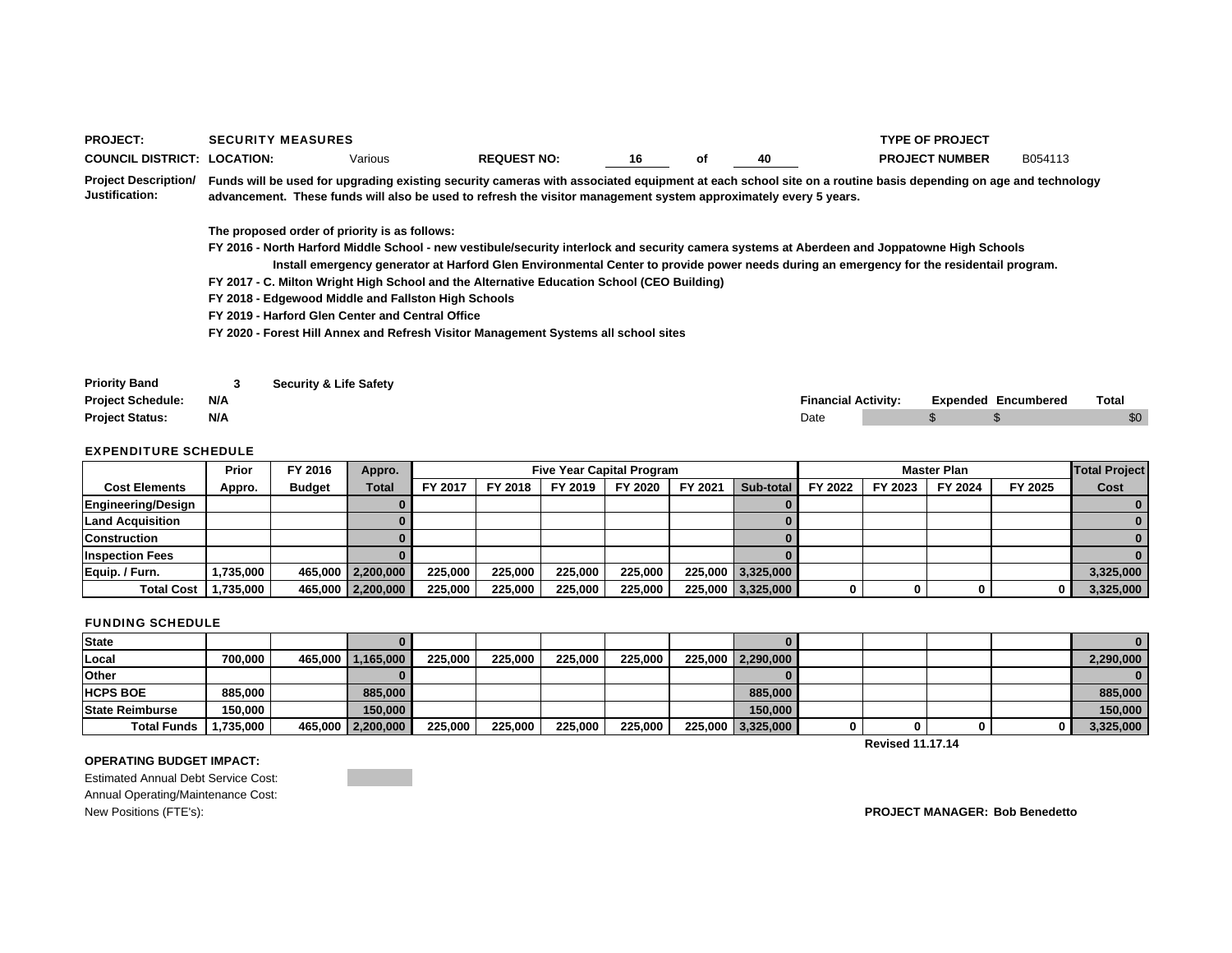| <b>PROJECT:</b>                                |                  | <b>ADA IMPROVEMENTS</b> |                                                               |                                                                                                                                                                                                                                                                                                                                                                                                                                                                                                             |    |    |    |                            | <b>TYPE OF PROJECT</b> |                            |       |
|------------------------------------------------|------------------|-------------------------|---------------------------------------------------------------|-------------------------------------------------------------------------------------------------------------------------------------------------------------------------------------------------------------------------------------------------------------------------------------------------------------------------------------------------------------------------------------------------------------------------------------------------------------------------------------------------------------|----|----|----|----------------------------|------------------------|----------------------------|-------|
| <b>DISTRICT:</b>                               | <b>LOCATION:</b> |                         | <b>Various</b>                                                | <b>REQUEST NO.</b>                                                                                                                                                                                                                                                                                                                                                                                                                                                                                          | 17 | оf | 40 |                            | <b>PROJECT NUMBER</b>  | B064143                    |       |
| <b>Project Description</b><br>/ Justification: |                  |                         | restrooms, water fountains and other public areas accessible. | This project provides for building and grounds improvements to bring schools into compliance with current Americans with Disabilities<br>Act Accessibility quidelines, and the Maryland Accessibility Code. Approximately four schools will be done each year.<br>Work includes pavement markings, curb cuts, sidewalk work, providing accessible pathways to playground areas, and inside work including making<br>FY 2016, schools include: Bakersfield ES; Forest Hil ES; Forest Lakes; Roye-Williams ES |    |    |    |                            |                        |                            |       |
| <b>Priority Band</b>                           | 4                |                         | <b>Facilities Mission Critical</b>                            |                                                                                                                                                                                                                                                                                                                                                                                                                                                                                                             |    |    |    |                            |                        |                            |       |
| <b>Project Schedule:</b>                       | N/A              |                         |                                                               |                                                                                                                                                                                                                                                                                                                                                                                                                                                                                                             |    |    |    |                            |                        |                            |       |
| <b>Project Status:</b>                         | N/A              |                         |                                                               |                                                                                                                                                                                                                                                                                                                                                                                                                                                                                                             |    |    |    | <b>Financial Activity:</b> |                        | <b>Expended Encumbered</b> | Total |
|                                                |                  |                         |                                                               |                                                                                                                                                                                                                                                                                                                                                                                                                                                                                                             |    |    |    | Date                       |                        |                            | \$0   |

|                         | Prior   | FY 2016       | Appro.  |         |         | <b>Five Year Capital Program</b> |         |         |           |         |         | <b>Master Plan</b> |         | <b>Total Project</b> |
|-------------------------|---------|---------------|---------|---------|---------|----------------------------------|---------|---------|-----------|---------|---------|--------------------|---------|----------------------|
| <b>Cost Elements</b>    | Appro.  | <b>Budget</b> | Total   | FY 2017 | FY 2018 | FY 2019                          | FY 2020 | FY 2021 | Sub-total | FY 2021 | FY 2022 | FY 2023            | FY 2024 | Cost                 |
| Engineering/Design      |         |               |         |         |         |                                  |         |         |           |         |         |                    |         |                      |
| <b>Land Acquisition</b> |         |               |         |         |         |                                  |         |         |           |         |         |                    |         |                      |
| <b>Construction</b>     | 600.000 | 100.000       | 700.000 | 100.000 | 100.000 | 100,000                          | 100.000 | 100.000 | 1,200,000 |         |         |                    |         | 1,200,000            |
| <b>Inspection Fees</b>  |         |               |         |         |         |                                  |         |         |           |         |         |                    |         |                      |
| Equip. / Furn.          |         |               |         |         |         |                                  |         |         |           |         |         |                    |         |                      |
| <b>Total Cost</b>       | 600.000 | 100.000       | 700.000 | 100.000 | 100.000 | 100,000                          | 100.000 | 100,000 | 1,200,000 |         |         |                    |         | 1,200,000            |

#### FUNDING SCHEDULE

| <b>State</b>           |         |         |         |         |         |         |         |         |           |   |  |   |           |
|------------------------|---------|---------|---------|---------|---------|---------|---------|---------|-----------|---|--|---|-----------|
| Local                  | 350,000 | 100.000 | 450.000 | 100.000 | 100,000 | 100,000 | 100.000 | 100.000 | 950,000   |   |  |   | 950,000   |
| <b>Other</b>           |         |         |         |         |         |         |         |         |           |   |  |   |           |
| Harford Cty P & R      |         |         |         |         |         |         |         |         |           |   |  |   | 0         |
| <b>Harford Cty BOE</b> | 200,000 |         | 200,000 |         |         |         |         |         | 200,000   |   |  |   | 200,000   |
| <b>State Reimburse</b> | 50.000  |         | 50,000  |         |         |         |         |         | 50,000    |   |  |   | 50,000    |
| <b>Total Funds</b>     | 600,000 | 100.000 | 700.000 | 100.000 | 100.000 | 100,000 | 100.000 | 100,000 | 1,200,000 | 0 |  | 0 | 1,200,000 |

### **OPERATING BUDGET IMPACT:**

Estimated Annual Debt Service Cost: Annual Operating/Maintenance Cost: New Positions (FTE's): **PROJECT MANAGER: Richard Hanzevack**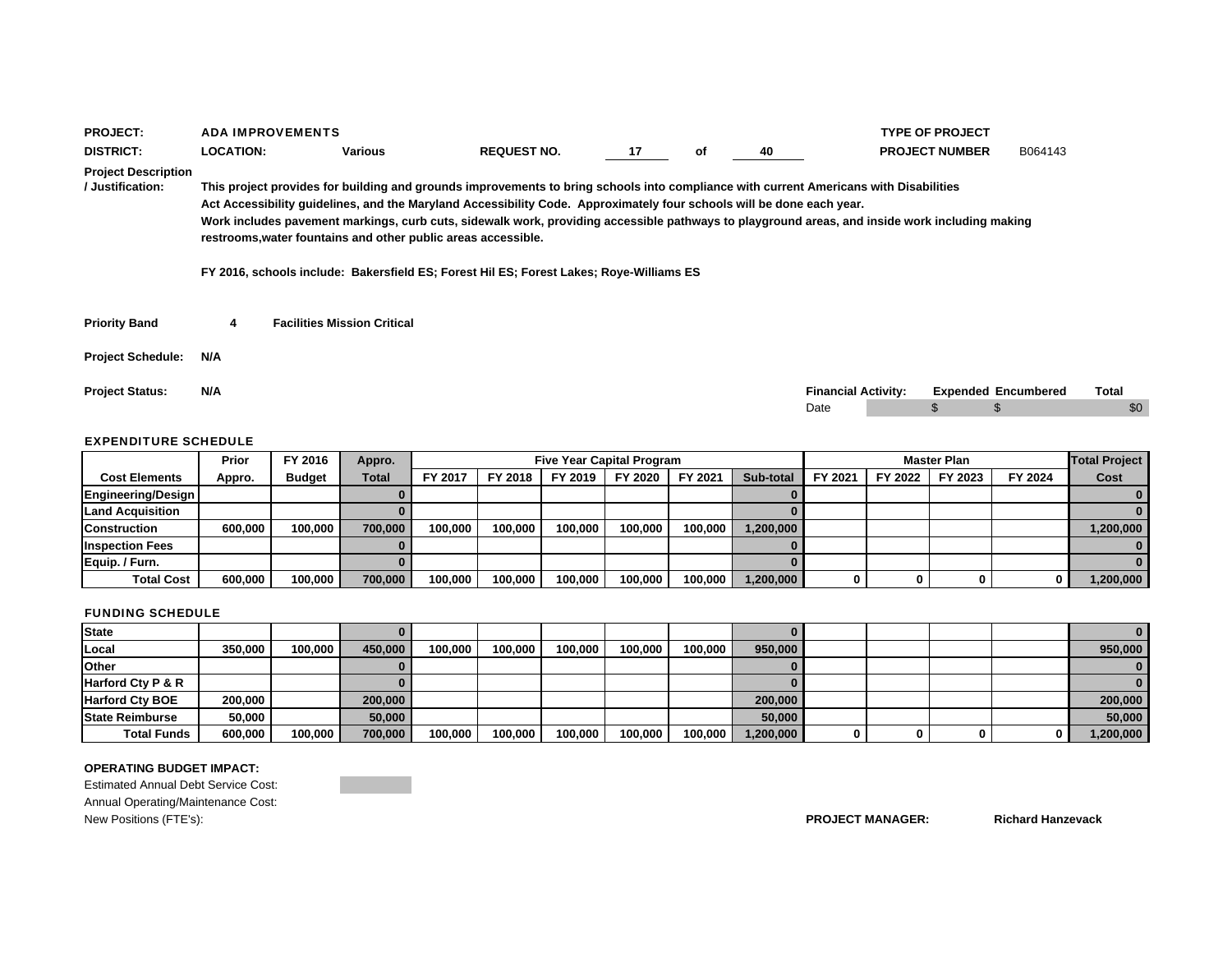| <b>PROJECT:</b>                                |     | <b>ENVIRONMENTAL COMPLIANCE</b>                            |                                                                                                                                                                                                                                                                                                                                                                                          |    |    |    |                            | <b>TYPE OF PROJECT</b> |                            |       |
|------------------------------------------------|-----|------------------------------------------------------------|------------------------------------------------------------------------------------------------------------------------------------------------------------------------------------------------------------------------------------------------------------------------------------------------------------------------------------------------------------------------------------------|----|----|----|----------------------------|------------------------|----------------------------|-------|
| <b>COUNCIL DISTRICT: LOCATION:</b>             |     | Various                                                    | <b>REQUEST NO:</b>                                                                                                                                                                                                                                                                                                                                                                       | 18 | оf | 40 |                            | <b>PROJECT NUMBER</b>  | B974118                    |       |
| <b>Project Description /</b><br>Justification: |     | FY 2016 - Halls Cross Roads Crawl Space ACM Removal        | Environmental regulations demand compliance in a number of areas - indoor air quality, waste management, fuel tank replacement, water quality control, radon<br>testing, asbestos removal and other similar matters. Asbestos abatement will occur based on current conditions at the time and available funding.<br>The following projects have been identified based on priority need: |    |    |    |                            |                        |                            |       |
|                                                |     | FY 2020 - Aberdeen Middle Underground Storage Tank Removal | FY 2017 - George D. Lisby @ Hillsdale Tile and Youth's Benefit School Acoustic Plaster ACM Removal<br>FY 2018 - John Archer School Underground Storage Tank Removal<br>FY 2019 - North Harford Elementary School Underground Storage Tank Removal<br>FY 2021 - Homestead / Wakefield Elementary School Underground Storage Tank Removal                                                  |    |    |    |                            |                        |                            |       |
| <b>Priority Band</b>                           | 4   | <b>Facility Mission Critical</b>                           |                                                                                                                                                                                                                                                                                                                                                                                          |    |    |    |                            |                        |                            |       |
| <b>Project Schedule:</b>                       | N/A |                                                            |                                                                                                                                                                                                                                                                                                                                                                                          |    |    |    | <b>Financial Activity:</b> |                        | <b>Expended Encumbered</b> | Total |
| <b>Project Status:</b>                         | N/A |                                                            |                                                                                                                                                                                                                                                                                                                                                                                          |    |    |    | Date                       | \$                     |                            | \$C   |

|                           | Prior     | FY 2016       | Appro.            |         |         | <b>Five Year Capital Program</b> |         |         |                   |         |        | <b>Master Plan</b> |         | <b>Total Project</b> |
|---------------------------|-----------|---------------|-------------------|---------|---------|----------------------------------|---------|---------|-------------------|---------|--------|--------------------|---------|----------------------|
| <b>Cost Elements</b>      | Appro.    | <b>Budget</b> | Total             | FY 2017 | FY 2018 | FY 2019                          | FY 2020 | FY 2021 | Sub-total         | FY 2022 | FY2023 | FY 2024            | FY 2025 | Cost                 |
| <b>Engineering/Design</b> |           |               |                   |         |         |                                  |         |         |                   |         |        |                    |         |                      |
| <b>Land Acquisition</b>   |           |               |                   |         |         |                                  |         |         |                   |         |        |                    |         |                      |
| <b>Construction</b>       | 2,941,263 |               | 150,000 3,091,263 | 120.000 | 100.000 | 100.000                          | 100.000 |         | 100,000 3,611,263 | 100.000 |        |                    |         | 3,711,263            |
| <b>Inspection Fees</b>    |           |               |                   |         |         |                                  |         |         |                   |         |        |                    |         |                      |
| Equip. / Furn.            |           |               |                   |         |         |                                  |         |         |                   |         |        |                    |         |                      |
| <b>Total Cost</b>         | 2.941.263 |               | 150,000 3,091,263 | 120.000 | 100.000 | 100.000                          | 100.000 |         | 100,000 3,611,263 | 100,000 |        |                    |         | 3,711,263            |

### FUNDING SCHEDULE

| <b>State</b>            |           |                   |         |         |         |         |                   |         |  |     |           |
|-------------------------|-----------|-------------------|---------|---------|---------|---------|-------------------|---------|--|-----|-----------|
| Local                   | 2,541,263 | 150,000 2,691,263 | 120,000 | 100,000 | 100.000 | 100.000 | 100,000 3,211,263 | 100,000 |  |     | 3,311,263 |
| <b>Other</b>            |           |                   |         |         |         |         |                   |         |  |     |           |
| <b>HCPS BOE</b>         | 300.000   | 300,000           |         |         |         |         | 300,000           |         |  |     | 300,000   |
| <b>State Reimburse</b>  | 100.000   | 100,000           |         |         |         |         | 100.000           |         |  |     | 100,000   |
| Total Funds   2,941,263 |           | 150,000 3,091,263 | 120,000 | 100,000 | 100,000 | 100,000 | 100,000 3,611,263 | 100,000 |  | 0 I | 3,711,263 |

### **OPERATING BUDGET IMPACT:**

Estimated Annual Debt Service Cost: Annual Operating/Maintenance Cost: New Positions (FTE's): **PROJECT MANAGER: Keith Jewell**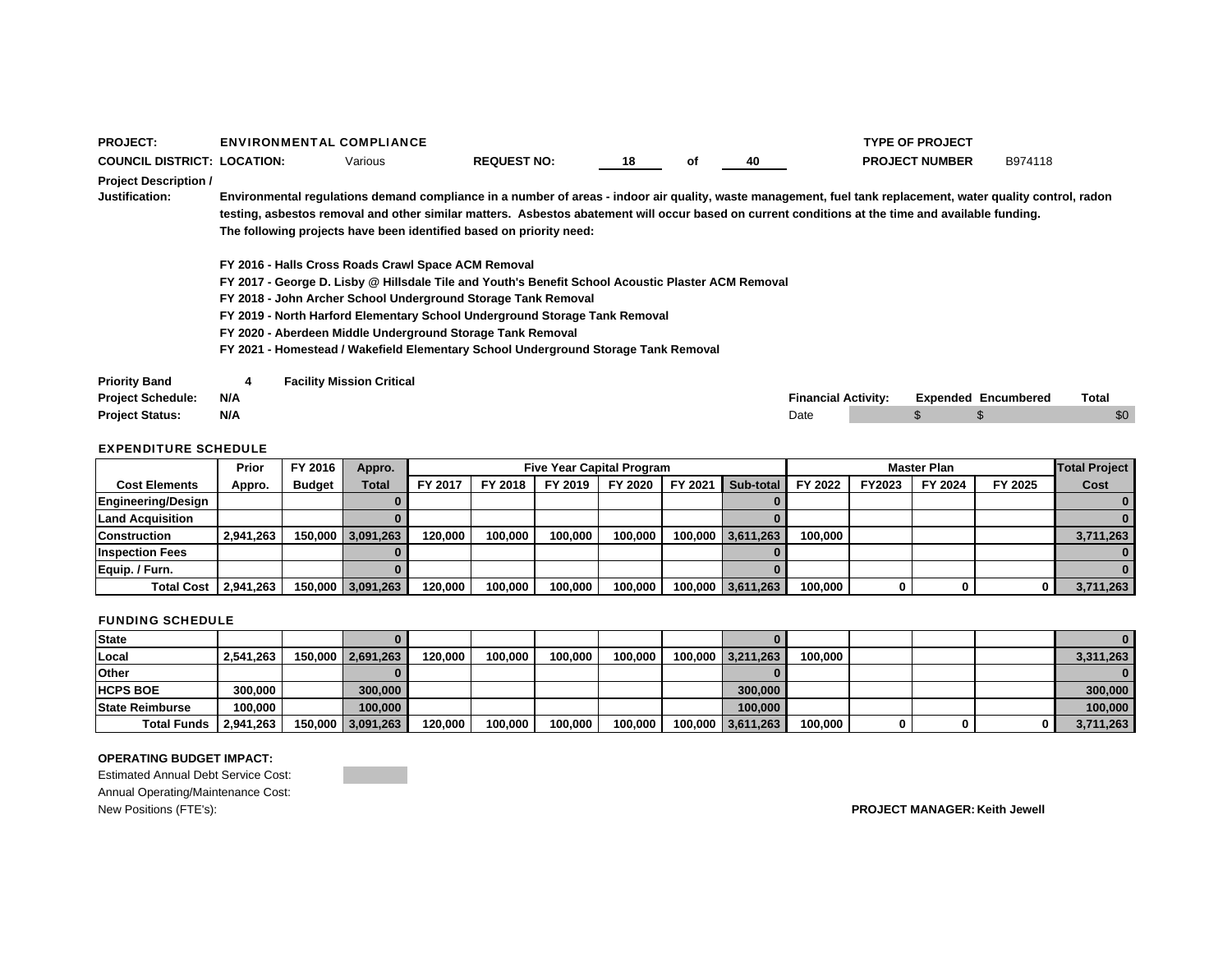| <b>PROJECT:</b>                                |                  | <b>MAJOR HVAC REPAIRS</b>        |                                               |                                                                                                                                                                                                                                                        |                                  |    |    |                            | <b>TYPE OF PROJECT</b> |                            |                      |
|------------------------------------------------|------------------|----------------------------------|-----------------------------------------------|--------------------------------------------------------------------------------------------------------------------------------------------------------------------------------------------------------------------------------------------------------|----------------------------------|----|----|----------------------------|------------------------|----------------------------|----------------------|
| <b>DISTRICT:</b>                               | <b>LOCATION:</b> |                                  | Various                                       | <b>REQUEST NO:</b>                                                                                                                                                                                                                                     | 19                               | оf | 40 |                            | <b>PROJECT NUMBER</b>  |                            |                      |
| <b>Project Description</b><br>/ Justification: |                  |                                  |                                               | This capital project provides funding for large major equipment repairs and replacement of HVAC equipment at various school buildings.<br>All minor repairs are handled through the Harford County Public Schools normal maintenance operating budget. |                                  |    |    |                            |                        |                            |                      |
|                                                |                  |                                  |                                               | The future year HVAC replacement projects are as follows:                                                                                                                                                                                              |                                  |    |    |                            |                        |                            |                      |
|                                                |                  |                                  |                                               | FY 16 -North Bend Elementary (1) Chiller, Tower and Gym AHU Replacement, Fallston M S chiller, cooling tower replacement and boiler gas conversion                                                                                                     |                                  |    |    |                            |                        |                            |                      |
|                                                |                  |                                  |                                               | FY 17- Homestead Elementary (2) Boilers, (1) Chillers Replacement (1) Cooling Tower and Controls, Bel Air Middle School Chiller Replacement                                                                                                            |                                  |    |    |                            |                        |                            |                      |
|                                                |                  |                                  |                                               | FY 18 -Old Post Road (2) Boilers Replacement, Joppatowne HS (2) Boiler Replacement                                                                                                                                                                     |                                  |    |    |                            |                        |                            |                      |
|                                                |                  |                                  |                                               | FY 19- Edgewood MS (1) Chiller and Natatorium Unit Replacement                                                                                                                                                                                         |                                  |    |    |                            |                        |                            |                      |
|                                                |                  |                                  | FY 20- Hickory Elementary Chiller Replacement |                                                                                                                                                                                                                                                        |                                  |    |    |                            |                        |                            |                      |
|                                                |                  |                                  |                                               |                                                                                                                                                                                                                                                        |                                  |    |    |                            |                        |                            |                      |
| <b>Priority Band</b>                           | 4                | <b>Facility Mission Critical</b> |                                               |                                                                                                                                                                                                                                                        |                                  |    |    |                            |                        |                            |                      |
| <b>Project Schedule:</b>                       | N/A              |                                  |                                               |                                                                                                                                                                                                                                                        |                                  |    |    | <b>Financial Activity:</b> |                        | <b>Expended Encumbered</b> | Total                |
| <b>Project Status:</b>                         | N/A              |                                  |                                               |                                                                                                                                                                                                                                                        |                                  |    |    | Date                       |                        |                            | \$0                  |
| <b>EXPENDITURE SCHEDULE</b>                    |                  |                                  |                                               |                                                                                                                                                                                                                                                        |                                  |    |    |                            |                        |                            |                      |
|                                                | Prior            | FY 2016                          | Appro.                                        |                                                                                                                                                                                                                                                        | <b>Five Year Capital Program</b> |    |    |                            | <b>Master Plan</b>     |                            | <b>Total Project</b> |

|                         | Prior     | <b>FT ZUTO</b> | Appro.                                   |           |           | Five Tear Capital Program |         |        |              |         |         | master Plan |         | <u>Hotal Project</u> |
|-------------------------|-----------|----------------|------------------------------------------|-----------|-----------|---------------------------|---------|--------|--------------|---------|---------|-------------|---------|----------------------|
| <b>Cost Elements</b>    | Appro.    | <b>Budget</b>  | Total                                    | FY 2017   | FY 2018   | FY 2019                   | FY 2020 | FY2021 | Sub-total    | FY 2022 | FY 2023 | FY 2024     | FY 2025 | Cost                 |
| Engineering/Design      |           | 135.000        | 135.000                                  | 130.000   | 100.000   | 75.000                    | 40.000  |        | 480,000      |         |         |             |         | 480,000              |
| <b>Land Acquisition</b> |           |                |                                          |           |           |                           |         |        |              |         |         |             |         |                      |
| <b>Construction</b>     | 8.821.226 |                | 1.350.000 10.171.226                     | 1.300.000 | 1.000.000 | 750.000                   | 400.000 |        | 13.621.226   |         |         |             |         | 13.621.226           |
| <b>Inspection Fees</b>  |           |                |                                          |           |           |                           |         |        |              |         |         |             |         |                      |
| Eauip. / Furn.          |           |                |                                          |           |           |                           |         |        |              |         |         |             |         |                      |
| <b>Total Cost</b>       | 8.821.226 |                | 1,485,000 10,306,226 1,430,000 1,100,000 |           |           | 825.000                   | 440,000 |        | 0 14,101,226 |         |         |             |         | $0$   14,101,226     |

### FUNDING SCHEDULE

| State                          |           |           |                                          |                                   |         |         |     |            |  |  |                  |
|--------------------------------|-----------|-----------|------------------------------------------|-----------------------------------|---------|---------|-----|------------|--|--|------------------|
| Local                          | 2,032,768 | 1.430.000 |                                          | 3,462,768   1,430,000   1,100,000 | 825.000 | 440.000 | 0 I | 7,257,768  |  |  | 7,257,768        |
| <b>Other:</b>                  |           |           |                                          |                                   |         |         |     |            |  |  |                  |
| <b>Harford Ctv P &amp; R</b>   |           |           |                                          |                                   |         |         |     |            |  |  |                  |
| <b>Harford Cty BOE</b>         | 3,323,455 |           | 3,323,455                                |                                   |         |         |     | 3,323,455  |  |  | 3,323,455        |
| Harford Cty transfer 3,465,003 |           |           | 3.465.003                                |                                   |         |         |     | 3.465.003  |  |  | 3,465,003        |
| <b>Total Funds</b>             | 8.821.226 |           | 1,430,000 10,251,226 1,430,000 1,100,000 |                                   | 825,000 | 440,000 |     | 14,046,226 |  |  | $0$   14,046,226 |

### **OPERATING BUDGET IMPACT:**

Estimated Annual Debt Service Cost:

Annual Operating/Maintenance Cost:<br>New Positions (FTE's):

 $PROJECT MANAGER: Justin Evans$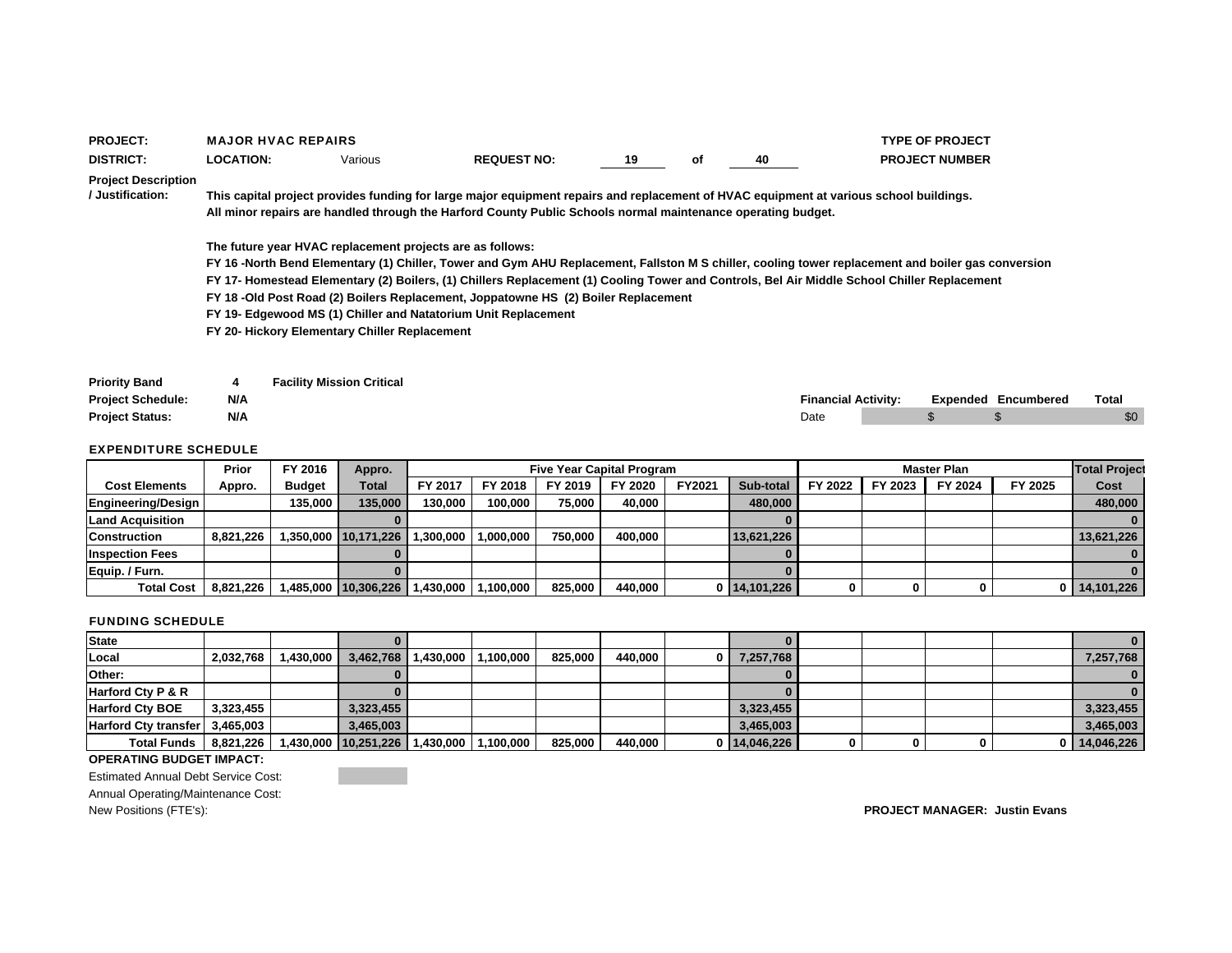| <b>PROJECT:</b>                                |                                                                                                                                                                                                                                                                                                                                                                                                                                                          |                                 | <b>SEPTIC FACILITY CODE UPGRADES</b> |                                                                                                                                                                                                                                                                                                                                     |    |    |    |                            |  | <b>TYPE OF PROJECT</b> |                            |       |
|------------------------------------------------|----------------------------------------------------------------------------------------------------------------------------------------------------------------------------------------------------------------------------------------------------------------------------------------------------------------------------------------------------------------------------------------------------------------------------------------------------------|---------------------------------|--------------------------------------|-------------------------------------------------------------------------------------------------------------------------------------------------------------------------------------------------------------------------------------------------------------------------------------------------------------------------------------|----|----|----|----------------------------|--|------------------------|----------------------------|-------|
| <b>COUNCIL DISTRICT:</b>                       | <b>LOCATION:</b>                                                                                                                                                                                                                                                                                                                                                                                                                                         |                                 | Various                              | <b>REQUEST NO:</b>                                                                                                                                                                                                                                                                                                                  | 20 | οf | 40 |                            |  | <b>PROJECT NUMBER</b>  | B064128                    |       |
| <b>Project Description /</b><br>Justification: | This capital project funds septic system upgrades to the new standards of the Maryland Department of Environment. The funding allows for the design, permitting<br>and construction of new systems as well as the repair or upgrade to failing systems currently operating.<br>Funds will be used to maintain, upgrade and inspect the septic systems at the following schools such as Youth's Benefit, North Harford, Norrisville, Jarrettsville, North |                                 |                                      |                                                                                                                                                                                                                                                                                                                                     |    |    |    |                            |  |                        |                            |       |
|                                                |                                                                                                                                                                                                                                                                                                                                                                                                                                                          | during the routine inspections. |                                      | Bend, Dublin, Churchville, Darlington, Prospect Mill and Forest Hill Elementary Schools. In addition, these funds will be used at the following schools such as<br>Fallston Middle / High Schools, North Harford Middle / High Schools, Harford Technical High School and John Archer School. The priority order will be determined |    |    |    |                            |  |                        |                            |       |
| <b>Priority Band</b>                           | 4                                                                                                                                                                                                                                                                                                                                                                                                                                                        |                                 | <b>Facility Mission Critical</b>     |                                                                                                                                                                                                                                                                                                                                     |    |    |    |                            |  |                        |                            |       |
| <b>Project Schedule:</b>                       | N/A                                                                                                                                                                                                                                                                                                                                                                                                                                                      |                                 |                                      |                                                                                                                                                                                                                                                                                                                                     |    |    |    |                            |  |                        |                            |       |
| <b>Project Status:</b>                         | N/A                                                                                                                                                                                                                                                                                                                                                                                                                                                      |                                 |                                      |                                                                                                                                                                                                                                                                                                                                     |    |    |    | <b>Financial Activity:</b> |  |                        | <b>Expended Encumbered</b> | Total |
|                                                |                                                                                                                                                                                                                                                                                                                                                                                                                                                          |                                 |                                      |                                                                                                                                                                                                                                                                                                                                     |    |    |    | Date                       |  |                        |                            | \$0   |

|                         | Prior     | FY 2016       | Appro.    |         |         |         | <b>Five Year Capital Program</b> |         |           |         |         | <b>Master Plan</b> |         | <b>Total Project</b> |
|-------------------------|-----------|---------------|-----------|---------|---------|---------|----------------------------------|---------|-----------|---------|---------|--------------------|---------|----------------------|
| <b>Cost Elements</b>    | Appro.    | <b>Budget</b> | Total     | FY 2017 | FY 2018 | FY 2019 | FY 2020                          | FY 2021 | Sub-total | FY 2022 | FY 2023 | FY 2024            | FY 2025 | Cost                 |
| Engineering/Design      |           |               |           |         |         |         |                                  |         |           |         |         |                    |         |                      |
| <b>Land Acquisition</b> |           |               |           |         |         |         |                                  |         |           |         |         |                    |         |                      |
| <b>Construction</b>     | 4,910,592 | 500.000       | 5.410.592 | 500.000 | 500.000 | 500.000 | 500.000                          | 500,000 | 7.910.592 |         |         |                    |         | 7,910,592            |
| <b>Inspection Fees</b>  |           |               |           |         |         |         |                                  |         |           |         |         |                    |         |                      |
| Equip / Furn.           |           |               |           |         |         |         |                                  |         |           |         |         |                    |         |                      |
| <b>Total Cost</b>       | 4.910.592 | 500.000       | 5,410,592 | 500.000 | 500,000 | 500.000 | 500.000                          | 500,000 | 7,910,592 |         |         |                    |         | 7,910,592            |

#### FUNDING SCHEDULE

| <b>State</b>            |           |         |           |         |         |         |         |         |           |   |  |           |
|-------------------------|-----------|---------|-----------|---------|---------|---------|---------|---------|-----------|---|--|-----------|
| Local                   |           | 500.000 | 500,000   | 500.000 | 500.000 | 500.000 | 500.000 | 500.000 | 3,000,000 |   |  | 3,000,000 |
| Other                   |           |         |           |         |         |         |         |         |           |   |  |           |
| <b>HCPS BOE</b>         | 4.425.413 |         | 4.425.413 |         |         |         |         |         | 4.425.413 |   |  | 4.425.413 |
| <b>State Reimburse</b>  | 485.179   |         | 485.179   |         |         |         |         |         | 485.179   |   |  | 485.179   |
| Total Funds   4,910,592 |           | 500,000 | 5,410,592 | 500,000 | 500,000 | 500,000 | 500,000 | 500,000 | 7,910,592 | o |  | 7,910,592 |

#### **OPERATING BUDGET IMPACT:**

Estimated Annual Debt Service Cost: Annual Operating/Maintenance Cost: New Positions (FTE's): **PROJECT MANAGER: Keith Jewell**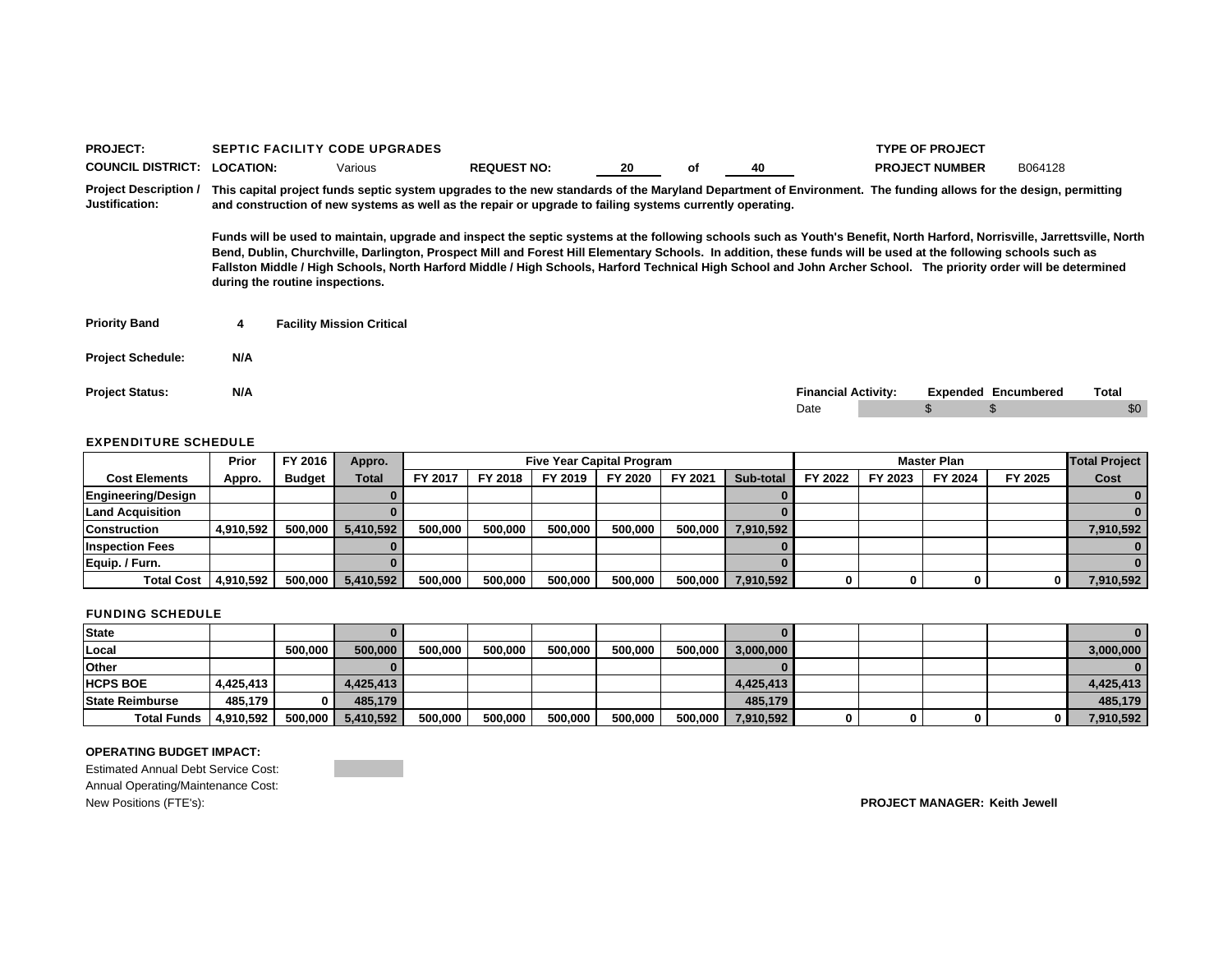| <b>PROJECT:</b>                                       |                  | STORM WATER MANAGEMENT, EROSION, SEDIMENT CONTROL                                                                                                                                                                                                                                                                   |                    |    |    |    |                            | <b>TYPE OF PROJECT</b> |                            |       |
|-------------------------------------------------------|------------------|---------------------------------------------------------------------------------------------------------------------------------------------------------------------------------------------------------------------------------------------------------------------------------------------------------------------|--------------------|----|----|----|----------------------------|------------------------|----------------------------|-------|
| <b>COUNCIL DISTRICT:</b>                              | <b>LOCATION:</b> | Various                                                                                                                                                                                                                                                                                                             | <b>REQUEST NO:</b> | 21 | οf | 40 |                            | <b>PROJECT NUMBER</b>  | B064128                    |       |
| <b>Project Description /</b><br><b>Justification:</b> |                  | This capital item funds the restoration of grounds and storm water management facilities including erosion control, aeration, fertilization, and control of<br>invasive species. These funds will used to comply with Federal, State and Local laws pertaining to storm water managementand ground water discharge. |                    |    |    |    |                            |                        |                            |       |
|                                                       |                  | Funds will be used to inspect, maintain and upgrade storm water management facilities to meet County and State codes. Based on this funding request,<br>the following projects are proposed:                                                                                                                        |                    |    |    |    |                            |                        |                            |       |
|                                                       |                  | FY 2016 - Hickory Annex - Install Bus / Truck Wash Station connected to the sanitary sewer at Hickory                                                                                                                                                                                                               |                    |    |    |    |                            |                        |                            |       |
|                                                       |                  | FY 2017 - Aberdeen High School Slumping Dam                                                                                                                                                                                                                                                                         |                    |    |    |    |                            |                        |                            |       |
|                                                       |                  | Future repairs as identified by annual inspection reports                                                                                                                                                                                                                                                           |                    |    |    |    |                            |                        |                            |       |
| <b>Priority Band</b>                                  | 4                | <b>Facility Mission Critical</b>                                                                                                                                                                                                                                                                                    |                    |    |    |    |                            |                        |                            |       |
| <b>Project Schedule:</b>                              | N/A              |                                                                                                                                                                                                                                                                                                                     |                    |    |    |    | <b>Financial Activity:</b> |                        | <b>Expended Encumbered</b> | Total |
| <b>Project Status:</b>                                | N/A              |                                                                                                                                                                                                                                                                                                                     |                    |    |    |    | Date                       |                        |                            | \$0   |

|                        | Prior   | FY 2016       | Appro.    |         |         | <b>Five Year Capital Program</b> |         |         |                     |         |         | <b>Master Plan</b> |         | <b>Total Project</b> |
|------------------------|---------|---------------|-----------|---------|---------|----------------------------------|---------|---------|---------------------|---------|---------|--------------------|---------|----------------------|
| <b>Cost Elements</b>   | Appro.  | <b>Budget</b> | Total     | FY 2017 | FY 2018 | FY 2019                          | FY 2020 | FY 2021 | Sub-total           | FY 2022 | FY 2023 | FY 2024            | FY 2025 | Cost                 |
| Engineering/Design     |         |               |           |         |         |                                  |         |         |                     |         |         |                    |         |                      |
| Land Acquisition       |         |               |           |         |         |                                  |         |         |                     |         |         |                    |         |                      |
| <b>Construction</b>    | 775.000 | 850.000       | 1.625.000 | 200.000 | 200.000 | 200.000                          | 200.000 |         | 200,000   2,625,000 |         |         |                    |         | 2,625,000            |
| <b>Inspection Fees</b> |         |               |           |         |         |                                  |         |         |                     |         |         |                    |         |                      |
| Equip. / Furn.         |         |               |           |         |         |                                  |         |         |                     |         |         |                    |         |                      |
| <b>Total Cost</b>      | 775,000 | 850,000       | 1,625,000 | 200,000 | 200.000 | 200,000                          | 200.000 |         | 200,000 2,625,000   |         |         |                    | 0       | 2,625,000            |

### FUNDING SCHEDULE

| <b>State</b>           |           |         |           |         |         |         |         |                     |  |  |           |
|------------------------|-----------|---------|-----------|---------|---------|---------|---------|---------------------|--|--|-----------|
| Local                  | 200.000   | 850.000 | 1,050,000 | 200.000 | 200.000 | 200.000 | 200.000 | 200,000 2,050,000   |  |  | 2,050,000 |
| <b>Other</b>           |           |         |           |         |         |         |         |                     |  |  |           |
| <b>HCPS BOE</b>        | 175,000   |         | 175,000   |         |         |         |         | 175.000             |  |  | 175.000   |
| <b>State Reimburse</b> | 400.000 l |         | 400.000   |         |         |         |         | 400.000             |  |  | 400.000   |
| <b>Total Funds</b>     | 775.000   | 850.000 | 1,625,000 | 200.000 | 200.000 | 200.000 | 200.000 | 200,000   2,625,000 |  |  | 2,625,000 |

#### **OPERATING BUDGET IMPACT:**

Estimated Annual Debt Service Cost: Annual Operating/Maintenance Cost: New Positions (FTE's): **PROJECT MANAGER: Keith Jewell**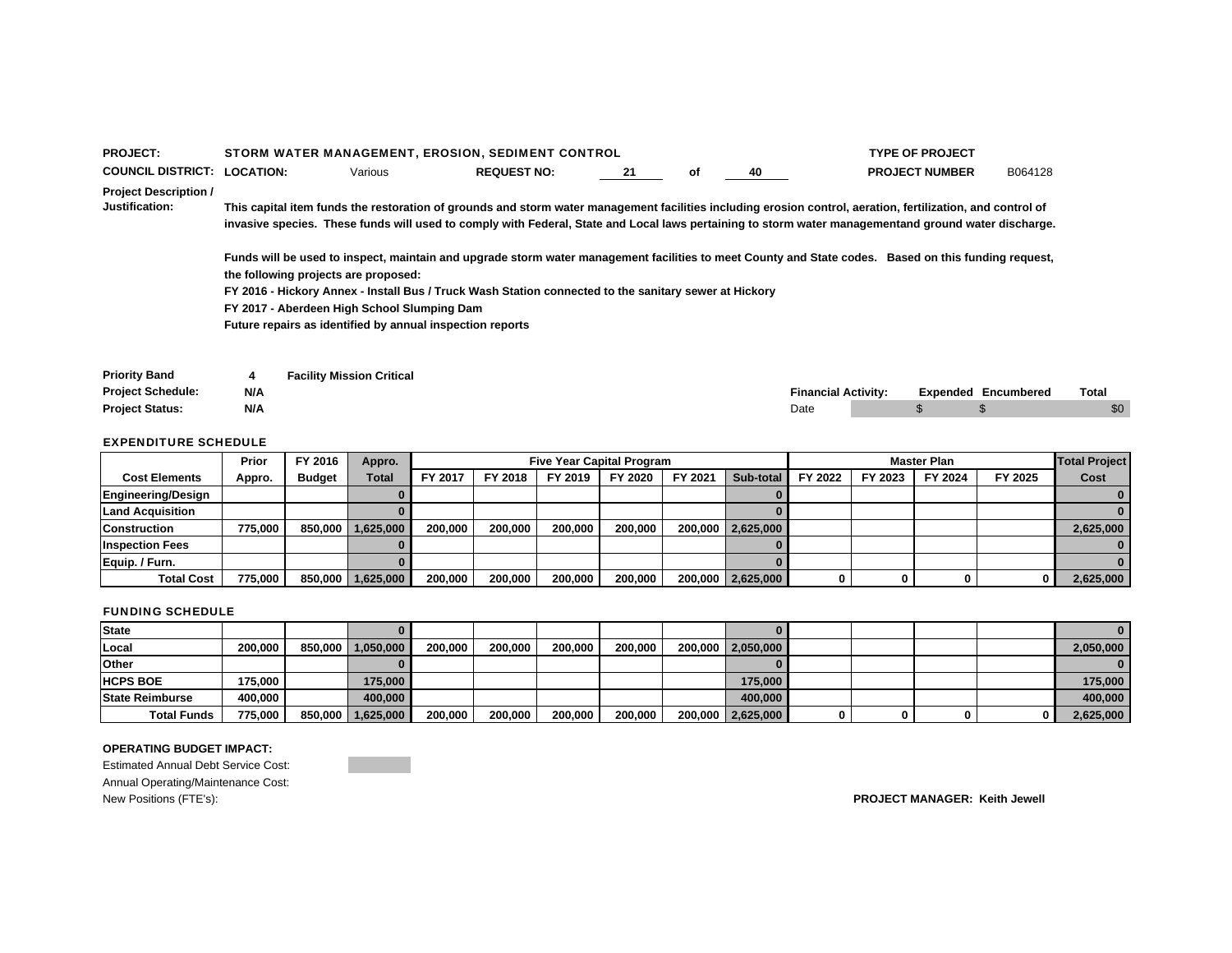| <b>PROJECT:</b>                                       |                  | <b>PAVING - OVERLAY AND MAINTENANCE</b>                                                                                                                             |                                                                          |    |    |                                                                                                                                                                |                            | <b>TYPE OF PROJECT</b> |                            |              |  |  |  |
|-------------------------------------------------------|------------------|---------------------------------------------------------------------------------------------------------------------------------------------------------------------|--------------------------------------------------------------------------|----|----|----------------------------------------------------------------------------------------------------------------------------------------------------------------|----------------------------|------------------------|----------------------------|--------------|--|--|--|
| <b>COUNCIL DISTRICT:</b>                              | <b>LOCATION:</b> | Various                                                                                                                                                             | <b>REQUEST NO:</b>                                                       | 22 | оf | 40                                                                                                                                                             |                            | <b>PROJECT NUMBER</b>  | B064127                    |              |  |  |  |
| <b>Project Description /</b><br><b>Justification:</b> | as required.     | FY 2016 - Joppatowne High School<br>FY 2017 - Riverside Elementary School<br>FY 2018 - Halls Cross Road Elementary School<br>FY 2019 - North Bend Elementary School | The following schools require asphalt refresh in priority order of need: |    |    | Funding to provide bituminous concrete overlay, patching, and re-striping on existing driveways and parking lots. Associated work curbs, sidewalks, and inlets |                            |                        |                            |              |  |  |  |
|                                                       |                  | FY 2020 - Meadowvale Elementary School<br>FY 2021 - William Paca / Old Post Elementary School                                                                       |                                                                          |    |    |                                                                                                                                                                |                            |                        |                            |              |  |  |  |
| <b>Priority Band</b><br><b>Project Schedule:</b>      | 5<br>N/A         | <b>Cost of Doing Business</b>                                                                                                                                       |                                                                          |    |    |                                                                                                                                                                | <b>Financial Activity:</b> |                        | <b>Expended Encumbered</b> | <b>Total</b> |  |  |  |
| <b>Project Status:</b>                                | N/A              |                                                                                                                                                                     |                                                                          |    |    | Date                                                                                                                                                           |                            |                        |                            | \$0          |  |  |  |

|                        | Prior     | FY 2016       | Appro.    |         | <b>Five Year Capital Program</b> |         |         |         |                   |         | <b>Master Plan</b> |         |         |           |  |
|------------------------|-----------|---------------|-----------|---------|----------------------------------|---------|---------|---------|-------------------|---------|--------------------|---------|---------|-----------|--|
| <b>Cost Elements</b>   | Appro.    | <b>Budget</b> | Total     | FY 2017 | FY 2018                          | FY 2019 | FY 2020 | FY 2021 | Sub-total         | FY 2022 | FY 2023            | FY 2024 | FY 2025 | Cost      |  |
| Engineering/Design     |           |               |           |         |                                  |         |         |         |                   |         |                    |         |         |           |  |
| Land Acquisition       |           |               |           |         |                                  |         |         |         |                   |         |                    |         |         |           |  |
| <b>Construction</b>    | 2.156.370 | 650.000       | 2.806.370 | 450.000 | 250,000                          | 200.000 | 200.000 |         | 200,000 4,106,370 |         |                    |         |         | 4,106,370 |  |
| <b>Inspection Fees</b> |           |               |           |         |                                  |         |         |         |                   |         |                    |         |         |           |  |
| Equip. / Furn.         |           |               |           |         |                                  |         |         |         |                   |         |                    |         |         |           |  |
| <b>Total Cost</b>      | 2,156,370 | 650.000       | 2,806,370 | 450.000 | 250,000                          | 200,000 | 200.000 |         | 200,000 4,106,370 |         |                    |         | 0       | 4,106,370 |  |

### FUNDING SCHEDULE

| <b>State</b>          |           |         |           |         |         |         |         |                   |   |  |           |
|-----------------------|-----------|---------|-----------|---------|---------|---------|---------|-------------------|---|--|-----------|
| Local                 | 1.025.740 | 650.000 | 1.675.740 | 450.000 | 250.000 | 200,000 | 200.000 | 200,000 2,975,740 |   |  | 2,975,740 |
| Other                 |           |         |           |         |         |         |         |                   |   |  |           |
| <b>HCPS BOE</b>       | 1.130.630 |         | 1,130,630 |         |         |         |         | 1,130,630         |   |  | 1,130,630 |
|                       |           |         |           |         |         |         |         |                   |   |  |           |
| Total Funds 2,156,370 |           | 650,000 | 2,806,370 | 450,000 | 250,000 | 200,000 | 200,000 | 200,000 4,106,370 | 0 |  | 4,106,370 |

### **OPERATING BUDGET IMPACT:**

Estimated Annual Debt Service Cost: Annual Operating/Maintenance Cost: New Positions (FTE's): **PROJECT MANAGER: Richard Hanzevack**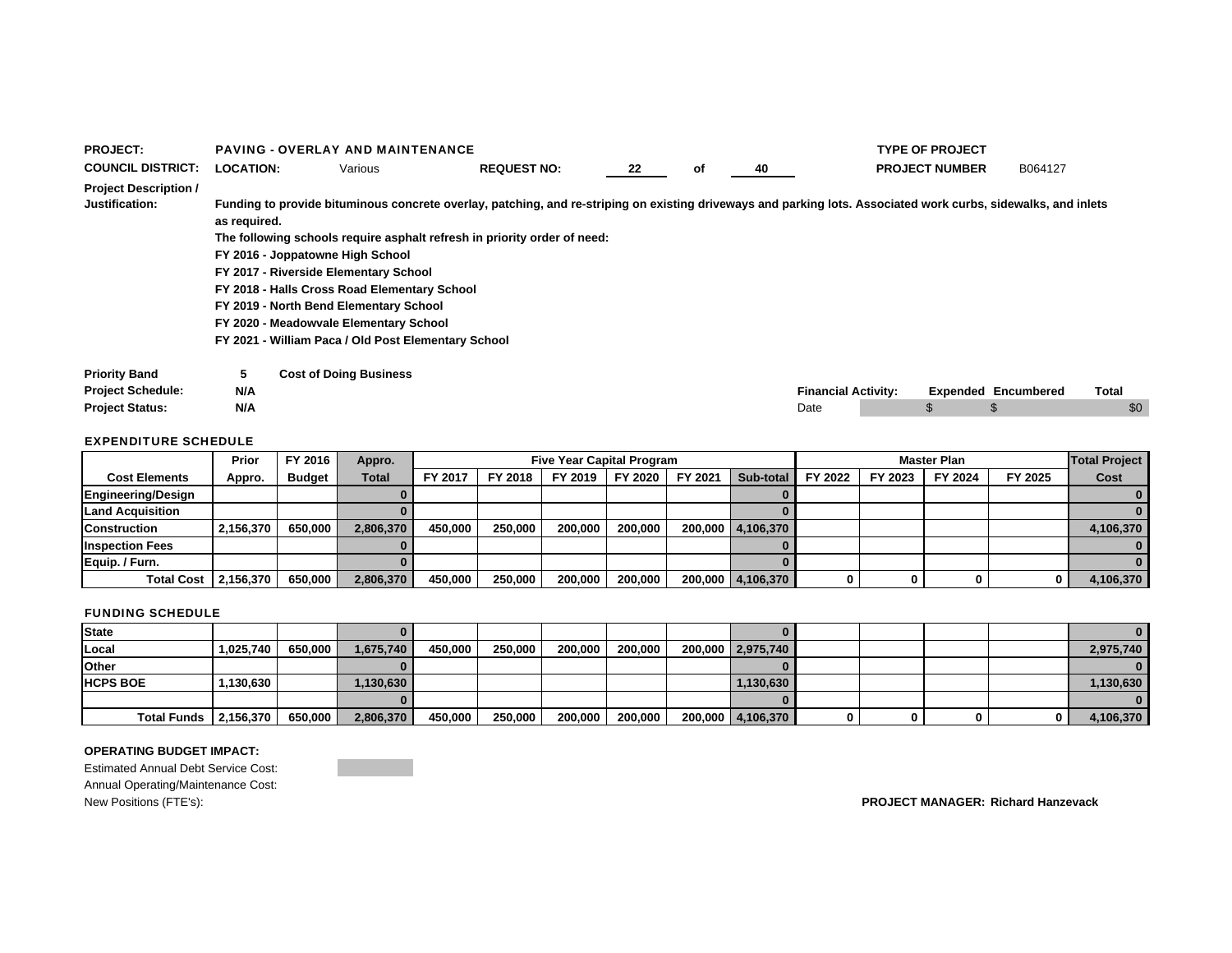| <b>PROJEC</b>                 |          | TYPE OF PROJECT<br><b>FIELDS REPAIR AND RESTORATION</b> |  |    |  |    |                       |  |  |  |  |  |
|-------------------------------|----------|---------------------------------------------------------|--|----|--|----|-----------------------|--|--|--|--|--|
| <b>COUNCIL</b><br>. DISTRICT: | LOCATION |                                                         |  | -- |  | 40 | <b>NUMBER</b><br>DD 7 |  |  |  |  |  |
| _ _<br>.<br>. .               |          |                                                         |  |    |  |    |                       |  |  |  |  |  |

**Project Description / This account provides funds of \$50,000 to maintain athletic fields at ten (10) high schools. This includes the stadium and practice fields based on current Justification: need. In addition, this account also provides funds for required maintenance and testing of synthetic turf fields.** 

| <b>Priority Band</b>     | 5   | <b>Cost of Doing Business</b> |
|--------------------------|-----|-------------------------------|
| <b>Project Schedule:</b> | N/A |                               |
| <b>Project Status:</b>   | N/A |                               |

| Proiect Status. | <b>MI/</b><br><b>N/A</b> | rinancial            | l Activitv: | Expended | Encumbered | Tota. |
|-----------------|--------------------------|----------------------|-------------|----------|------------|-------|
|                 |                          | ה ה<br>- 124<br>$ -$ |             |          |            | ዜበ    |

### EXPENDITURE SCHEDULE

|                         | Prior   | FY 2016       | Appro.       |         | <b>Five Year Capital Program</b> |         |         |         |           |         | <b>Master Plan</b> |         |         |         |  |
|-------------------------|---------|---------------|--------------|---------|----------------------------------|---------|---------|---------|-----------|---------|--------------------|---------|---------|---------|--|
| <b>Cost Elements</b>    | Appro.  | <b>Budget</b> | <b>Total</b> | FY 2017 | FY 2018                          | FY 2019 | FY 2020 | FY 2021 | Sub-total | FY 2022 | FY 2023            | FY 2024 | FY 2025 | Cost    |  |
| Engineering/Design      |         |               |              |         |                                  |         |         |         |           |         |                    |         |         |         |  |
| <b>Land Acquisition</b> |         |               |              |         |                                  |         |         |         |           |         |                    |         |         |         |  |
| <b>Construction</b>     | 487.000 | 70.000        | 557.000      | 70.000  | 70,000                           | 70.000  | 70.000  | 70.000  | 907,000   |         |                    |         |         | 907,000 |  |
| <b>Inspection Fees</b>  |         |               |              |         |                                  |         |         |         |           |         |                    |         |         |         |  |
| Equip. / Furn.          |         |               |              |         |                                  |         |         |         |           |         |                    |         |         |         |  |
| <b>Total Cost</b>       | 487.000 | 70.000        | 557.000      | 70.000  | 70,000                           | 70.000  | 70.000  | 70.000  | 907,000   | 0       |                    |         |         | 907,000 |  |

### FUNDING SCHEDULE

| <b>State</b>           |         |        |         |        |        |        |        |        |         |  |  |         |
|------------------------|---------|--------|---------|--------|--------|--------|--------|--------|---------|--|--|---------|
| Local                  | 277,000 | 70,000 | 347.000 | 70,000 | 70.000 | 70.000 | 70.000 | 70.000 | 697,000 |  |  | 697,000 |
| <b>Other</b>           |         |        |         |        |        |        |        |        |         |  |  |         |
| <b>HCPS BOE</b>        | 140.000 |        | 140,000 |        |        |        |        |        | 140,000 |  |  | 140.000 |
| <b>State Reimburse</b> | 70,000  |        | 70,000  |        |        |        |        |        | 70,000  |  |  | 70,000  |
| <b>Total Funds</b>     | 487,000 | 70,000 | 557,000 | 70,000 | 70.000 | 70.000 | 70,000 | 70,000 | 907,000 |  |  | 907,000 |

### **OPERATING BUDGET IMPACT:**

Estimated Annual Debt Service Cost: Annual Operating/Maintenance Cost: New Positions (FTE's): **PROJECT MANAGER: Ken Zorbach**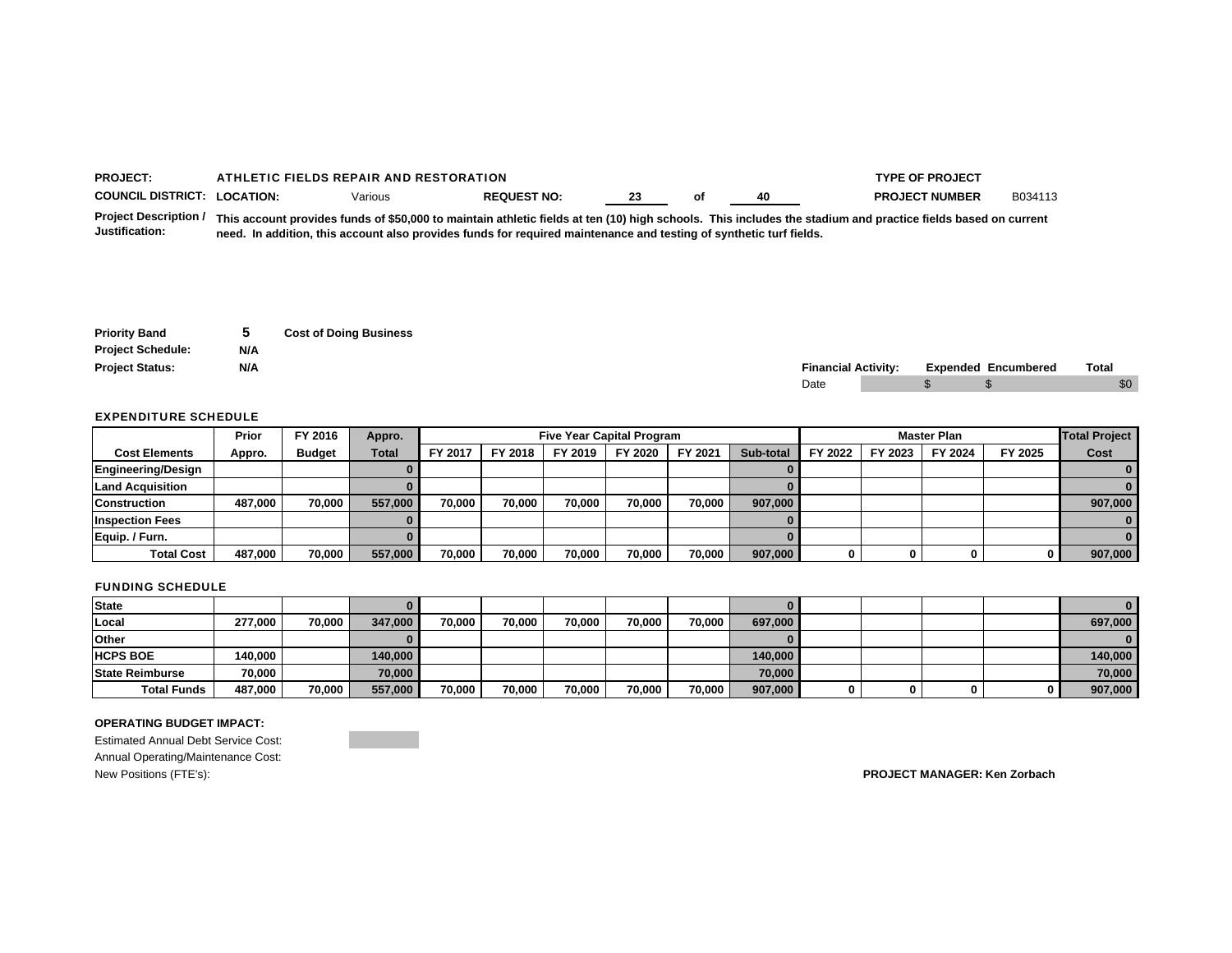| <b>PROJECT:</b>                                |     | <b>BACKFLOW PREVENTION</b>                                                                                                                                      |                                                  |                                                                                                                                                                                                                                                 |    |    |    |                            |  | <b>TYPE OF PROJECT</b> |                            |       |  |  |  |
|------------------------------------------------|-----|-----------------------------------------------------------------------------------------------------------------------------------------------------------------|--------------------------------------------------|-------------------------------------------------------------------------------------------------------------------------------------------------------------------------------------------------------------------------------------------------|----|----|----|----------------------------|--|------------------------|----------------------------|-------|--|--|--|
| <b>COUNCIL DISTRICT: LOCATION:</b>             |     |                                                                                                                                                                 | Various                                          | <b>REQUEST NO:</b>                                                                                                                                                                                                                              | 24 | оf | 40 |                            |  | <b>PROJECT NUMBER</b>  | B054111                    |       |  |  |  |
| <b>Project Description /</b><br>Justification: |     |                                                                                                                                                                 |                                                  | Design services to inventory all schools to determine the existing backflow prevention on water systems within the school.<br>Fiscal year 2016 funds will be used at George D. Lisby Elementary Schools - Domestic and Fire suppression system. |    |    |    |                            |  |                        |                            |       |  |  |  |
|                                                |     |                                                                                                                                                                 |                                                  |                                                                                                                                                                                                                                                 |    |    |    |                            |  |                        |                            |       |  |  |  |
|                                                |     | The following schools are designated for backflow upgrades in future years as shown:<br>FY 2017 - Fallston HS, Fallston MS - Domestic & Fire suppression system |                                                  |                                                                                                                                                                                                                                                 |    |    |    |                            |  |                        |                            |       |  |  |  |
|                                                |     |                                                                                                                                                                 |                                                  | FY 2018 - Roye Williams ES, William Paca ES/Old Post ES - Domestic water and chilled water system                                                                                                                                               |    |    |    |                            |  |                        |                            |       |  |  |  |
|                                                |     |                                                                                                                                                                 |                                                  | FY 2019 - Harford Tech. HS & North Harford ES - Domestic water and chilled water system                                                                                                                                                         |    |    |    |                            |  |                        |                            |       |  |  |  |
|                                                |     |                                                                                                                                                                 |                                                  | FY 2020 - Churchville ES & Forest Hill ES - Domestic water system                                                                                                                                                                               |    |    |    |                            |  |                        |                            |       |  |  |  |
|                                                |     |                                                                                                                                                                 | FY 2021 - Norrisville ES - Domestic Water System |                                                                                                                                                                                                                                                 |    |    |    |                            |  |                        |                            |       |  |  |  |
| <b>Priority Band</b>                           | 5   |                                                                                                                                                                 | <b>Cost of Doing Business</b>                    |                                                                                                                                                                                                                                                 |    |    |    |                            |  |                        |                            |       |  |  |  |
| <b>Project Schedule:</b>                       | N/A |                                                                                                                                                                 |                                                  |                                                                                                                                                                                                                                                 |    |    |    | <b>Financial Activity:</b> |  |                        | <b>Expended Encumbered</b> | Total |  |  |  |
| <b>Project Status:</b>                         | N/A |                                                                                                                                                                 |                                                  |                                                                                                                                                                                                                                                 |    |    |    | Date                       |  | \$                     |                            | \$0   |  |  |  |

|                         | Prior   | FY 2016       | Appro.  |         | <b>Five Year Capital Program</b> |         |         |         |           |         |         | <b>Master Plan</b> |         | <b>Total Project</b> |
|-------------------------|---------|---------------|---------|---------|----------------------------------|---------|---------|---------|-----------|---------|---------|--------------------|---------|----------------------|
| <b>Cost Elements</b>    | Appro.  | <b>Budget</b> | Total   | FY 2017 | FY 2018                          | FY 2019 | FY 2020 | FY 2021 | Sub-total | FY 2022 | FY 2023 | FY 2024            | FY 2025 | Cost                 |
| Engineering/Design      |         |               |         |         |                                  |         |         |         |           |         |         |                    |         |                      |
| <b>Land Acquisition</b> |         |               |         |         |                                  |         |         |         |           |         |         |                    |         |                      |
| <b>Construction</b>     | 600,000 | 100.000       | 700,000 | 100.000 | 100.000                          | 100.000 | 100.000 | 100,000 | 1,200,000 |         |         |                    |         | 1,200,000            |
| <b>Inspection Fees</b>  |         |               |         |         |                                  |         |         |         |           |         |         |                    |         |                      |
| Equip. / Furn.          |         |               |         |         |                                  |         |         |         |           |         |         |                    |         |                      |
| <b>Total Cost</b>       | 600.000 | 100,000       | 700.000 | 100,000 | 100.000                          | 100.000 | 100.000 | 100,000 | 1,200,000 |         |         |                    |         | 1,200,000            |

### FUNDING SCHEDULE

| State                  |         |         |         |         |         |         |         |         |           |  |   | 0          |
|------------------------|---------|---------|---------|---------|---------|---------|---------|---------|-----------|--|---|------------|
| Local                  | 350,000 | 100.000 | 450.000 | 100.000 | 100.000 | 100.000 | 100.000 | 100,000 | 950,000   |  |   | 950,000    |
| <b>Other</b>           |         |         |         |         |         |         |         |         |           |  |   |            |
| <b>HCPS BOE</b>        | 200,000 |         | 200,000 |         |         |         |         |         | 200,000   |  |   | 200,000    |
| <b>State Reimburse</b> | 50.000  |         | 50.000  |         |         |         |         |         | 50,000    |  |   | 50.000     |
| <b>Total Funds</b>     | 600.000 | 100,000 | 700,000 | 100,000 | 100,000 | 100,000 | 100,000 | 100,000 | 1,200,000 |  | 0 | .200,000 ا |

### **OPERATING BUDGET IMPACT:**

Estimated Annual Debt Service Cost: Annual Operating/Maintenance Cost: New Positions (FTE's): **PROJECT MANAGER: Patti Jo Beard**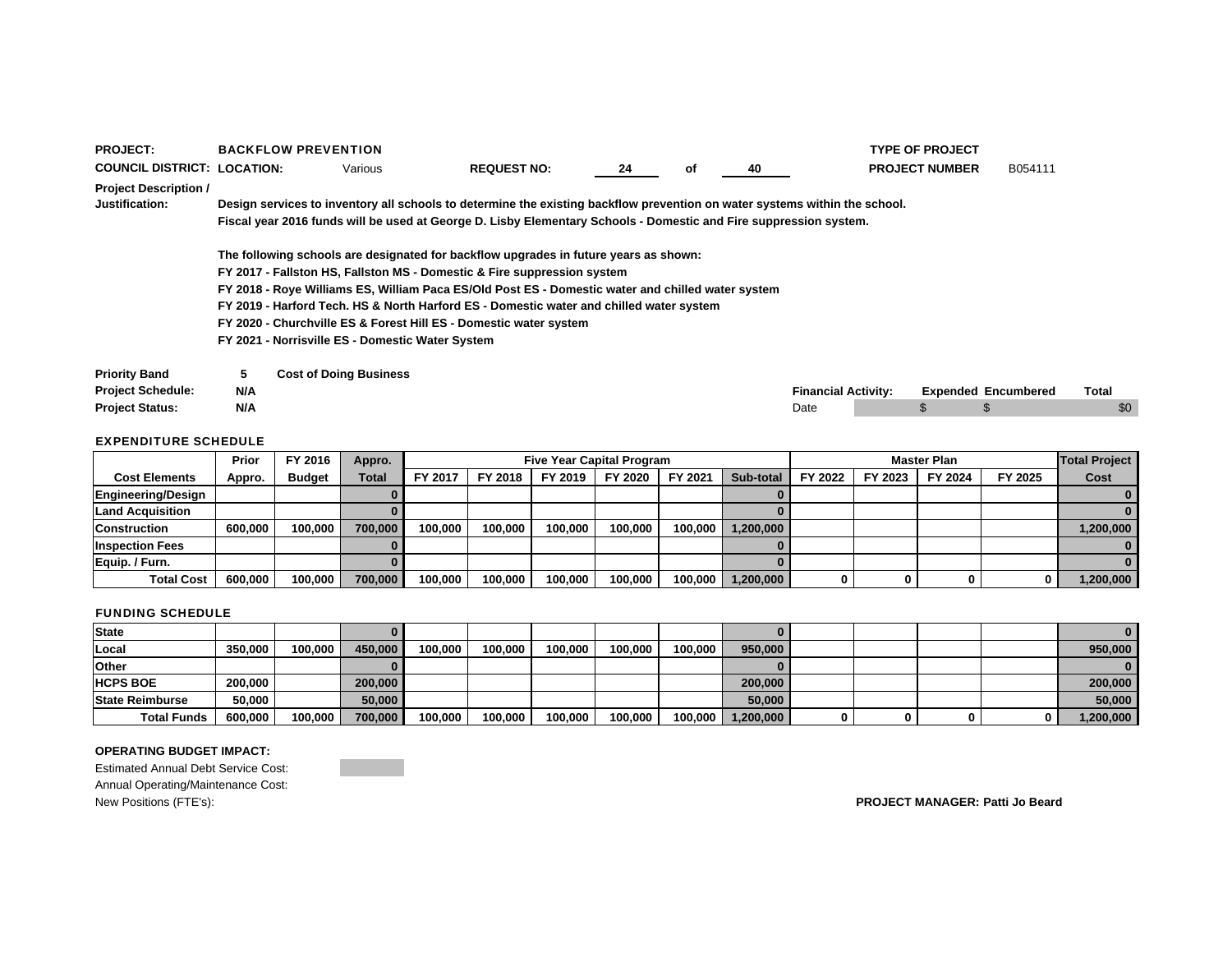| <b>PROJECT:</b>                                                            |                                                                                                         | <b>BAND UNIFORM REFRESH</b>                                                                                                                                                                                                                                                                                                                                                                                                                                                                                                                                                                                                                                                                                                                                                                                                                                                                                                                                                                            |                                                                |    | <b>TYPE OF PROJECT</b>                               |                        |                                    |                       |                            |              |  |  |
|----------------------------------------------------------------------------|---------------------------------------------------------------------------------------------------------|--------------------------------------------------------------------------------------------------------------------------------------------------------------------------------------------------------------------------------------------------------------------------------------------------------------------------------------------------------------------------------------------------------------------------------------------------------------------------------------------------------------------------------------------------------------------------------------------------------------------------------------------------------------------------------------------------------------------------------------------------------------------------------------------------------------------------------------------------------------------------------------------------------------------------------------------------------------------------------------------------------|----------------------------------------------------------------|----|------------------------------------------------------|------------------------|------------------------------------|-----------------------|----------------------------|--------------|--|--|
| <b>DISTRICT:</b>                                                           | <b>LOCATION:</b>                                                                                        | Various                                                                                                                                                                                                                                                                                                                                                                                                                                                                                                                                                                                                                                                                                                                                                                                                                                                                                                                                                                                                | <b>REQUEST NO:</b>                                             | 25 | оf                                                   | 40                     |                                    | <b>PROJECT NUMBER</b> | <b>NEW</b>                 |              |  |  |
| <b>Project Description</b><br>/ Justification:                             | students in the group for any given year to meet the varying size demands of the students.<br>rotation. | Band uniforms have a life expectancy of about ten years under normal use conditions. Uniforms generally consist of a jacket, pants, hat and ornamental plume.<br>Other accessories that may be purchased could include: gauntlets, capes, raingear and/or other items of an ornamental nature. The cost of a basic uniform<br>generally runs \$400 - \$450, and a complete inventory must consist of various sizes form very small to very large and number about 20% greater than the number of<br>In FY 2016, CMWHS will have approximately 300+/- students and will require a minimum of 360 uniforms to meet the general needs of the program. The principal<br>has also informed me of expected growth in the program to exceed 350 students which would require uniform inventory needs to max out at around 420 uniforms. It<br>is for these reasons that the standard allotment of \$60,000 is inadequate to maintain this program and we are requesting additional funds for this year in the |                                                                |    |                                                      |                        |                                    |                       |                            |              |  |  |
|                                                                            |                                                                                                         |                                                                                                                                                                                                                                                                                                                                                                                                                                                                                                                                                                                                                                                                                                                                                                                                                                                                                                                                                                                                        | Future band uniform refresh projects are scheduled as follows: |    |                                                      |                        |                                    |                       |                            |              |  |  |
|                                                                            |                                                                                                         | FY 2017 - Havre de Grace HS                                                                                                                                                                                                                                                                                                                                                                                                                                                                                                                                                                                                                                                                                                                                                                                                                                                                                                                                                                            | FY 2019 - Aberdeen HS                                          |    |                                                      | $FY$ 2021 – Bel Air HS |                                    |                       | FY 2023 - North Harford HS |              |  |  |
|                                                                            |                                                                                                         | FY 2018 - Joppatowne HS                                                                                                                                                                                                                                                                                                                                                                                                                                                                                                                                                                                                                                                                                                                                                                                                                                                                                                                                                                                | FY 2020 - Harford Technical HS                                 |    | FY 2024 - Fallston HS<br>FY 2022 - Patterson Mill HS |                        |                                    |                       |                            |              |  |  |
| <b>Priority Band</b><br><b>Project Schedule:</b><br><b>Project Status:</b> | 5<br><b>Cost of Doing Business</b><br>N/A<br>N/A                                                        |                                                                                                                                                                                                                                                                                                                                                                                                                                                                                                                                                                                                                                                                                                                                                                                                                                                                                                                                                                                                        |                                                                |    |                                                      |                        | <b>Financial Activity:</b><br>Date |                       | <b>Expended Encumbered</b> | Total<br>\$0 |  |  |

|                         | Prior  | FY 2016       | Appro.  |                |         |         | <b>Five Year Capital Program</b> |         |           |         |         | <b>Total Project</b> |         |         |
|-------------------------|--------|---------------|---------|----------------|---------|---------|----------------------------------|---------|-----------|---------|---------|----------------------|---------|---------|
| <b>Cost Elements</b>    | Appro. | <b>Budget</b> | Total   | <b>FY 2017</b> | FY 2018 | FY 2019 | FY 2020                          | FY 2021 | Sub-total | FY 2022 | FY 2023 | FY 2024              | FY 2025 | Cost    |
| Engineering/Design      |        |               |         |                |         |         |                                  |         |           |         |         |                      |         |         |
| <b>Land Acquisition</b> |        |               |         |                |         |         |                                  |         |           |         |         |                      |         |         |
| <b>Construction</b>     |        |               |         |                |         |         |                                  |         |           |         |         |                      |         |         |
| <b>Inspection Fees</b>  |        |               |         |                |         |         |                                  |         |           |         |         |                      |         |         |
| Equip. / Furn.          | 72.340 | 150.000       | 222,340 | 60.000         | 60.000  | 60.000  | 60,000                           | 60.000  | 522.340   | 60,000  | 60.000  | 60,000               |         | 702,340 |
| <b>Total Cost</b>       | 72,340 | 150,000       | 222,340 | 60,000         | 60,000  | 60,000  | 60,000                           | 60,000  | 522,340   | 60,000  | 60,000  | 60,000               |         | 702,340 |

### FUNDING SCHEDULE

| <b>State</b>           |        |         |         |        |        |        |        |        |         |        |        |        |         |
|------------------------|--------|---------|---------|--------|--------|--------|--------|--------|---------|--------|--------|--------|---------|
| Local                  |        | 150.000 | 150,000 | 60.000 | 60.000 | 60.000 | 60,000 | 60.000 | 450,000 | 60,000 | 60.000 | 60,000 | 630,000 |
| Other                  |        |         |         |        |        |        |        |        |         |        |        |        | n.      |
| <b>HCPS BOE</b>        | 62.340 |         | 62,340  |        |        |        |        |        | 62,340  |        |        |        | 62,340  |
| <b>State Reimburse</b> | 10.000 |         | 10,000  |        |        |        |        |        | 10.000  |        |        |        | 10,000  |
| <b>Total Funds</b>     | 72,340 | 150.000 | 222.340 | 60.000 | 60,000 | 60,000 | 60,000 | 60,000 | 522,340 | 60,000 | 60,000 | 60,000 | 702,340 |

### **OPERATING BUDGET IMPACT:**

Estimated Annual Debt Service Cost: Annual Operating/Maintenance Cost: New Positions (FTE's): **PROJECT MANAGER: James E. Boord**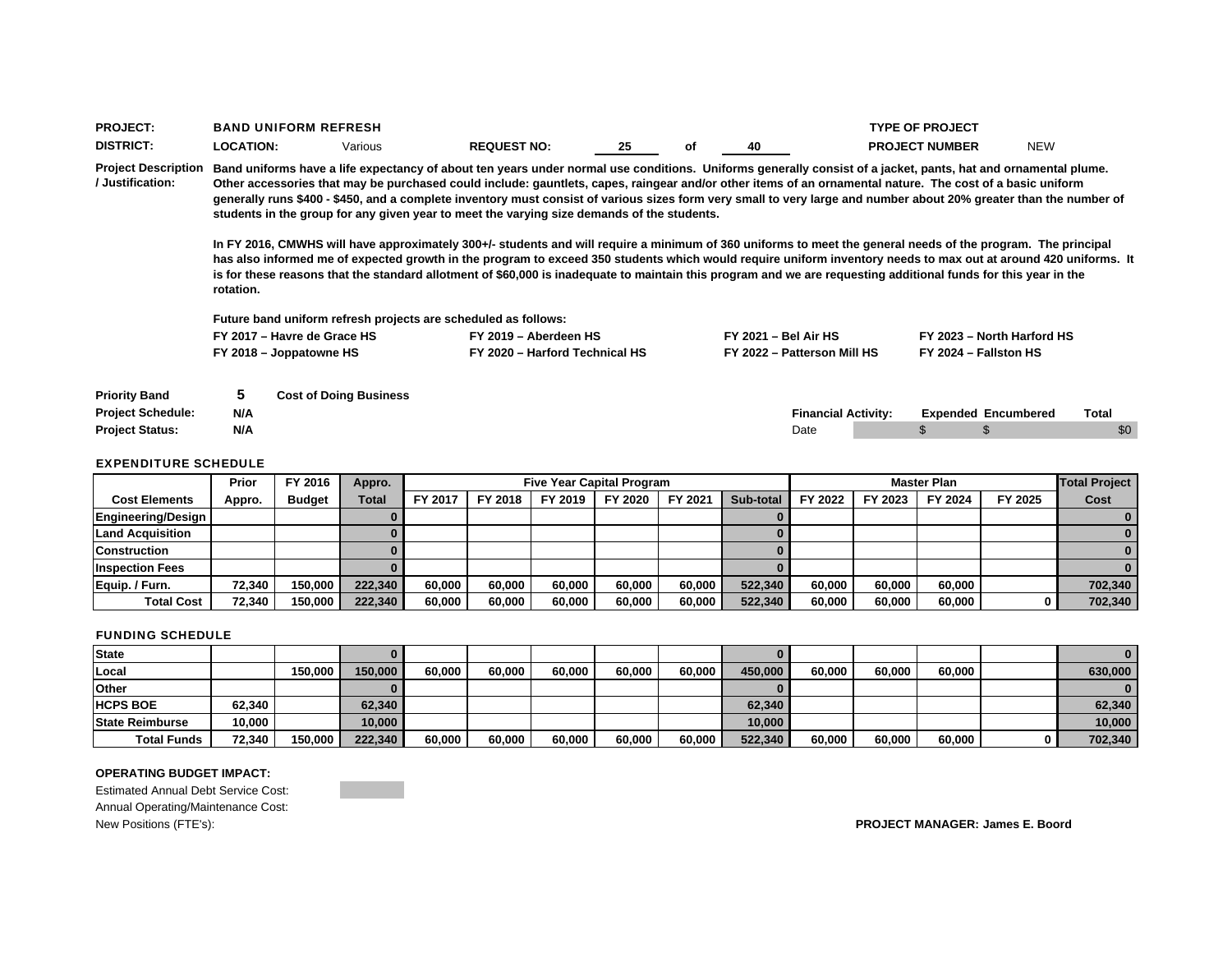| <b>PROJECT:</b>                                |     | <b>BLEACHER REPLACEMENT</b>                   |                                                                                      |    |    |    |                            | <b>TYPE OF PROJECT</b> |                            |              |
|------------------------------------------------|-----|-----------------------------------------------|--------------------------------------------------------------------------------------|----|----|----|----------------------------|------------------------|----------------------------|--------------|
| <b>COUNCIL DISTRICT: LOCATION:</b>             |     | Various                                       | <b>REQUEST NO:</b>                                                                   | 26 | оf | 40 |                            | <b>PROJECT NUMBER</b>  |                            |              |
| <b>Project Description /</b><br>Justification: |     |                                               | This project provides funding for the removal and replacement of interior bleachers. |    |    |    |                            |                        |                            |              |
|                                                |     | Bleacher replacement projects are as follows: |                                                                                      |    |    |    |                            |                        |                            |              |
|                                                |     | FY 2016 - C. Milton Wright High School        |                                                                                      |    |    |    |                            |                        |                            |              |
|                                                |     | FY 2017 - Fallston Middle School              |                                                                                      |    |    |    |                            |                        |                            |              |
|                                                |     |                                               |                                                                                      |    |    |    |                            |                        |                            |              |
| <b>Priority Band</b>                           |     | 5 Cost of Doing Business                      |                                                                                      |    |    |    |                            |                        |                            |              |
| <b>Project Schedule:</b>                       | N/A |                                               |                                                                                      |    |    |    | <b>Financial Activity:</b> |                        | <b>Expended Encumbered</b> | <b>Total</b> |
| <b>Project Status:</b>                         | N/A |                                               |                                                                                      |    |    |    | Date                       | \$                     |                            | \$0          |
|                                                |     |                                               |                                                                                      |    |    |    |                            |                        |                            |              |

|                         | Prior   | FY 2016       | Appro.       |         | <b>Five Year Capital Program</b> |         |         |          |           |         |         | <b>Total Project</b> |         |         |
|-------------------------|---------|---------------|--------------|---------|----------------------------------|---------|---------|----------|-----------|---------|---------|----------------------|---------|---------|
| <b>Cost Elements</b>    | Appro.  | <b>Budget</b> | <b>Total</b> | FY 2017 | FY 2018                          | FY 2019 | FY 2020 | FY 2021  | Sub-total | FY 2022 | FY 2023 | FY 2024              | FY 2025 | Cost    |
| Engineering/Design      |         |               |              |         |                                  |         |         |          |           |         |         |                      |         |         |
| <b>Land Acquisition</b> |         |               |              |         |                                  |         |         |          |           |         |         |                      |         |         |
| <b>Construction</b>     |         |               |              |         |                                  |         |         |          |           |         |         |                      |         |         |
| <b>Inspection Fees</b>  |         |               |              |         |                                  |         |         |          |           |         |         |                      |         |         |
| Equip. / Furn.          | 500,000 | 100,000       | 600,000      | 100.000 |                                  |         |         |          | 700,000   |         |         |                      |         | 700,000 |
| <b>Total Cost</b>       | 500,000 | 100,000       | 600,000      | 100,000 | n.                               |         |         | $\bf{0}$ | 700,000   |         |         |                      |         | 700,000 |

### FUNDING SCHEDULE

| State              |         |         |         |         |  |  |         |   |  |   |         |
|--------------------|---------|---------|---------|---------|--|--|---------|---|--|---|---------|
| Local              |         | 100,000 | 100,000 | 100,000 |  |  | 200,000 |   |  |   | 200,000 |
| <b>Other</b>       |         |         |         |         |  |  |         |   |  |   |         |
| <b>HCPS BOE</b>    | 500,000 |         | 500,000 |         |  |  | 500,000 |   |  |   | 500,000 |
|                    |         |         |         |         |  |  |         |   |  |   |         |
| <b>Total Funds</b> | 500,000 | 100,000 | 600,000 | 100,000 |  |  | 700,000 | 0 |  | 0 | 700,000 |

### **OPERATING BUDGET IMPACT:**

Estimated Annual Debt Service Cost: Annual Operating/Maintenance Cost: New Positions (FTE's): **PROJECT MANAGER: Richard Hanzevack**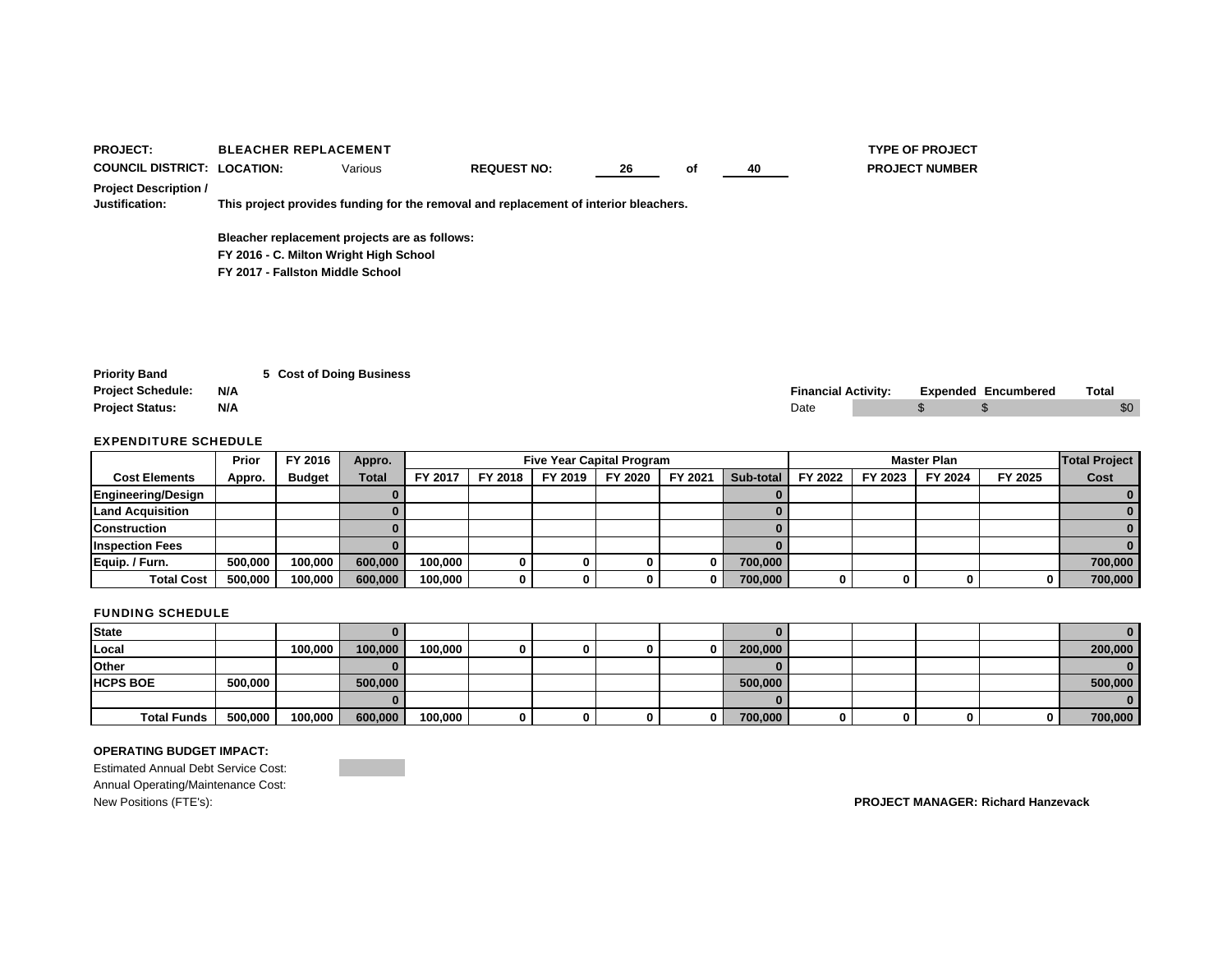| <b>PROJECT:</b>                    | <b>BUILDING ENVELOPE IMPROVEMENTS</b> |                    |  |    | <b>TYPE OF PROJECT</b> |
|------------------------------------|---------------------------------------|--------------------|--|----|------------------------|
| <b>COUNCIL DISTRICT: LOCATION:</b> | Various                               | <b>REQUEST NO:</b> |  | 40 | <b>PROJECT NUMBER</b>  |

**Project Description /** 

**Justification: This project addresses aging schools outside the modernization schedule requiring window, door, masonry or siding renewal. Improvements will provide enhanced security, energy conservation and weatherproofing.** 

- **Building envelope improvements are scheduled as follows:**
- **FY 2016 Southampton Middle School Masonry pointing project**
- **FY 2017 Riverside Elementary School Exterior Doors & Hardware**
- **FY 2018 Edgewood Middle School Masonry Point Up & Fascia Coating Waterproofing**
- **FY 2019 Bel Air Middle School Windows & Doors**
- **FY 2020 Harford Technical High School Exterior Doors & Windows**
- **FY 2021 Edgewood Middle School Exterior Doors & Windows**

| <b>Priority Band</b>     |     | <b>Cost of Doing Business</b> |                            |  |                            |       |  |
|--------------------------|-----|-------------------------------|----------------------------|--|----------------------------|-------|--|
| <b>Project Schedule:</b> | N/A |                               | <b>Financial Activity:</b> |  | <b>Expended Encumbered</b> | Total |  |
| <b>Proiect Status:</b>   | N/A |                               | Date                       |  |                            | \$0   |  |

### EXPENDITURE SCHEDULE

|                           | Prior   | FY 2016       | Appro.       |         | <b>Five Year Capital Program</b><br><b>Master Plan</b> |         |         |         |                     |         |         |         | <b>Total Project</b> |           |
|---------------------------|---------|---------------|--------------|---------|--------------------------------------------------------|---------|---------|---------|---------------------|---------|---------|---------|----------------------|-----------|
| <b>Cost Elements</b>      | Appro.  | <b>Budget</b> | <b>Total</b> | FY 2017 | FY 2018                                                | FY 2019 | FY 2020 | FY 2021 | Sub-total           | FY 2022 | FY 2023 | FY 2024 | FY 2025              | Cost      |
| <b>Engineering/Design</b> |         |               |              |         |                                                        |         |         |         |                     |         |         |         |                      |           |
| <b>Land Acquisition</b>   |         |               |              |         |                                                        |         |         |         |                     |         |         |         |                      |           |
| <b>Construction</b>       | 700.000 | 200,000       | 900,000      | 200,000 | 200,000                                                | 200.000 | 200,000 |         | 200,000 1,900,000   |         |         |         |                      | 1,900,000 |
| <b>Inspection Fees</b>    |         |               |              |         |                                                        |         |         |         |                     |         |         |         |                      |           |
| Equip. / Furn.            |         |               |              |         |                                                        |         |         |         |                     |         |         |         |                      |           |
| <b>Total Cost</b>         | 700.000 | 200,000       | 900,000      | 200,000 | 200,000                                                | 200.000 | 200,000 |         | 200,000   1,900,000 |         | 0       |         |                      | 1,900,000 |

### FUNDING SCHEDULE

| <b>State</b>           |         |         |         |         |         |         |         |                   |   |  |           |
|------------------------|---------|---------|---------|---------|---------|---------|---------|-------------------|---|--|-----------|
| Local                  | 200.000 | 200.000 | 400.000 | 200.000 | 200,000 | 200.000 | 200,000 | 200,000 1,400,000 |   |  | 0.400,000 |
| <b>Other</b>           |         |         |         |         |         |         |         |                   |   |  |           |
| <b>HCPS BOE</b>        | 400.000 |         | 400,000 |         |         |         |         | 400.000           |   |  | 400.000   |
| <b>State Reimburse</b> | 100.000 |         | 100,000 |         |         |         |         | 100.000           |   |  | 100.000   |
| <b>Total Funds</b>     | 700,000 | 200.000 | 900.000 | 200.000 | 200.000 | 200.000 | 200,000 | 200,000 1,900,000 | O |  | 1,900,000 |

### **OPERATING BUDGET IMPACT:**

Estimated Annual Debt Service Cost: Annual Operating/Maintenance Cost:

New Positions (FTE's): **PROJECT MANAGER: Richard Hanzevack**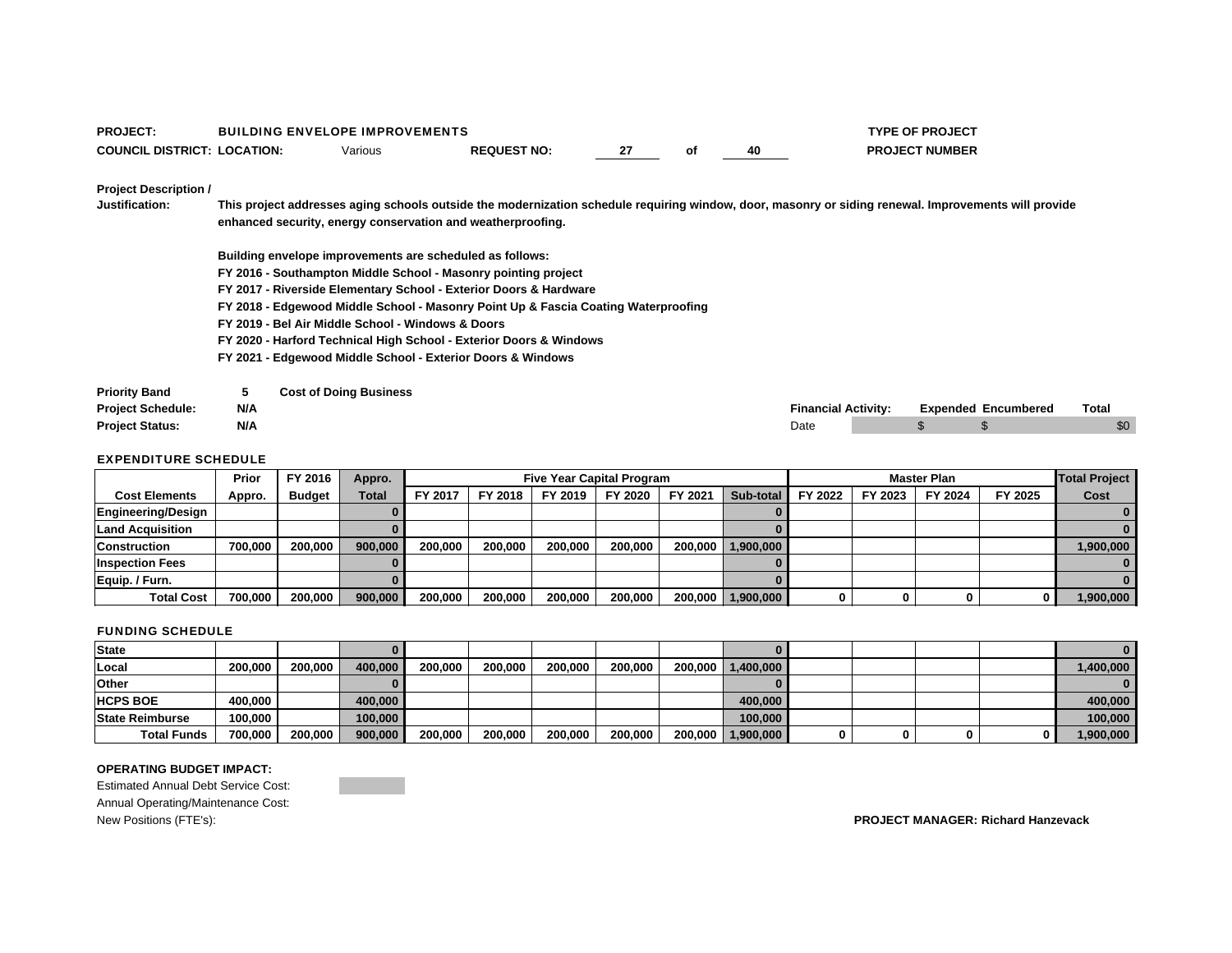#### **PROJECT:** ENERGY CONSERVATION MEASURES **TYPE OF PROJECT COUNCIL DISTRICT: LOCATION:** Various**REQUEST NO: 28 of 40 PROJECT NUMBER**

**Project Description / Energy conservation funds are used to replace, retrofit and install energy reducing equipment and support other related resource conservation measures within Justification: the school system. Types of expenditures included are occupancy sensors for lighting, HVAC equipment, lighting upgrades to provide efficient lighting, expanded energy management controls, water conservation, and solid waste reduction measures.**

| <b>Priority Band</b>     | 5   | <b>Cost of Doing Business</b> |
|--------------------------|-----|-------------------------------|
| <b>Project Schedule:</b> | N/A |                               |
| <b>Project Status:</b>   | N/A |                               |

| <b>Proiect Status:</b> | N/A | Financial. | <b>Activity:</b> | Expended | Encumbered | Tota.<br>. |
|------------------------|-----|------------|------------------|----------|------------|------------|
|                        |     | Date       |                  |          |            | יה         |

#### EXPENDITURE SCHEDULE

|                           | Prior   | FY 2016       | Appro.       |         |         |         | <b>Five Year Capital Program</b> |         |                     |         |         | <b>Total Project</b> |         |           |
|---------------------------|---------|---------------|--------------|---------|---------|---------|----------------------------------|---------|---------------------|---------|---------|----------------------|---------|-----------|
| <b>Cost Elements</b>      | Appro.  | <b>Budget</b> | <b>Total</b> | FY 2017 | FY 2018 | FY 2019 | FY 2020                          | FY 2021 | Sub-total           | FY 2022 | FY 2023 | FY 2024              | FY 2025 | Cost      |
| <b>Engineering/Design</b> |         |               |              |         |         |         |                                  |         |                     |         |         |                      |         |           |
| <b>Land Acquisition</b>   |         |               |              |         |         |         |                                  |         |                     |         |         |                      |         |           |
| <b>Construction</b>       | 500.000 | 250.000       | 750,000      | 250.000 | 250,000 | 250,000 | 250,000                          |         | 250,000   2,000,000 |         |         |                      |         | 2,000,000 |
| <b>Inspection Fees</b>    |         |               |              |         |         |         |                                  |         |                     |         |         |                      |         |           |
| Equip. / Furn.            |         |               |              |         |         |         |                                  |         |                     |         |         |                      |         |           |
| <b>Total Cost</b>         | 500.000 | 250,000       | 750,000      | 250,000 | 250,000 | 250.000 | 250,000                          |         | 250,000   2,000,000 |         | 0       |                      | 0       | 2,000,000 |

#### FUNDING SCHEDULE

| <b>State</b>       |         |         |         |         |         |         |         |                     |   |  |           |
|--------------------|---------|---------|---------|---------|---------|---------|---------|---------------------|---|--|-----------|
| Local              |         | 250,000 | 250,000 | 250,000 | 250,000 | 250,000 | 250,000 | 250,000 1,500,000   |   |  | 1,500,000 |
| <b>Other</b>       |         |         |         |         |         |         |         |                     |   |  |           |
| <b>HCPS BOE</b>    | 500.000 |         | 500,000 |         |         |         |         | 500,000             |   |  | 500,000   |
|                    |         |         |         |         |         |         |         |                     |   |  |           |
| <b>Total Funds</b> | 500,000 | 250,000 | 750,000 | 250,000 | 250,000 | 250,000 | 250,000 | 250,000   2,000,000 | 0 |  | 2,000,000 |

#### **OPERATING BUDGET IMPACT:**

Estimated Annual Debt Service Cost: Annual Operating/Maintenance Cost: New Positions (FTE's): **PROJECT MANAGER: Andrew Cassilly**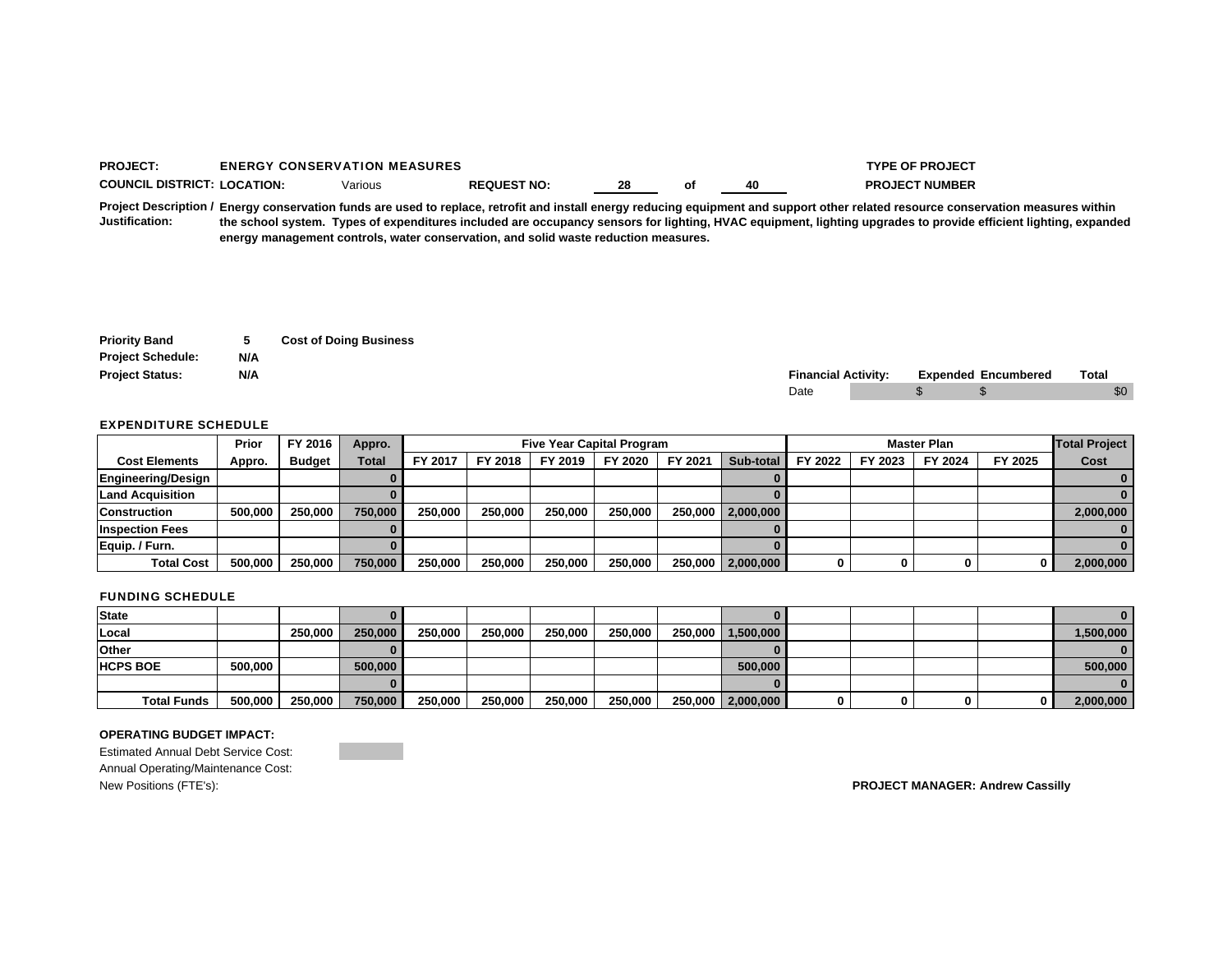| <b>PROJECT:</b>                                | <b>EQUIPMENT AND FURNITURE REPLACEMENT</b> |                                                                                                       | <b>TYPE OF PROJECT</b> |    |    |                       |         |
|------------------------------------------------|--------------------------------------------|-------------------------------------------------------------------------------------------------------|------------------------|----|----|-----------------------|---------|
| <b>COUNCIL DISTRICT: LOCATION:</b>             | Various                                    | <b>REQUEST NO:</b>                                                                                    | 29                     | Οt | 40 | <b>PROJECT NUMBER</b> | B004113 |
| <b>Project Description /</b><br>Justification: |                                            | Existing schools have replacement needs as furniture and equipment reach the end of their life cycle. |                        |    |    |                       |         |

| <b>Priority Band</b>     | 5   | <b>Cost of Doing Business</b> |
|--------------------------|-----|-------------------------------|
| <b>Project Schedule:</b> | N/A |                               |
| <b>Project Status:</b>   | N/A |                               |

| Proiect<br>' Status. | N/A | <b>Financial Activity:</b> | Expended | Encumbered | Total |
|----------------------|-----|----------------------------|----------|------------|-------|
|                      |     | Date                       |          |            | \$0   |

|                         | Prior     | FY 2016 | Appro.            |         |         |         | <b>Five Year Capital Program</b> |         |           |         |         | <b>Master Plan</b> |         | <b>Total Project</b> |
|-------------------------|-----------|---------|-------------------|---------|---------|---------|----------------------------------|---------|-----------|---------|---------|--------------------|---------|----------------------|
| <b>Cost Elements</b>    | Appro.    | Budget  | Total             | FY 2017 | FY 2018 | FY 2019 | FY 2020                          | FY 2021 | Sub-total | FY 2022 | FY 2023 | FY 2024            | FY 2025 | Cost                 |
| Engineering/Design      |           |         |                   |         |         |         |                                  |         |           |         |         |                    |         |                      |
| <b>Land Acquisition</b> |           |         |                   |         |         |         |                                  |         |           |         |         |                    |         |                      |
| <b>Construction</b>     | 1,655,000 |         | 100.000 1.755.000 | 100.000 | 100.000 | 100.000 | 100,000                          | 100.000 | 2,255,000 |         |         |                    |         | 2,255,000            |
| <b>Inspection Fees</b>  |           |         |                   |         |         |         |                                  |         |           |         |         |                    |         |                      |
| Equip. / Furn.          |           |         |                   |         |         |         |                                  |         |           |         |         |                    |         |                      |
| <b>Total Cost</b>       | .655,000  |         | 100.000 1.755.000 | 100,000 | 100,000 | 100.000 | 100,000                          | 100,000 | 2,255,000 |         |         |                    |         | 2,255,000            |

#### FUNDING SCHEDULE

| <b>State</b>       |           |         |                   |         |         |         |         |         |           |   |  |           |
|--------------------|-----------|---------|-------------------|---------|---------|---------|---------|---------|-----------|---|--|-----------|
| Local              | 1,355,000 | 100,000 | 1,455,000         | 100.000 | 100,000 | 100.000 | 100,000 | 100,000 | 1,955,000 |   |  | 1,955,000 |
| <b>Other</b>       |           |         |                   |         |         |         |         |         |           |   |  |           |
| <b>HCPS BOE</b>    | 300,000   |         | 300,000           |         |         |         |         |         | 300,000   |   |  | 300,000   |
|                    |           |         |                   |         |         |         |         |         |           |   |  |           |
| <b>Total Funds</b> | 1,655,000 |         | 100,000 1,755,000 | 100,000 | 100,000 | 100,000 | 100,000 | 100,000 | 2,255,000 | O |  | 2,255,000 |

### **OPERATING BUDGET IMPACT:**

Estimated Annual Debt Service Cost: Annual Operating/Maintenance Cost:<br>New Positions (FTE's):

New Positions (FTE's): **PROJECT MANAGER: Cornell S. Brown**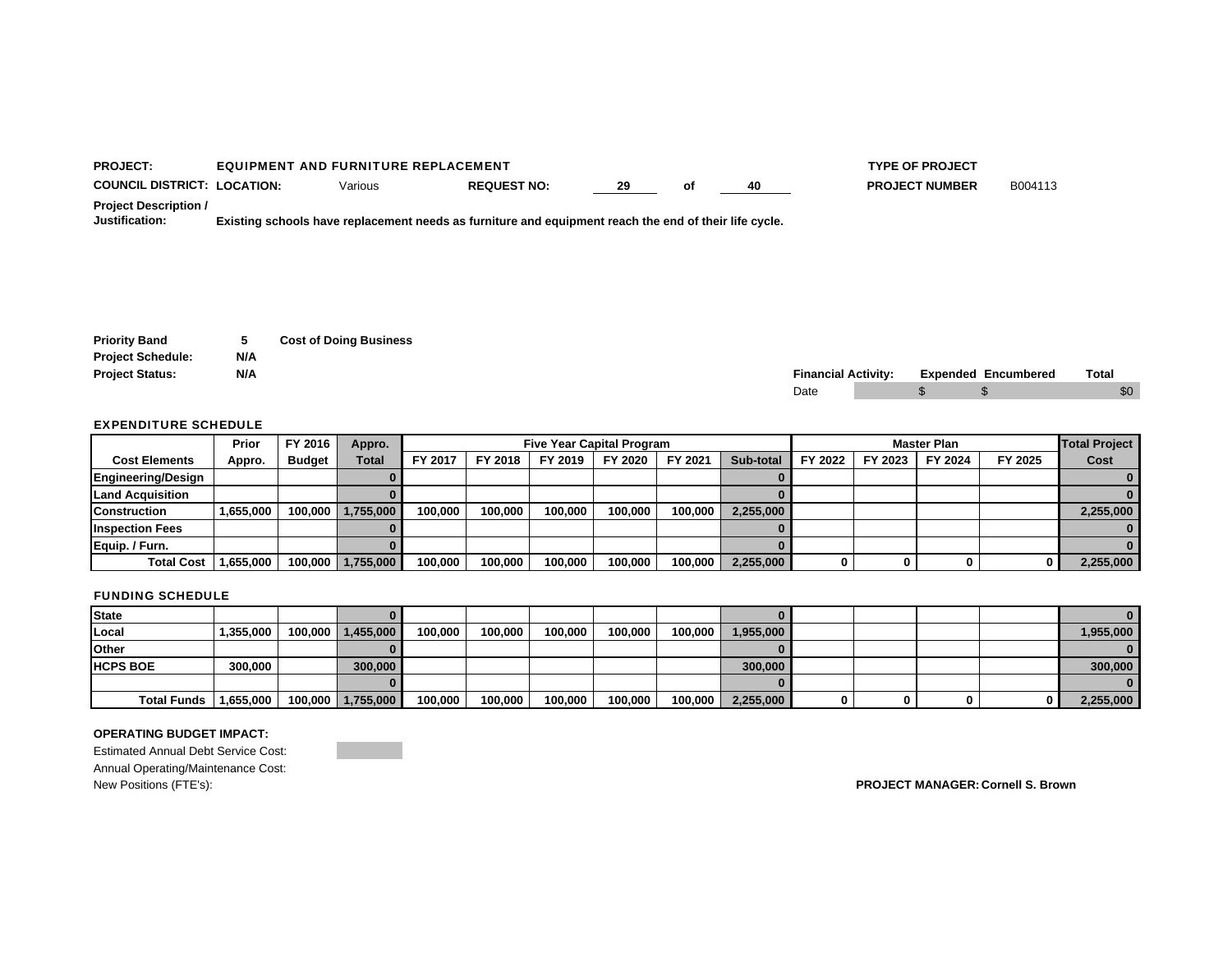| <b>PROJECT:</b>                                  |     |                                  | <b>FLOOR COVERING REPLACEMENT</b>              |                                                                                                                                                               |    |    |    |                            | <b>TYPE OF PROJECT</b> |                            |       |
|--------------------------------------------------|-----|----------------------------------|------------------------------------------------|---------------------------------------------------------------------------------------------------------------------------------------------------------------|----|----|----|----------------------------|------------------------|----------------------------|-------|
| <b>COUNCIL DISTRICT: LOCATION:</b>               |     |                                  | Various                                        | <b>REQUST NO:</b>                                                                                                                                             | 30 | оf | 40 |                            | <b>PROJECT NUMBER</b>  |                            |       |
| <b>Project Description /</b>                     |     |                                  |                                                |                                                                                                                                                               |    |    |    |                            |                        |                            |       |
| Justification:                                   |     |                                  |                                                | This project provides funding for large scale flooring renewal in schools outside of the modernization schedule, primarily Carpet and Vinyl Composition Tile. |    |    |    |                            |                        |                            |       |
|                                                  |     |                                  | The following projects are scheduled:          |                                                                                                                                                               |    |    |    |                            |                        |                            |       |
|                                                  |     |                                  | FY 2016 - Darlington Elementary School         |                                                                                                                                                               |    |    |    |                            |                        |                            |       |
|                                                  |     |                                  | FY 2017 - Hall's Cross Roads Elementary School |                                                                                                                                                               |    |    |    |                            |                        |                            |       |
|                                                  |     |                                  | FY 2018 - Abingdon Elementary School           |                                                                                                                                                               |    |    |    |                            |                        |                            |       |
|                                                  |     | FY 2019 - Fallston Middle School |                                                |                                                                                                                                                               |    |    |    |                            |                        |                            |       |
|                                                  |     |                                  | FY 2020 - Fountain Green Elementary School     |                                                                                                                                                               |    |    |    |                            |                        |                            |       |
|                                                  |     |                                  | FY 2021 - Church Creek Elementary School       |                                                                                                                                                               |    |    |    |                            |                        |                            |       |
|                                                  |     |                                  | FY 2022 - Emmorton Elementary School           |                                                                                                                                                               |    |    |    |                            |                        |                            |       |
| <b>Priority Band</b><br><b>Project Schedule:</b> | N/A |                                  | 5 Cost of Doing Business                       |                                                                                                                                                               |    |    |    | <b>Financial Activity:</b> |                        | <b>Expended Encumbered</b> | Total |
| <b>Project Status:</b>                           | N/A |                                  |                                                |                                                                                                                                                               |    |    |    | Date                       | \$                     | \$                         | \$0   |
|                                                  |     |                                  |                                                |                                                                                                                                                               |    |    |    |                            |                        |                            |       |

|                        | Prior   | FY 2016       | Appro.       |         |         | <b>Five Year Capital Program</b> |         |         |           |         |         | <b>Master Plan</b> |         | <b>Total Project</b> |
|------------------------|---------|---------------|--------------|---------|---------|----------------------------------|---------|---------|-----------|---------|---------|--------------------|---------|----------------------|
| <b>Cost Elements</b>   | Appro.  | <b>Budget</b> | <b>Total</b> | FY 2017 | FY 2018 | FY 2019                          | FY 2020 | FY 2021 | Sub-total | FY 2022 | FY 2023 | FY 2024            | FY 2025 | Cost                 |
| Engineering/Design     |         |               |              |         |         |                                  |         |         |           |         |         |                    |         |                      |
| Land Acquisition       |         |               |              |         |         |                                  |         |         |           |         |         |                    |         |                      |
| Construction           | 100,000 | 100.000       | 200,000      | 100.000 | 100.000 | 100.000                          | 100.000 | 100,000 | 700.000   | 100.000 |         |                    |         | 800,000              |
| <b>Inspection Fees</b> |         |               |              |         |         |                                  |         |         |           |         |         |                    |         |                      |
| Equip. / Furn.         |         |               |              |         |         |                                  |         |         |           |         |         |                    |         |                      |
| <b>Total Cost</b>      | 100.000 | 100.000       | 200,000      | 100.000 | 100.000 | 100.000                          | 100.000 | 100,000 | 700,000   | 100.000 |         |                    |         | 800,000              |

### FUNDING SCHEDULE

| State              |         |         |         |         |         |         |         |         |         |         |   |  |         |
|--------------------|---------|---------|---------|---------|---------|---------|---------|---------|---------|---------|---|--|---------|
| Local              |         | 100.000 | 100.000 | 100.000 | 100,000 | 100,000 | 100.000 | 100.000 | 600,000 | 100,000 |   |  | 700,000 |
| <b>Other</b>       |         |         |         |         |         |         |         |         |         |         |   |  |         |
| <b>HCPS BOE</b>    | 100.000 |         | 100,000 |         |         |         |         |         | 100,000 |         |   |  | 100.000 |
|                    |         |         |         |         |         |         |         |         |         |         |   |  |         |
| <b>Total Funds</b> | 100,000 | 100,000 | 200,000 | 100,000 | 100,000 | 100,000 | 100,000 | 100,000 | 700,000 | 100,000 | 0 |  | 800,000 |

#### **OPERATING BUDGET IMPACT:**

Estimated Annual Debt Service Cost: Annual Operating/Maintenance Cost: New Positions (FTE's): **PROJECT MANAGER: Richard Hanzevack**

**Contract Contract**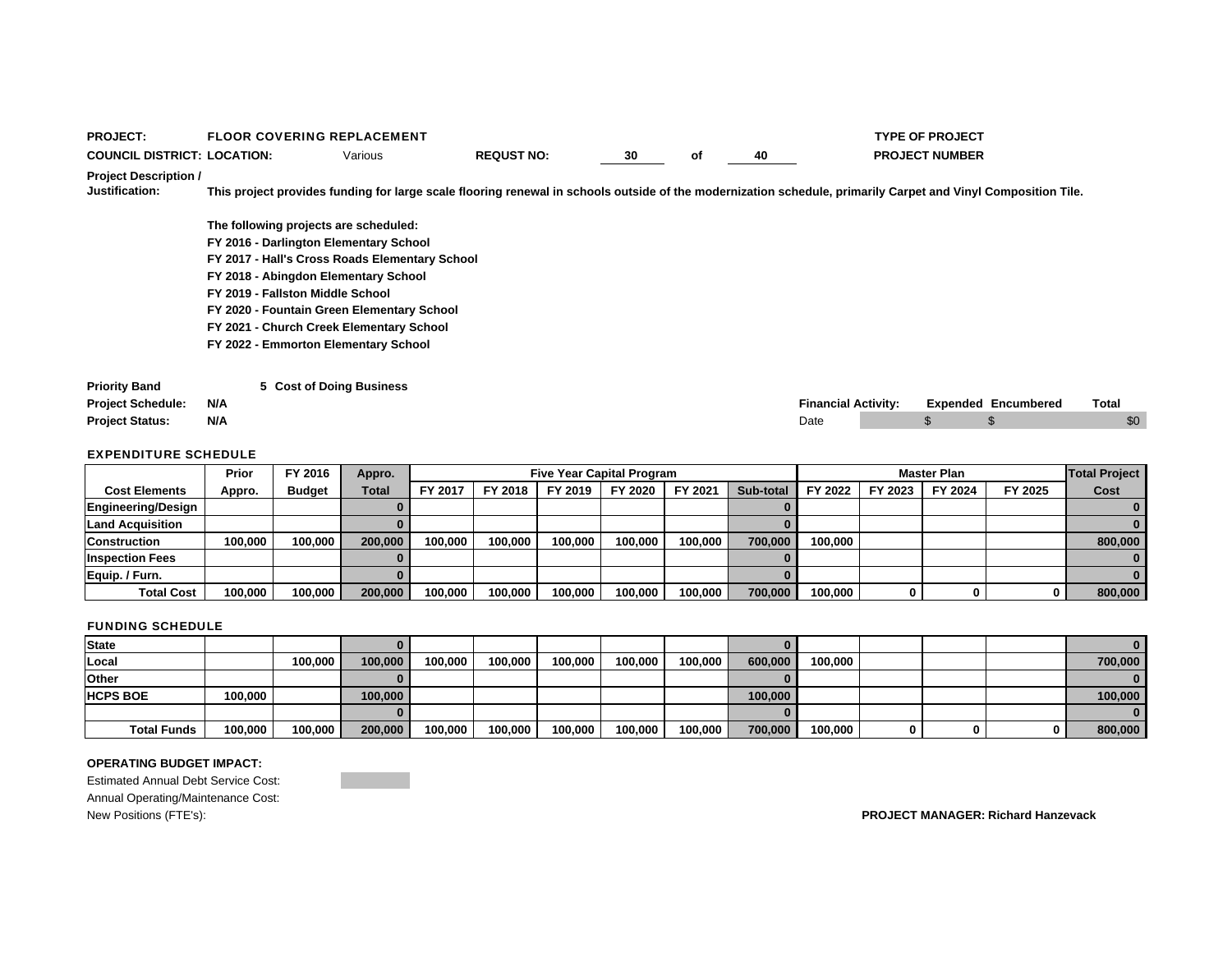| <b>PROJECT:</b>                                  |          | <b>FOLDING PARTITION REPLACEMENT</b>                                                                                                                                                                                                                                                    |                    |    |    |    |                            | <b>TYPE OF PROJECT</b> |                            |       |
|--------------------------------------------------|----------|-----------------------------------------------------------------------------------------------------------------------------------------------------------------------------------------------------------------------------------------------------------------------------------------|--------------------|----|----|----|----------------------------|------------------------|----------------------------|-------|
| <b>COUNCIL DISTRICT: LOCATION:</b>               |          | Various                                                                                                                                                                                                                                                                                 | <b>REQUEST NO:</b> | 31 | оf | 40 |                            | <b>PROJECT NUMBER</b>  | New                        |       |
| <b>Project Description /</b><br>Justification:   |          | This project provides funding for the replacement of folding room partitions that have reached, or surpassed their life expectancy.<br>Fiscal year 2016 funds will be used for Prospect Mill Elementary School (Stage & Cafeteria Room).                                                |                    |    |    |    |                            |                        |                            |       |
|                                                  |          | The following projects are scheduled for future years:<br>FY 2017 - Southampton Middle School (Gym & Activity Room)<br>FY 2018 - Joppatowne High School (Activity Room)<br>FY 2019 - C. Milton Wright High School<br>FY 2020 - CEO Building<br>FY 2021 - Ring Factory Elementary School |                    |    |    |    |                            |                        |                            |       |
| <b>Priority Band</b><br><b>Project Schedule:</b> | 5<br>N/A | <b>Cost of Doing Business</b>                                                                                                                                                                                                                                                           |                    |    |    |    | <b>Financial Activity:</b> |                        | <b>Expended Encumbered</b> | Total |
| <b>Project Status:</b>                           | N/A      |                                                                                                                                                                                                                                                                                         |                    |    |    |    | Date                       | \$.                    | \$                         | \$0   |

|                         | Prior  | FY 2016       | Appro.       |         |         | <b>Five Year Capital Program</b> |         |         |           |         |         | <b>Master Plan</b> |          | <b>Total Project</b> |
|-------------------------|--------|---------------|--------------|---------|---------|----------------------------------|---------|---------|-----------|---------|---------|--------------------|----------|----------------------|
| <b>Cost Elements</b>    | Appro. | <b>Budget</b> | <b>Total</b> | FY 2017 | FY 2018 | FY 2019                          | FY 2020 | FY 2021 | Sub-total | FY 2022 | FY 2023 | FY 2024            | FY 2025  | Cost                 |
| Engineering/Design      |        |               |              |         |         |                                  |         |         |           |         |         |                    |          |                      |
| <b>Land Acquisition</b> |        |               |              |         |         |                                  |         |         |           |         |         |                    |          |                      |
| <b>Construction</b>     |        | 100.000       | 100.000      | 100.000 | 100.000 | 100,000                          | 100.000 | 100.000 | 600,000   |         |         |                    |          | 600,000              |
| <b>Inspection Fees</b>  |        |               |              |         |         |                                  |         |         |           |         |         |                    |          |                      |
| Equip. / Furn.          |        |               |              |         |         |                                  |         |         |           |         |         |                    |          |                      |
| <b>Total Cost</b>       |        | 100.000       | 100.000      | 100.000 | 100.000 | 100.000                          | 100.000 | 100,000 | 600,000   | 0       | 0       |                    | $\Omega$ | 600,000              |

### FUNDING SCHEDULE

| <b>State</b>       |         |         |         |         |         |         |         |         |   |  |         |
|--------------------|---------|---------|---------|---------|---------|---------|---------|---------|---|--|---------|
| Local              | 100,000 | 100,000 | 100,000 | 100,000 | 100,000 | 100,000 | 100,000 | 600,000 |   |  | 600,000 |
| Other              |         |         |         |         |         |         |         |         |   |  |         |
|                    |         |         |         |         |         |         |         |         |   |  |         |
|                    |         |         |         |         |         |         |         |         |   |  |         |
| <b>Total Funds</b> | 100,000 | 100,000 | 100,000 | 100,000 | 100,000 | 100,000 | 100,000 | 600,000 | 0 |  | 600,000 |

#### **OPERATING BUDGET IMPACT:**

Estimated Annual Debt Service Cost: Annual Operating/Maintenance Cost:<br>New Positions (FTE's):  $\mathcal{L}^{\text{max}}_{\text{max}}$  , and  $\mathcal{L}^{\text{max}}_{\text{max}}$ 

 $PROJECT MANAGER: Richard Hanzevack$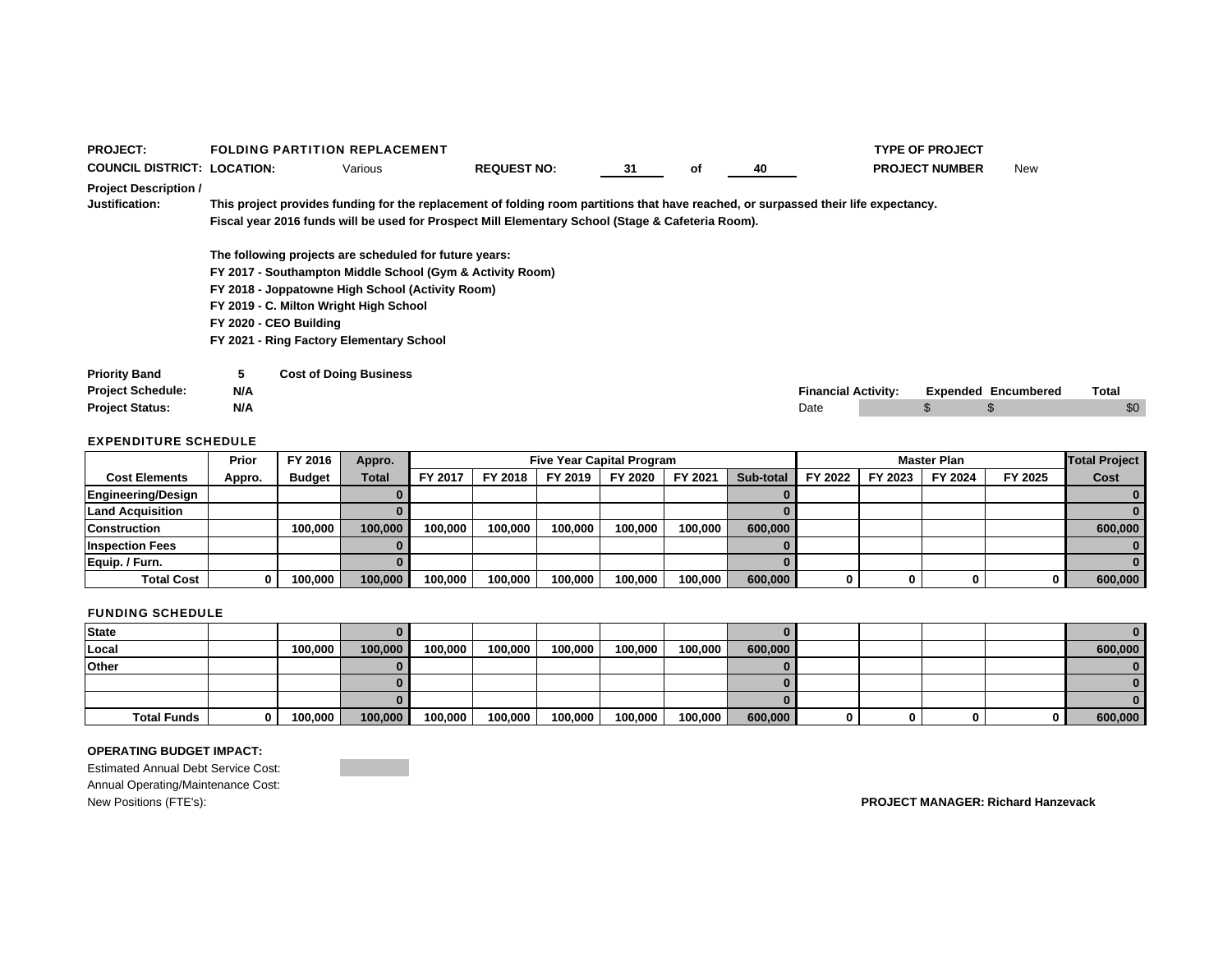| <b>PROJECT:</b>                                |     | <b>LOCKER REPLACEMENT</b>               |         |                                                                                          |    |    |    |                            | <b>TYPE OF PROJECT</b> |                            |       |
|------------------------------------------------|-----|-----------------------------------------|---------|------------------------------------------------------------------------------------------|----|----|----|----------------------------|------------------------|----------------------------|-------|
| <b>COUNCIL DISTRICT: LOCATION:</b>             |     |                                         | Various | <b>REQUEST NO:</b>                                                                       | 32 | оf | 40 |                            | <b>PROJECT NUMBER</b>  |                            |       |
| <b>Project Description /</b><br>Justification: |     |                                         |         | This project provides funding for replacement of lockers of boys and girls locker rooms. |    |    |    |                            |                        |                            |       |
|                                                |     |                                         |         | The following schools are scheduled in the associated budget years:                      |    |    |    |                            |                        |                            |       |
|                                                |     | FY 2016 - C. Milton Wright High School  |         |                                                                                          |    |    |    |                            |                        |                            |       |
|                                                |     | FY 2017 - Bel Air Middle School         |         |                                                                                          |    |    |    |                            |                        |                            |       |
|                                                |     | FY 2018 - Southampton Middle School     |         |                                                                                          |    |    |    |                            |                        |                            |       |
|                                                |     | FY 2019 - North Harford Middle School   |         |                                                                                          |    |    |    |                            |                        |                            |       |
|                                                |     | FY 2020 - Harford Technical High School |         |                                                                                          |    |    |    |                            |                        |                            |       |
|                                                |     |                                         |         |                                                                                          |    |    |    |                            |                        |                            |       |
| <b>Priority Band</b>                           | 5   | <b>Cost of Doing Business</b>           |         |                                                                                          |    |    |    |                            |                        |                            |       |
| <b>Project Schedule:</b>                       | N/A |                                         |         |                                                                                          |    |    |    | <b>Financial Activity:</b> |                        | <b>Expended Encumbered</b> | Total |
| <b>Project Status:</b>                         | N/A |                                         |         |                                                                                          |    |    |    | Date                       | S.                     |                            | \$0   |
|                                                |     |                                         |         |                                                                                          |    |    |    |                            |                        |                            |       |

|                         | Prior   | FY 2016       | Appro.       |         |         | <b>Five Year Capital Program</b> |         |         |           |         |         | <b>Master Plan</b> |         | <b>Total Project</b> |
|-------------------------|---------|---------------|--------------|---------|---------|----------------------------------|---------|---------|-----------|---------|---------|--------------------|---------|----------------------|
| <b>Cost Elements</b>    | Appro.  | <b>Budget</b> | <b>Total</b> | FY 2017 | FY 2018 | FY 2019                          | FY 2020 | FY 2021 | Sub-total | FY 2022 | FY 2023 | FY 2024            | FY 2025 | Cost                 |
| Engineering/Design      |         |               |              |         |         |                                  |         |         |           |         |         |                    |         |                      |
| <b>Land Acquisition</b> |         |               |              |         |         |                                  |         |         |           |         |         |                    |         |                      |
| <b>Construction</b>     | 430.000 | 125.000       | 555,000      | 125.000 | 125.000 | 125.000                          | 125.000 | 125.000 | 1,180,000 |         |         |                    |         | 1,180,000            |
| <b>Inspection Fees</b>  |         |               |              |         |         |                                  |         |         |           |         |         |                    |         |                      |
| Equip. / Furn.          |         |               |              |         |         |                                  |         |         |           |         |         |                    |         |                      |
| <b>Total Cost</b>       | 430.000 | 125.000       | 555,000      | 125.000 | 125.000 | 125.000                          | 125.000 | 125.000 | 1,180,000 | 0       | 0       |                    |         | 1,180,000            |

### FUNDING SCHEDULE

| <b>State</b>       |         |         |         |         |         |         |         |         |           |  |  | $\mathbf{0}$ |
|--------------------|---------|---------|---------|---------|---------|---------|---------|---------|-----------|--|--|--------------|
| Local              |         | 125,000 | 125,000 | 125,000 | 125,000 | 125.000 | 125.000 | 125,000 | 750,000   |  |  | 750,000      |
| <b>Other</b>       |         |         |         |         |         |         |         |         |           |  |  | $\mathbf{0}$ |
| <b>HCPS BOE</b>    | 430,000 |         | 430,000 |         |         |         |         |         | 430,000   |  |  | 430,000      |
|                    |         |         |         |         |         |         |         |         |           |  |  | $\mathbf{0}$ |
| <b>Total Funds</b> | 430.000 | 125,000 | 555,000 | 125,000 | 125,000 | 125,000 | 125,000 | 125,000 | 1,180,000 |  |  | 1,180,000    |

### **OPERATING BUDGET IMPACT:**

Estimated Annual Debt Service Cost: Annual Operating/Maintenance Cost:<br>New Positions (FTE's):

New Positions (FTE's): **PROJECT MANAGER: Richard Hanzevack**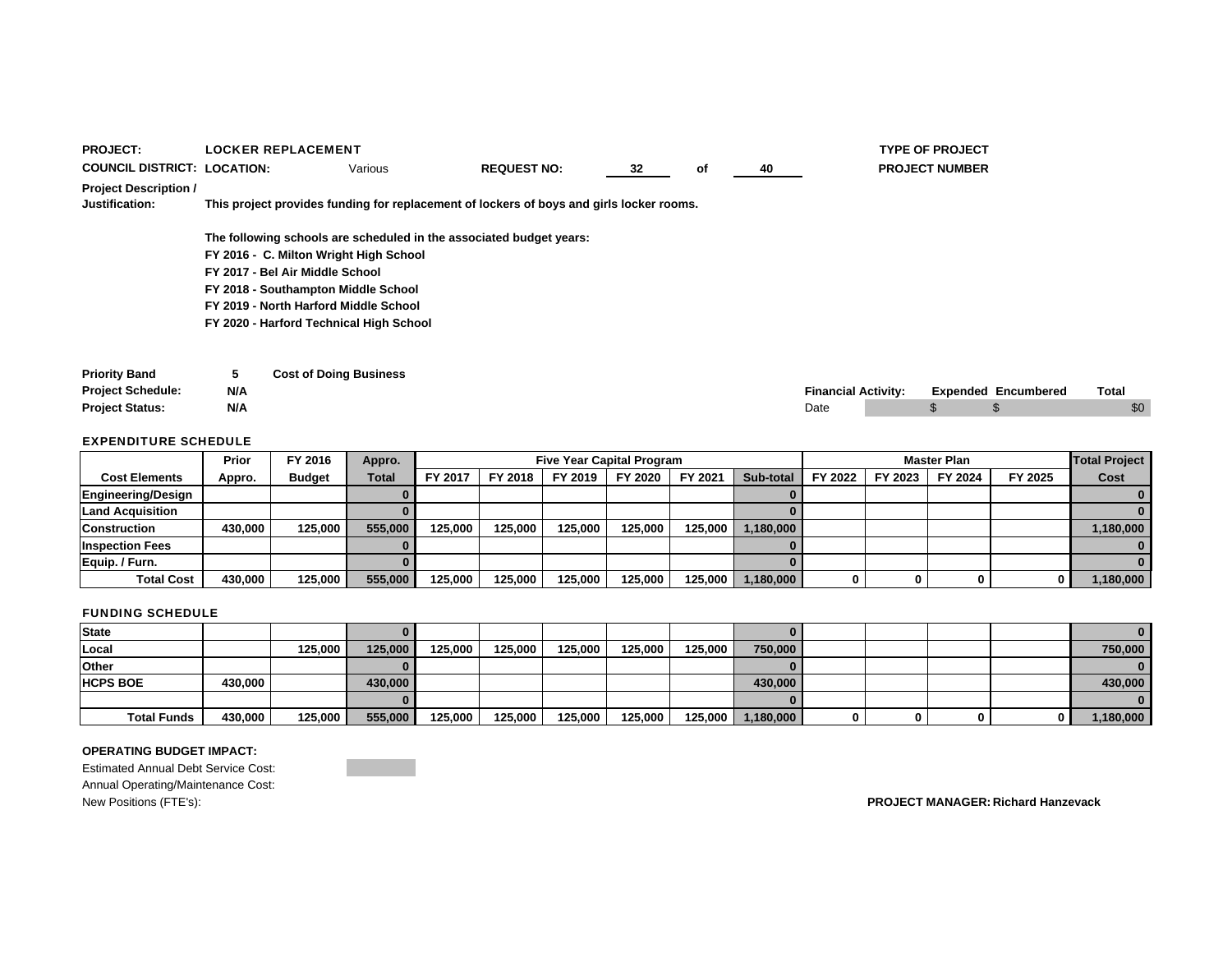| <b>PROJECT:</b>                    | <b>MUSIC EQUIPMENT REFRESH PROGRAM</b> |                    |     |    | <b>TYPE OF PROJECT</b>                                                                                                                                                                                                                                                                                                                           |         |
|------------------------------------|----------------------------------------|--------------------|-----|----|--------------------------------------------------------------------------------------------------------------------------------------------------------------------------------------------------------------------------------------------------------------------------------------------------------------------------------------------------|---------|
| <b>COUNCIL DISTRICT: LOCATION:</b> | Various                                | <b>REQUEST NO:</b> | -33 | 40 | <b>PROJECT NUMBER</b>                                                                                                                                                                                                                                                                                                                            | B054112 |
| Justification:                     |                                        |                    |     |    | Project Description / This program was established in 2003 and provides funds for the replacement of musical instruments throughout the school system. Musical instruments in the<br>school setting have varying life expectancies ranging from 6 years to 20 years depending on the type, the amount of use, and the material the instrument is |         |

**constructed of. Parents are not expected to purchase these instruments due to their high cost or their special use. Basic instruments such as trumpets, trombones, clarinets, alto saxophones and flutes, are not part of this program and parents are responsibile to secure them from other sources. In 2002, the Music Department established a Basic Essential Music Instrument Inventory which each school must have to perform a wide range of musical literature. This basic inventory is required regardless of the size of program, but in some instances schools may require duplicate sets of some instruments to meet the needs of musical ensembles.** 

| <b>Priority Band</b>     |     | <b>Cost of Doing Business</b> |                            |  |                            |       |
|--------------------------|-----|-------------------------------|----------------------------|--|----------------------------|-------|
| <b>Project Schedule:</b> | N/A |                               | <b>Financial Activity:</b> |  | <b>Expended Encumbered</b> | Total |
| <b>Project Status:</b>   | N/A |                               | Date                       |  |                            | \$0   |

#### EXPENDITURE SCHEDULE

|                         | Prior   | FY 2016       | Appro.  |                |         |         | <b>Five Year Capital Program</b> |        |           |         |         | <b>Master Plan</b> |         | <b>Total Project</b> |
|-------------------------|---------|---------------|---------|----------------|---------|---------|----------------------------------|--------|-----------|---------|---------|--------------------|---------|----------------------|
| <b>Cost Elements</b>    | Appro.  | <b>Budget</b> | Total   | <b>FY 2017</b> | FY 2018 | FY 2019 | FY 2020                          | FY 202 | Sub-total | FY 2022 | FY 2023 | FY 2024            | FY 2025 | Cost                 |
| Engineering/Design      |         |               |         |                |         |         |                                  |        |           |         |         |                    |         |                      |
| <b>Land Acquisition</b> |         |               |         |                |         |         |                                  |        |           |         |         |                    |         |                      |
| <b>Construction</b>     |         |               |         |                |         |         |                                  |        |           |         |         |                    |         |                      |
| <b>Inspection Fees</b>  |         |               |         |                |         |         |                                  |        |           |         |         |                    |         |                      |
| Equip. / Furn.          | 625.000 | 50.000        | 675,000 | 50,000         | 50.000  | 50,000  | 50,000                           | 50.000 | 925,000   |         |         |                    |         | 925,000              |
| <b>Total Cost</b>       | 625.000 | 50.000        | 675.000 | 50,000         | 50.000  | 50,000  | 50.000                           | 50.000 | 925,000   |         |         |                    |         | 925,000              |

### FUNDING SCHEDULE

| <b>State</b>           |         |        |         |        |        |        |        |        |         |  |  |         |
|------------------------|---------|--------|---------|--------|--------|--------|--------|--------|---------|--|--|---------|
| Local                  | 425.000 | 50.000 | 475,000 | 50.000 | 50.000 | 50,000 | 50,000 | 50.000 | 725,000 |  |  | 725.000 |
| Other                  |         |        |         |        |        |        |        |        |         |  |  |         |
| <b>HCPS BOE</b>        | 150,000 |        | 150,000 |        |        |        |        |        | 150,000 |  |  | 150,000 |
| <b>State Reimburse</b> | 50.000  |        | 50,000  |        |        |        |        |        | 50,000  |  |  | 50,000  |
| <b>Total Funds</b>     | 625,000 | 50,000 | 675,000 | 50,000 | 50,000 | 50,000 | 50,000 | 50,000 | 925,000 |  |  | 925,000 |

#### **OPERATING BUDGET IMPACT:**

Estimated Annual Debt Service Cost: Annual Operating/Maintenance Cost: New Positions (FTE's): **PROJECT MANAGER: James E. Boord**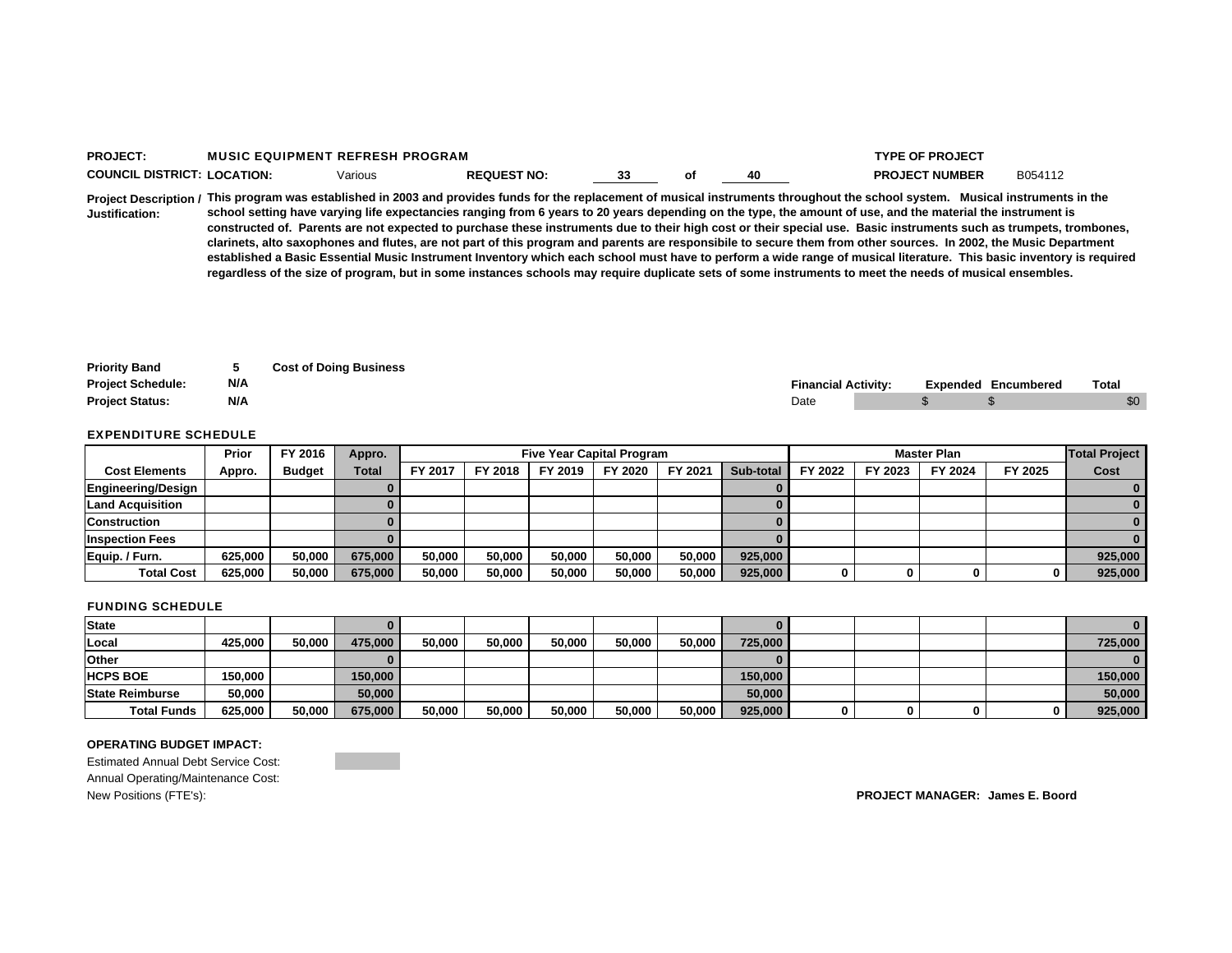| <b>PROJECT:</b>                                  |          | <b>OUTDOOR TRACK RECONDITIONING</b>                                                                                                                                                 |                                                                                                                                                                                                                                                                                                                   |    |    |      |                            | <b>TYPE OF PROJECT</b> |                            |       |
|--------------------------------------------------|----------|-------------------------------------------------------------------------------------------------------------------------------------------------------------------------------------|-------------------------------------------------------------------------------------------------------------------------------------------------------------------------------------------------------------------------------------------------------------------------------------------------------------------|----|----|------|----------------------------|------------------------|----------------------------|-------|
| <b>COUNCIL DISTRICT: LOCATION:</b>               |          | Various                                                                                                                                                                             | <b>REQUEST NO:</b>                                                                                                                                                                                                                                                                                                | 34 | оf | 40   |                            | <b>PROJECT NUMBER</b>  |                            |       |
| <b>Project Description /</b><br>Justification:   |          |                                                                                                                                                                                     | This account provides to maintain existing high school tracks to replace specific surface areas to provide a seamless safe surface for the use by students<br>and the public. The funds will provide minor repair for the running tracks consisting of power washing, repair patching and new layout track lines. |    |    |      |                            |                        |                            |       |
|                                                  |          | High school track reconditioning is scheduled as follows:<br>FY 2016 - Bel Air and Havre de Grace<br>FY 2017 - Harford Tech and Edgewood<br>FY 2018 - C. Milton Wright and Aberdeen |                                                                                                                                                                                                                                                                                                                   |    |    |      |                            |                        |                            |       |
|                                                  |          | FY 2019 - Joppatowne and Patterson Mill                                                                                                                                             |                                                                                                                                                                                                                                                                                                                   |    |    |      |                            |                        |                            |       |
| <b>Priority Band</b><br><b>Project Schedule:</b> | 5<br>N/A | <b>Cost of Doing Business</b>                                                                                                                                                       |                                                                                                                                                                                                                                                                                                                   |    |    |      | <b>Financial Activity:</b> |                        | <b>Expended Encumbered</b> | Total |
| <b>Project Status:</b>                           | N/A      |                                                                                                                                                                                     |                                                                                                                                                                                                                                                                                                                   |    |    | Date |                            | \$                     |                            | \$0   |

|                           | Prior   | FY 2016       | Appro.       |         |         | <b>Five Year Capital Program</b> |         |         |           |         |         | <b>Master Plan</b> |         | <b>Total Project</b> |
|---------------------------|---------|---------------|--------------|---------|---------|----------------------------------|---------|---------|-----------|---------|---------|--------------------|---------|----------------------|
| <b>Cost Elements</b>      | Appro.  | <b>Budget</b> | <b>Total</b> | FY 2017 | FY 2018 | FY 2019                          | FY 2020 | FY 2021 | Sub-total | FY 2022 | FY 2023 | FY 2024            | FY 2025 | Cost                 |
| <b>Engineering/Design</b> |         |               |              |         |         |                                  |         |         |           |         |         |                    |         |                      |
| <b>Land Acquisition</b>   |         |               |              |         |         |                                  |         |         |           |         |         |                    |         |                      |
| <b>Construction</b>       | 200,000 | 25.000        | 225,000      | 25,000  | 25.000  | 25.000                           | 25.000  | 25.000  | 350,000   |         |         |                    |         | 350,000              |
| <b>Inspection Fees</b>    |         |               |              |         |         |                                  |         |         |           |         |         |                    |         |                      |
| Equip. / Furn.            |         |               |              |         |         |                                  |         |         |           |         |         |                    |         |                      |
| <b>Total Cost</b>         | 200,000 | 25,000        | 225,000      | 25,000  | 25,000  | 25.000                           | 25.000  | 25.000  | 350,000   |         | 0       |                    |         | 350,000              |

### FUNDING SCHEDULE

| <b>State</b>           |         |        |         |        |        |        |        |        |         |   |     |         |
|------------------------|---------|--------|---------|--------|--------|--------|--------|--------|---------|---|-----|---------|
| Local                  |         | 25,000 | 25,000  | 25.000 | 25,000 | 25,000 | 25,000 | 25,000 | 150,000 |   |     | 150,000 |
| Other                  |         |        |         |        |        |        |        |        |         |   |     |         |
| <b>HCPS BOE</b>        | 175,000 |        | 175,000 |        |        |        |        |        | 175,000 |   |     | 175,000 |
| <b>State Reimburse</b> | 25.000  |        | 25,000  |        |        |        |        |        | 25,000  |   |     | 25,000  |
|                        |         |        |         |        |        |        |        |        |         |   |     |         |
| <b>Total Funds</b>     | 200,000 | 25,000 | 225,000 | 25,000 | 25,000 | 25,000 | 25,000 | 25,000 | 350,000 | 0 | υ ι | 350,000 |

#### **OPERATING BUDGET IMPACT:**

Estimated Annual Debt Service Cost: Annual Operating/Maintenance Cost: New Positions (FTE's): **PROJECT MANAGER: Ken Zorbach**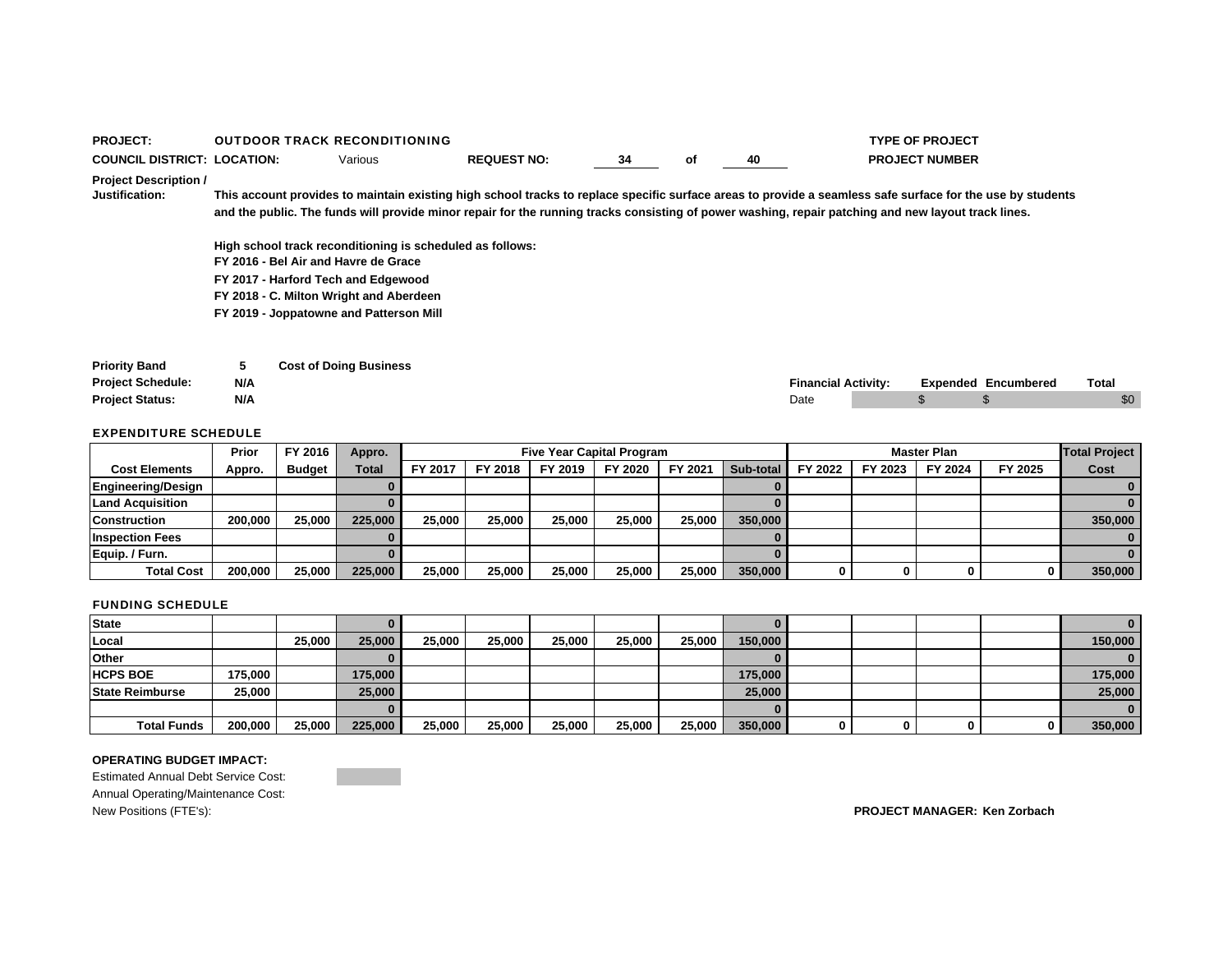| <b>PROJECT:</b>                                |                           | <b>PAVING - NEW PARKING AREAS</b> |                                                                                                                                                       |    |    |      |                            | <b>TYPE OF PROJECT</b> |                            |              |
|------------------------------------------------|---------------------------|-----------------------------------|-------------------------------------------------------------------------------------------------------------------------------------------------------|----|----|------|----------------------------|------------------------|----------------------------|--------------|
| <b>COUNCIL DISTRICT:</b>                       | <b>LOCATION:</b>          | Various                           | <b>REQUEST NO:</b>                                                                                                                                    | 35 | оf | 40   |                            | <b>PROJECT NUMBER</b>  | B064126                    |              |
| <b>Project Description /</b><br>Justification: |                           |                                   | Installation of new parking areas and associated storm water management. Future locations wil be determined following a system wide needs assessment. |    |    |      |                            |                        |                            |              |
|                                                | <b>Elementary School.</b> |                                   | The funds for FY 2016 will be designated for additional parking lot and associated storm water management for parent and bus drop off area at Dublin  |    |    |      |                            |                        |                            |              |
|                                                |                           |                                   |                                                                                                                                                       |    |    |      |                            |                        |                            |              |
|                                                |                           |                                   |                                                                                                                                                       |    |    |      |                            |                        |                            |              |
| <b>Priority Band</b>                           | 5                         | <b>Cost of Doing Business</b>     |                                                                                                                                                       |    |    |      |                            |                        |                            |              |
| <b>Project Schedule:</b>                       | N/A                       |                                   |                                                                                                                                                       |    |    |      |                            |                        |                            |              |
| <b>Project Status:</b>                         | N/A                       |                                   |                                                                                                                                                       |    |    |      | <b>Financial Activity:</b> |                        | <b>Expended Encumbered</b> | <b>Total</b> |
|                                                |                           |                                   |                                                                                                                                                       |    |    | Date |                            | \$                     |                            | \$0          |

|                         | Prior  | FY 2016       | Appro.  |         |         |         | <b>Five Year Capital Program</b> |         |           |         |         | <b>Master Plan</b> |         | <b>Total Project</b> |
|-------------------------|--------|---------------|---------|---------|---------|---------|----------------------------------|---------|-----------|---------|---------|--------------------|---------|----------------------|
| <b>Cost Elements</b>    | Appro. | <b>Budget</b> | Total   | FY 2017 | FY 2018 | FY 2019 | FY 2020                          | FY 2021 | Sub-total | FY 2022 | FY 2023 | FY 2024            | FY 2025 | Cost                 |
| Engineering/Design      |        |               |         |         |         |         |                                  |         |           |         |         |                    |         |                      |
| <b>Land Acquisition</b> |        |               |         |         |         |         |                                  |         |           |         |         |                    |         |                      |
| <b>Construction</b>     |        | 350,000       | 350,000 |         |         |         |                                  |         | 350,000   |         |         |                    |         | 350,000              |
| <b>Inspection Fees</b>  |        |               |         |         |         |         |                                  |         |           |         |         |                    |         |                      |
| Equip. / Furn.          |        |               |         |         |         |         |                                  |         |           |         |         |                    |         |                      |
| <b>Total Cost</b>       | 0      | 350,000       | 350,000 |         |         |         |                                  |         | 350,000   | 0       | 0       |                    |         | 350,000              |

### FUNDING SCHEDULE

| <b>State</b>       |    |         |         |  |   |              |         |   |  |         |
|--------------------|----|---------|---------|--|---|--------------|---------|---|--|---------|
| Local              |    | 350,000 | 350,000 |  |   |              | 350,000 |   |  | 350,000 |
| Other              |    |         |         |  |   |              |         |   |  |         |
|                    |    |         |         |  |   |              |         |   |  |         |
|                    |    |         |         |  |   |              |         |   |  |         |
| <b>Total Funds</b> | n. | 350,000 | 350,000 |  | 0 | $\mathbf{0}$ | 350,000 | 0 |  | 350,000 |

#### **OPERATING BUDGET IMPACT:**

Estimated Annual Debt Service Cost: Annual Operating/Maintenance Cost: New Positions (FTE's): **PROJECT MANAGER: Richard Hanzevack**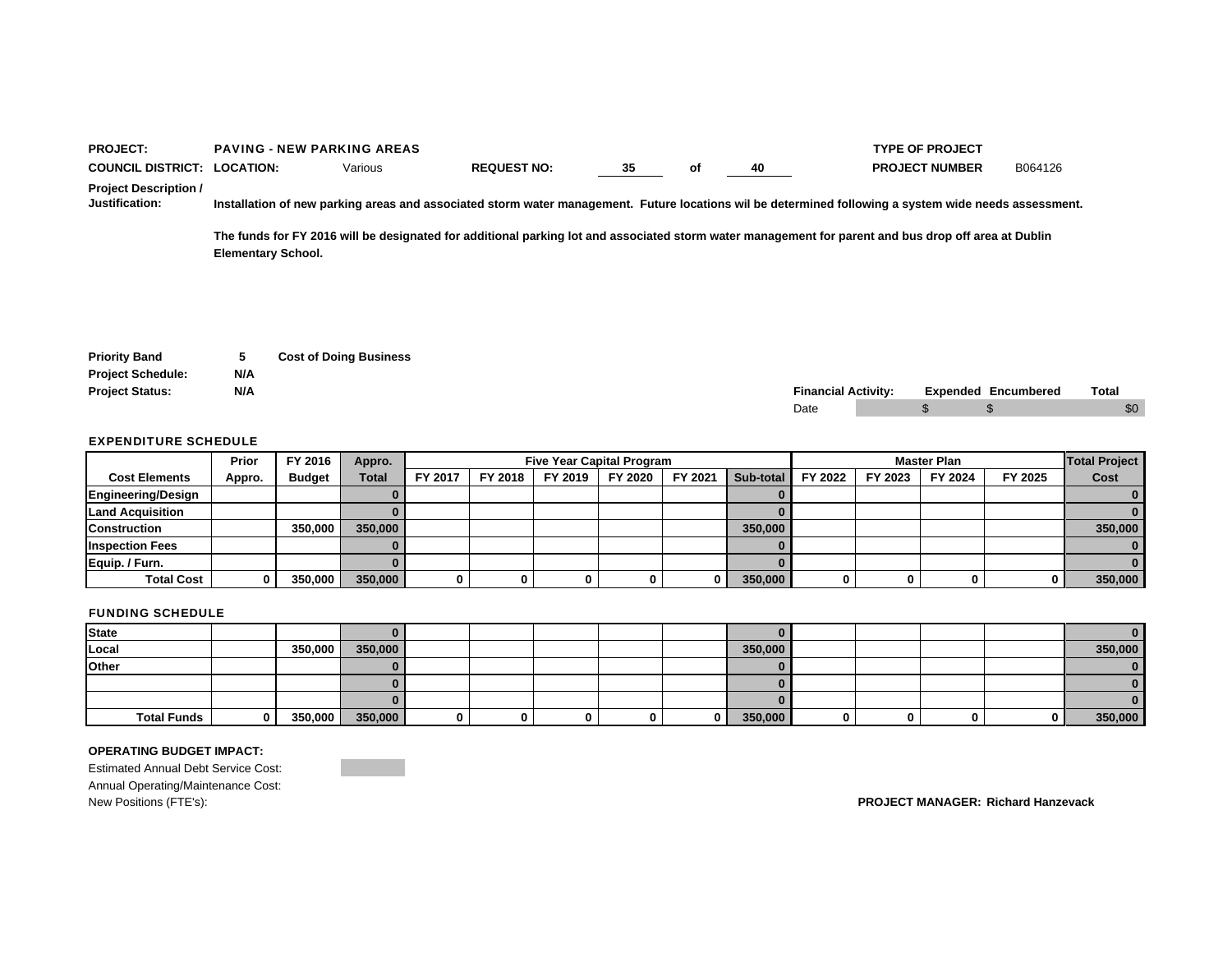| <b>PROJECT:</b>                                |                  | <b>PLAYGROUND EQUIPMENT</b>                            |                                                                                                                                                                                                                                                                                                                                                                                                                                                                                                                                                                                                                                                                                 |    |    |    |                            | <b>TYPE OF PROJECT</b>     |         |              |  |
|------------------------------------------------|------------------|--------------------------------------------------------|---------------------------------------------------------------------------------------------------------------------------------------------------------------------------------------------------------------------------------------------------------------------------------------------------------------------------------------------------------------------------------------------------------------------------------------------------------------------------------------------------------------------------------------------------------------------------------------------------------------------------------------------------------------------------------|----|----|----|----------------------------|----------------------------|---------|--------------|--|
| <b>COUNCIL DISTRICT:</b>                       | <b>LOCATION:</b> | Various                                                | <b>REQUEST NO:</b>                                                                                                                                                                                                                                                                                                                                                                                                                                                                                                                                                                                                                                                              | 36 | οf | 40 |                            | <b>PROJECT NUMBER</b>      | B074124 |              |  |
| <b>Project Description /</b><br>Justification: |                  |                                                        | This capital project provides funds for the replacement of playground equipment at elementary schools. Schools in need of new playground equipment or schools<br>where the equipment has been deemed unsafe, are scheduled for replacement under this project. In addition to the funding identified in the schedule below, projects<br>may also receive funds from Harford County Parks and Recreation, Parent Teacher Associations, private contributions and/or grants.<br>The following elementary school playgrounds are scheduled for consideration in the following years:<br>FY 2016 - Bakerfield ES, Forest Hill ES, Forest Lakes ES and Roye Williams ES (grades 3-5) |    |    |    |                            |                            |         |              |  |
|                                                |                  |                                                        | FY 2017 - Meadowyale ES (playground and parking lot as reguired by ADA)                                                                                                                                                                                                                                                                                                                                                                                                                                                                                                                                                                                                         |    |    |    |                            |                            |         |              |  |
|                                                |                  | FY 2018 - Abingdon ES, Bakerfield ES and Darlington ES |                                                                                                                                                                                                                                                                                                                                                                                                                                                                                                                                                                                                                                                                                 |    |    |    |                            |                            |         |              |  |
| <b>Priority Band</b>                           | 5                | <b>Cost of Doing Business</b>                          |                                                                                                                                                                                                                                                                                                                                                                                                                                                                                                                                                                                                                                                                                 |    |    |    |                            |                            |         |              |  |
| <b>Project Schedule:</b>                       | N/A              |                                                        |                                                                                                                                                                                                                                                                                                                                                                                                                                                                                                                                                                                                                                                                                 |    |    |    | <b>Financial Activity:</b> | <b>Expended Encumbered</b> |         | <b>Total</b> |  |

|                           | Prior     | FY 2016       | Appro.       |         |         | <b>Five Year Capital Program</b> |         |         |                       |         |         | <b>Master Plan</b> |         | <b>Total Project</b> |
|---------------------------|-----------|---------------|--------------|---------|---------|----------------------------------|---------|---------|-----------------------|---------|---------|--------------------|---------|----------------------|
| <b>Cost Elements</b>      | Appro.    | <b>Budget</b> | <b>Total</b> | FY 2017 | FY 2018 | FY 2019                          | FY 2020 | FY 2021 | Sub-total             | FY 2022 | FY 2023 | FY 2024            | FY 2025 | Cost                 |
| <b>Engineering/Design</b> |           |               |              |         |         |                                  |         |         |                       |         |         |                    |         |                      |
| <b>Land Acquisition</b>   |           |               |              |         |         |                                  |         |         |                       |         |         |                    |         |                      |
| <b>Construction</b>       |           |               |              |         |         |                                  |         |         |                       |         |         |                    |         |                      |
| <b>Inspection Fees</b>    |           |               |              |         |         |                                  |         |         |                       |         |         |                    |         |                      |
| Equip. / Furn.            | 3,899,241 | 350,000       | 4.249.241    | 350,000 | 350,000 | 350,000                          | 350,000 |         | 350,000 5,999,241     |         |         |                    |         | 5,999,241            |
| <b>Total Cost</b>         | 3,899,241 | 350,000       | 4.249.241    | 350,000 | 350.000 | 350,000                          | 350,000 |         | $350,000$   5,999,241 |         |         |                    |         | 5,999,241            |

**Project Status: N/A** Date \$ \$ \$0

### FUNDING SCHEDULE

| <b>State</b>          |           |         |           |         |         |         |         |         |           |  |    |            |
|-----------------------|-----------|---------|-----------|---------|---------|---------|---------|---------|-----------|--|----|------------|
| Local                 | 2.449.241 | 350,000 | 2.799.241 | 350,000 | 350,000 | 350,000 | 350.000 | 350,000 | 4,549,241 |  |    | 4.549.241  |
| <b>Other</b>          |           |         |           |         |         |         |         |         |           |  |    |            |
| State reimburse       | 1,450,000 |         | 1,450,000 |         |         |         |         |         | 1,450,000 |  |    | ا 450,000. |
|                       |           |         |           |         |         |         |         |         |           |  |    |            |
| Total Funds 3,899,241 |           | 350,000 | 4,249,241 | 350,000 | 350,000 | 350,000 | 350,000 | 350,000 | 5,999,241 |  | 01 | 5,999,241  |

### **OPERATING BUDGET IMPACT:**

Estimated Annual Debt Service Cost: Annual Operating/Maintenance Cost: New Positions (FTE's): **PROJECT MANAGER:Ginny Popiolek**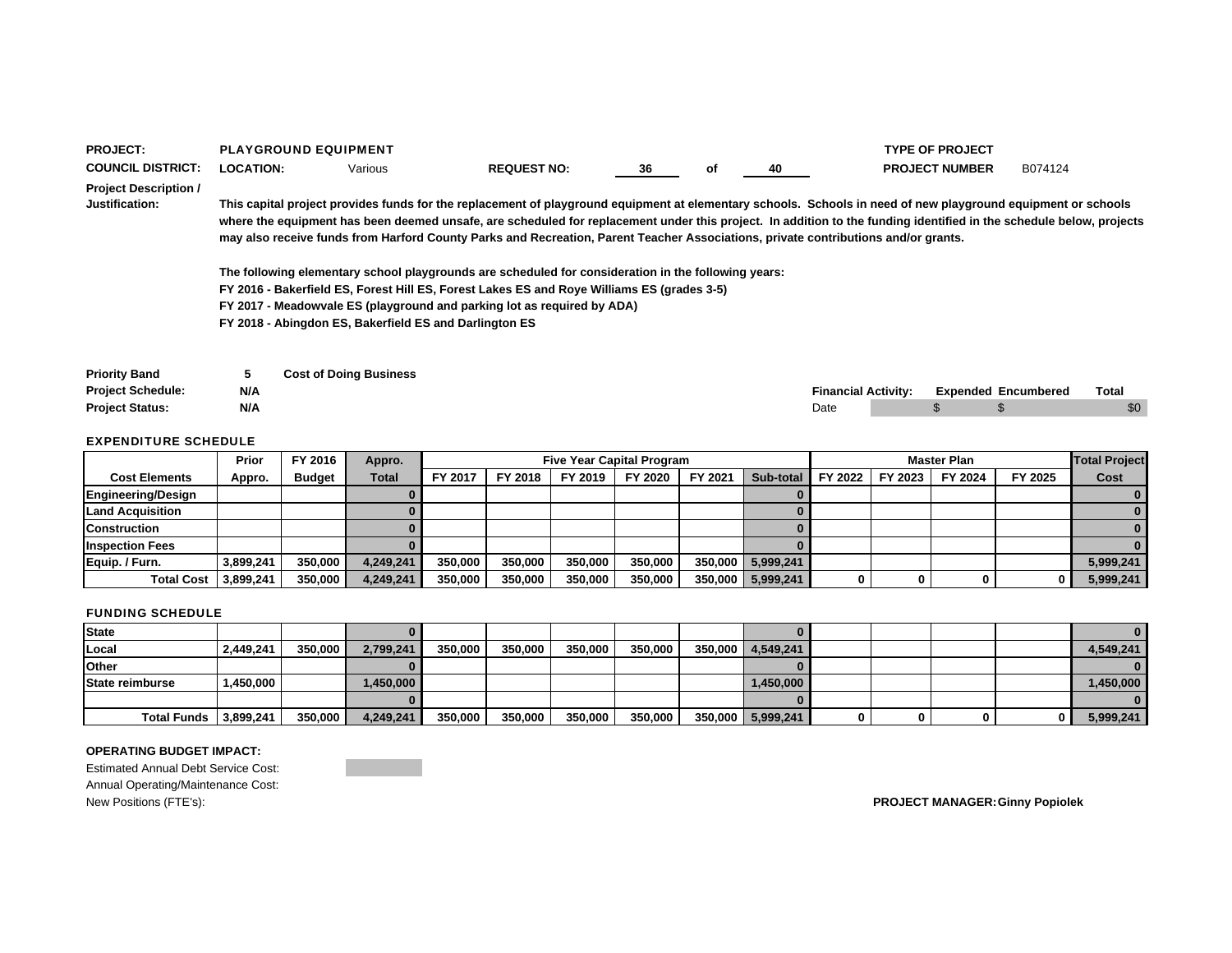| <b>PROJECT</b>                     | <b>RELOCATABLE CLASSROOMS</b> |         |                    |        |    | <b>TYPE OF PROJECT</b> |
|------------------------------------|-------------------------------|---------|--------------------|--------|----|------------------------|
| <b>COUNCIL DISTRICT: LOCATION:</b> |                               | Various | <b>REQUEST NO:</b> | $\sim$ | 40 | <b>PROJECT NUMBER</b>  |

### **Project Description /**

**Justification: The funds for this account are used to provide capacity and program space for schools that show a significant need due to variations caused by enrollment as well as other special educational programs introduced to the school. Harford County Public Schools will conduct audits annually to review enrollments, school capacities and individual school needs as outlined by Board of Education Policy. We will also use these funds to move or add relocatable classrooms to support construction at a specific school by offering classroom space as needed while construction has disturbed permanent classroom space.**

| <b>Priority Band</b>     |     | <b>Cost of Doing Business</b> |  |                            |  |                            |                  |
|--------------------------|-----|-------------------------------|--|----------------------------|--|----------------------------|------------------|
| <b>Project Schedule:</b> | N/A |                               |  |                            |  |                            |                  |
| <b>Project Status:</b>   | N/A |                               |  | <b>Financial Activity:</b> |  | <b>Expended Encumbered</b> | Total            |
|                          |     |                               |  | Date                       |  |                            | \$0 <sub>1</sub> |

#### EXPENDITURE SCHEDULE

|                        | Prior      | FY 2016       | Appro.       |         |         | <b>Five Year Capital Program</b> |         |         |                      |         |         | Master Plan |         | <b>Total Project</b> |
|------------------------|------------|---------------|--------------|---------|---------|----------------------------------|---------|---------|----------------------|---------|---------|-------------|---------|----------------------|
| <b>Cost Elements</b>   | Appro.     | <b>Budget</b> | <b>Total</b> | FY 2017 | FY 2018 | FY 2019                          | FY 2020 | FY 2021 | Sub-total            | FY 2022 | FY 2023 | FY 2024     | FY 2025 | Cost                 |
| Engineering/Design     |            |               |              |         |         |                                  |         |         |                      |         |         |             |         |                      |
| Land Acquisition       |            |               |              |         |         |                                  |         |         |                      |         |         |             |         |                      |
| <b>Construction</b>    | 11.284.637 | 130.000       | 11.414.637   | 130.000 | 130.000 | 100.000                          | 100.000 |         | 100,000   11,974,637 |         |         |             |         | 11,974,637           |
| <b>Inspection Fees</b> |            |               |              |         |         |                                  |         |         |                      |         |         |             |         |                      |
| Equip. / Furn.         |            |               |              |         |         |                                  |         |         |                      |         |         |             |         |                      |
| <b>Total Cost</b>      | 11,284,637 | 130,000       | 11.414.637   | 130,000 | 130.000 | 100,000                          | 100.000 |         | 100,000 11,974,637   |         |         |             |         | 11,974,637           |

#### FUNDING SCHEDULE

| <b>State</b>       | 565.956    |         | 565.956            |         |         |         |         |         | 565,956            |  |  | 565,956    |
|--------------------|------------|---------|--------------------|---------|---------|---------|---------|---------|--------------------|--|--|------------|
| Local              | 8.342.785  | 130.000 | 8.472.785          | 130.000 | 130.000 | 100.000 | 100.000 | 100.000 | 9,032,785          |  |  | 9,032,785  |
| Other              |            |         |                    |         |         |         |         |         |                    |  |  |            |
| <b>HCPS BOE</b>    | 2,375,896  |         | 2,375,896          |         |         |         |         |         | 2,375,896          |  |  | 2,375,896  |
|                    |            |         |                    |         |         |         |         |         |                    |  |  |            |
| <b>Total Funds</b> | 11.284.637 |         | 130,000 11,414,637 | 130,000 | 130,000 | 100,000 | 100,000 |         | 100,000 11,974,637 |  |  | 11,974,637 |

### **OPERATING BUDGET IMPACT:**

Estimated Annual Debt Service Cost: Annual Operating/Maintenance Cost: New Positions (FTE's): **PROJECT MANAGER: TBD**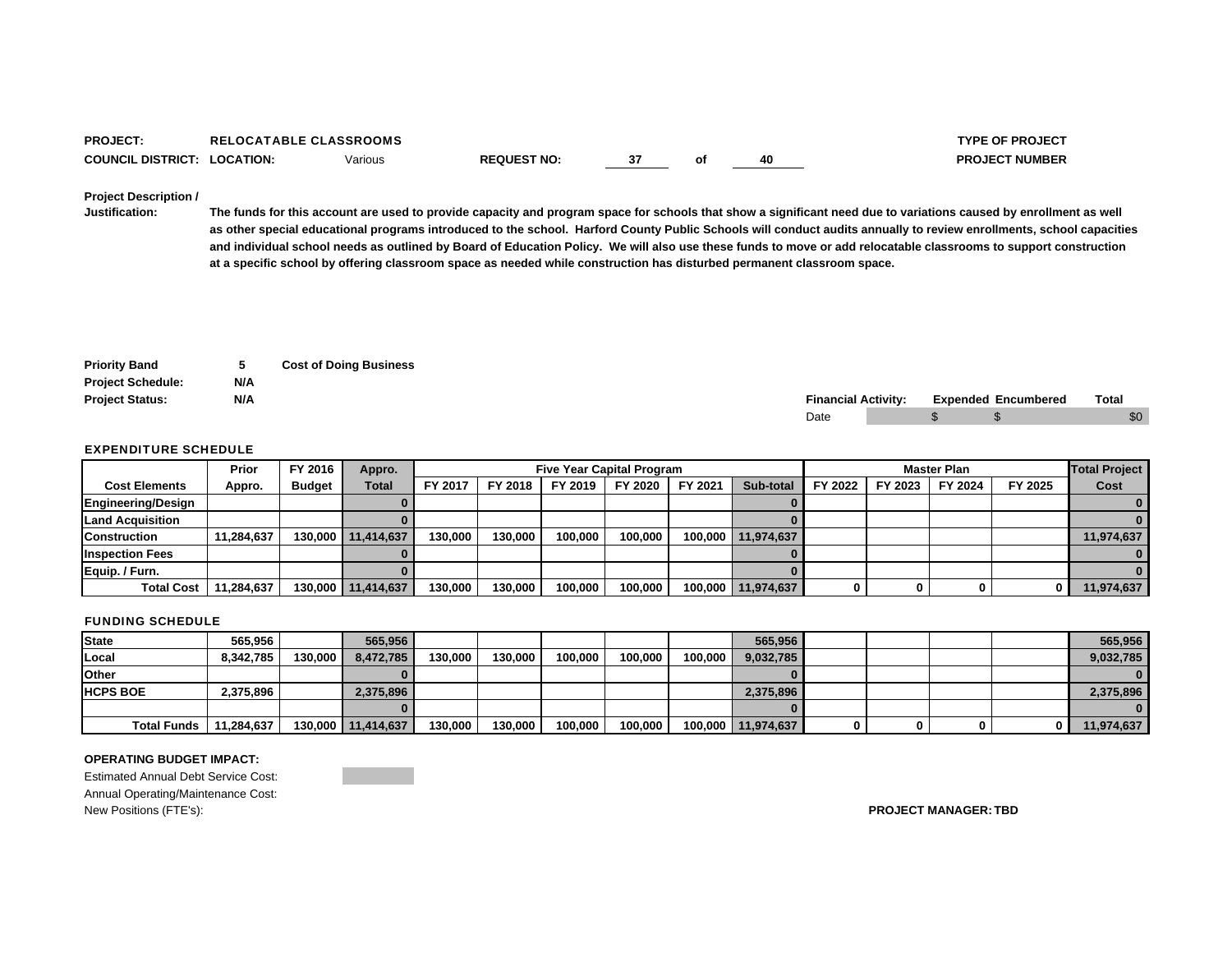| <b>PROJECT:</b>                                | <b>REPLACEMENT BUSES</b>                                       |         |                                                                                |    |    |                                           | <b>TYPE OF PROJECT</b>                                                                                                                                                                                                                                                                                                      |         |
|------------------------------------------------|----------------------------------------------------------------|---------|--------------------------------------------------------------------------------|----|----|-------------------------------------------|-----------------------------------------------------------------------------------------------------------------------------------------------------------------------------------------------------------------------------------------------------------------------------------------------------------------------------|---------|
| <b>COUNCIL DISTRICT: LOCATION:</b>             |                                                                | Various | <b>REQUEST NO:</b>                                                             | 38 | оf | 40                                        | <b>PROJECT NUMBER</b>                                                                                                                                                                                                                                                                                                       | B024118 |
| <b>Project Description /</b><br>Justification: |                                                                |         |                                                                                |    |    |                                           | The additional special needs buses are needed for the additional students, programs and schools. These buses will comply with Federal regulations and meet the<br>IEP requirements for special needs transportation. The MD State Department of Education requires that school systems replace buses after 12 years of use. |         |
|                                                |                                                                |         | The replacement bus quantity, type and budget amount are scheduled as follows: |    |    |                                           |                                                                                                                                                                                                                                                                                                                             |         |
|                                                | FY 2016 - 24 replacement of special ed. buses                  |         |                                                                                |    |    |                                           | FY 2019 - 14 replacement of special ed. Buses                                                                                                                                                                                                                                                                               |         |
|                                                | FY 2017 - 9 replacement of special ed. buses                   |         |                                                                                |    |    |                                           | FY 2020 - 10 replacement of special ed buses                                                                                                                                                                                                                                                                                |         |
|                                                | FY 2018 - 13 replacement of special ed. buses and 2 long buses |         |                                                                                |    |    | FY 2021 - 10 replacement special ed buses |                                                                                                                                                                                                                                                                                                                             |         |
|                                                |                                                                |         |                                                                                |    |    |                                           |                                                                                                                                                                                                                                                                                                                             |         |
|                                                |                                                                |         |                                                                                |    |    |                                           |                                                                                                                                                                                                                                                                                                                             |         |
|                                                |                                                                |         |                                                                                |    |    |                                           |                                                                                                                                                                                                                                                                                                                             |         |

| <b>Priority Band</b>     |     | <b>Cost of Doing Business</b> |                            |  |                     |              |
|--------------------------|-----|-------------------------------|----------------------------|--|---------------------|--------------|
| <b>Project Schedule:</b> | N/A |                               | <b>Financial Activity:</b> |  | Expended Encumbered | <b>Total</b> |
| <b>Project Status:</b>   | N/A |                               | Date                       |  |                     | \$0          |

|                         | <b>Prior</b> | FY 2016       | Appro.                          |         |           | <b>Five Year Capital Program</b> |                     |         |            |         |         | <b>Master Plan</b> |         | <b>Total Project</b> |
|-------------------------|--------------|---------------|---------------------------------|---------|-----------|----------------------------------|---------------------|---------|------------|---------|---------|--------------------|---------|----------------------|
| <b>Cost Elements</b>    | Appro.       | <b>Budget</b> | <b>Total</b>                    | FY 2017 | FY 2018   | FY 2019                          | FY 2020             | FY 2021 | Sub-total  | FY 2022 | FY 2023 | FY 2024            | FY 2025 | Cost                 |
|                         |              |               |                                 |         |           |                                  |                     |         |            |         |         |                    |         |                      |
| <b>Land Acquisition</b> |              |               |                                 |         |           |                                  |                     |         |            |         |         |                    |         |                      |
| <b>Construction</b>     |              |               |                                 |         |           |                                  |                     |         |            |         |         |                    |         |                      |
| <b>Inspection Fees</b>  |              |               |                                 |         |           |                                  |                     |         |            |         |         |                    |         |                      |
| Equip. / Furn.          |              |               | 10,058,994 2,352,000 12,410,994 | 900.000 | 1,530,000 | 1,456,000                        | 1,060,000 1,080,000 |         | 18,436,994 |         |         |                    |         | 18,436,994           |
| <b>Total Cost</b>       |              |               | 10,058,994 2,352,000 12,410,994 | 900,000 | 1.530.000 | 1,456,000                        | 1,060,000 1,080,000 |         | 18,436,994 |         |         | 0                  |         | 18,436,994           |

### FUNDING SCHEDULE

| <b>State</b>           |                                 |                     |           |         |           |           |                                               |            |  |  | $\mathbf{0}$   |
|------------------------|---------------------------------|---------------------|-----------|---------|-----------|-----------|-----------------------------------------------|------------|--|--|----------------|
| Local                  |                                 | 7,476,994 2,352,000 | 9.828.994 | 900.000 |           |           | 1,530,000   1,456,000   1,060,000   1,080,000 | 15.854.994 |  |  | 15.854.994     |
| <b>Other</b>           |                                 |                     |           |         |           |           |                                               |            |  |  | $\overline{0}$ |
| <b>HCPS BOE</b>        | 2,294,000                       |                     | 2,294,000 |         |           |           |                                               | 2,294,000  |  |  | 2,294,000      |
| <b>State Reimburse</b> | 288,000                         |                     | 288,000   |         |           |           |                                               | 288,000    |  |  | 288,000        |
| <b>Total Funds</b>     | 10,058,994 2,352,000 12,410,994 |                     |           | 900,000 | 1,530,000 | 1,456,000 | 1,060,000   1,080,000                         | 18,436,994 |  |  | 18,436,994     |

### **OPERATING BUDGET IMPACT:**

Estimated Annual Debt Service Cost:Annual Operating/Maintenance Cost: **Revised 11/17/14** New Positions (FTE's):

**PROJECT MANAGER: Charlie Taibi**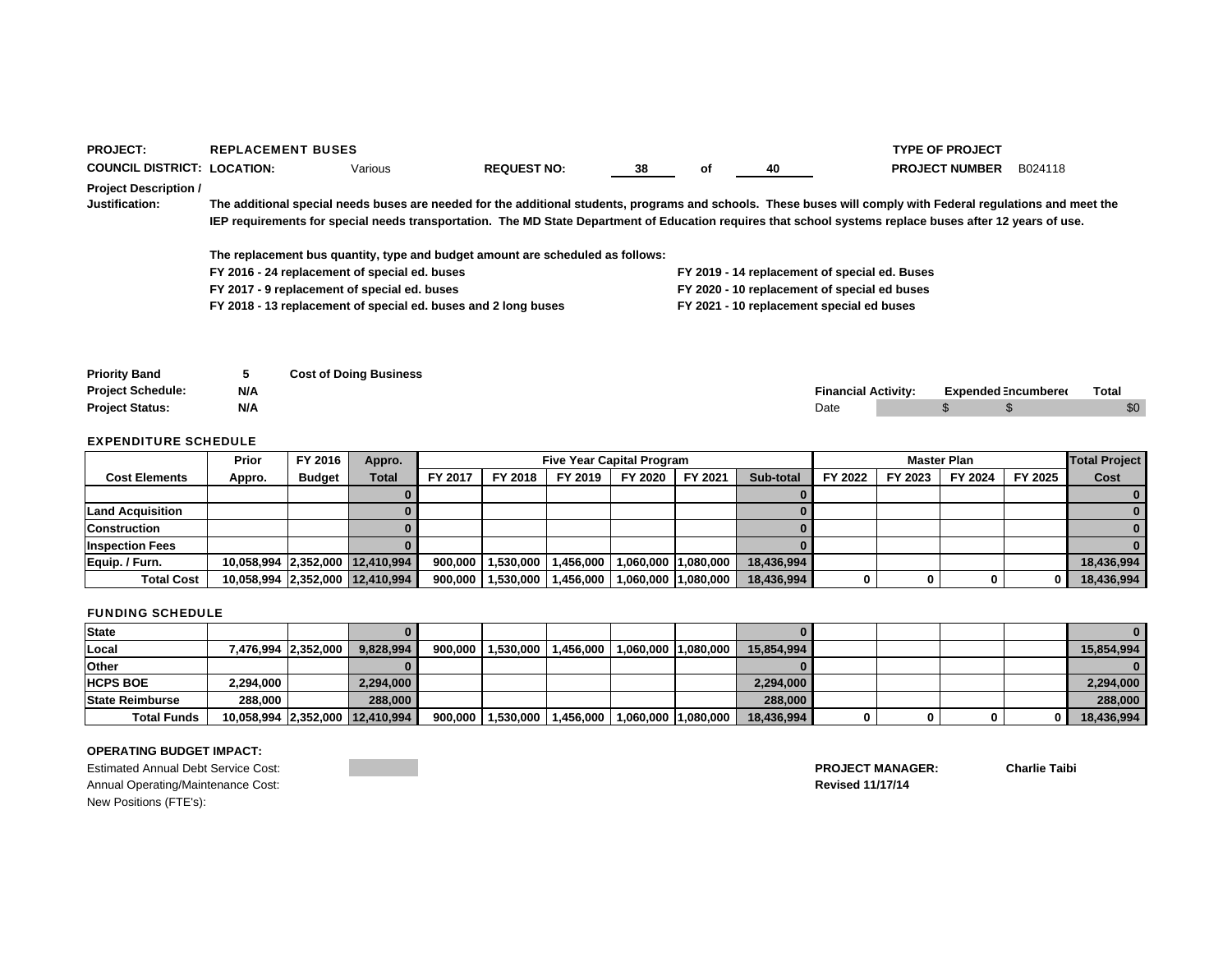| PROJECT.          | <b>LACEMENT VEHICLES</b><br><b>DEDI</b> |         |                    |    |    | <b>TYPE OF PROJECT</b> |         |
|-------------------|-----------------------------------------|---------|--------------------|----|----|------------------------|---------|
| COUNCIL DISTRICT: | <b>LOCATION:</b>                        | Various | <b>REQUEST NO:</b> | 39 | 40 | <b>PROJECT NUMBER</b>  | B034115 |

**Project Description /** 

**Justification: Funds are provided to replace facilities maintenance, transportation, food service and warehouse vehicles, staff cars, school based tractors (including smaller equipment), and facilities grounds equipment in accordance with a 5 year replacement plan which is prepared using fleet standards utilized by Harford County Government. These standards were derived from APWA (American Public Works Association) standards and are based on age, mileage and vehicle type. The plan reflects the average annual funding needed to maintain these standards. The exact vehicles to be replaced is determined each year to ensure maximum efficiency. The non-bus fleet consists of approximately 320 pieces of equipment, not including small equipment such as push mowers, weed eaters, snow blowers, etc.**

| <b>Priority Band</b>     |     | <b>Cost of Doing Business</b> |                            |  |                            |       |
|--------------------------|-----|-------------------------------|----------------------------|--|----------------------------|-------|
| <b>Project Schedule:</b> | N/A |                               |                            |  |                            |       |
| <b>Project Status:</b>   | N/A |                               | <b>Financial Activity:</b> |  | <b>Expended Encumbered</b> | Total |
|                          |     |                               | Date                       |  |                            | \$0   |

#### EXPENDITURE SCHEDULE

|                           | Prior     | FY 2016       | Appro.            | <b>Five Year Capital Program</b><br><b>Master Plan</b> |         |         |         |         |                      |         |         | <b>Total Project</b> |         |            |
|---------------------------|-----------|---------------|-------------------|--------------------------------------------------------|---------|---------|---------|---------|----------------------|---------|---------|----------------------|---------|------------|
| <b>Cost Elements</b>      | Appro.    | <b>Budget</b> | Total             | FY 2017                                                | FY 2018 | FY 2019 | FY 2020 | FY 2021 | Sub-total            | FY 2022 | FY 2023 | FY 2024              | FY 2025 | Cost       |
| <b>Engineering/Design</b> |           |               |                   |                                                        |         |         |         |         |                      |         |         |                      |         |            |
| <b>Land Acquisition</b>   |           |               |                   |                                                        |         |         |         |         |                      |         |         |                      |         |            |
| <b>Construction</b>       |           |               |                   |                                                        |         |         |         |         |                      |         |         |                      |         |            |
| <b>Inspection Fees</b>    |           |               |                   |                                                        |         |         |         |         |                      |         |         |                      |         |            |
| Equip. / Furn.            | 5.584.396 |               | 945,000 6,529,396 | 945.000                                                | 945.000 | 945.000 | 945,000 |         | 945,000   11,254,396 |         |         |                      |         | 11,254,396 |
| <b>Total Cost</b>         | 5,584,396 |               | 945,000 6,529,396 | 945.000                                                | 945.000 | 945.000 | 945,000 |         | 945,000 11,254,396   |         |         |                      | 0       | 11,254,396 |

### FUNDING SCHEDULE

| <b>State</b>       |           |                   |         |         |         |         |         |                    |  |  |            |
|--------------------|-----------|-------------------|---------|---------|---------|---------|---------|--------------------|--|--|------------|
| Local              | 2.000.758 | 945,000 2,945,758 | 945.000 | 945.000 | 945.000 | 945.000 | 945.000 | 7,670,758          |  |  | 7,670,758  |
| <b>Other</b>       |           |                   |         |         |         |         |         |                    |  |  |            |
| <b>HCPS BOE</b>    | 3.583.638 | 3.583.638         |         |         |         |         |         | 3,583,638          |  |  | 3.583.638  |
|                    |           |                   |         |         |         |         |         |                    |  |  |            |
| <b>Total Funds</b> | 5,584,396 | 945,000 6.529,396 | 945.000 | 945,000 | 945.000 | 945,000 |         | 945,000 11,254,396 |  |  | 11,254,396 |

#### **OPERATING BUDGET IMPACT:**

Estimated Annual Debt Service Cost: Annual Operating/Maintenance Cost: New Positions (FTE's): **PROJECT MANAGER: Tom Rufenacht**